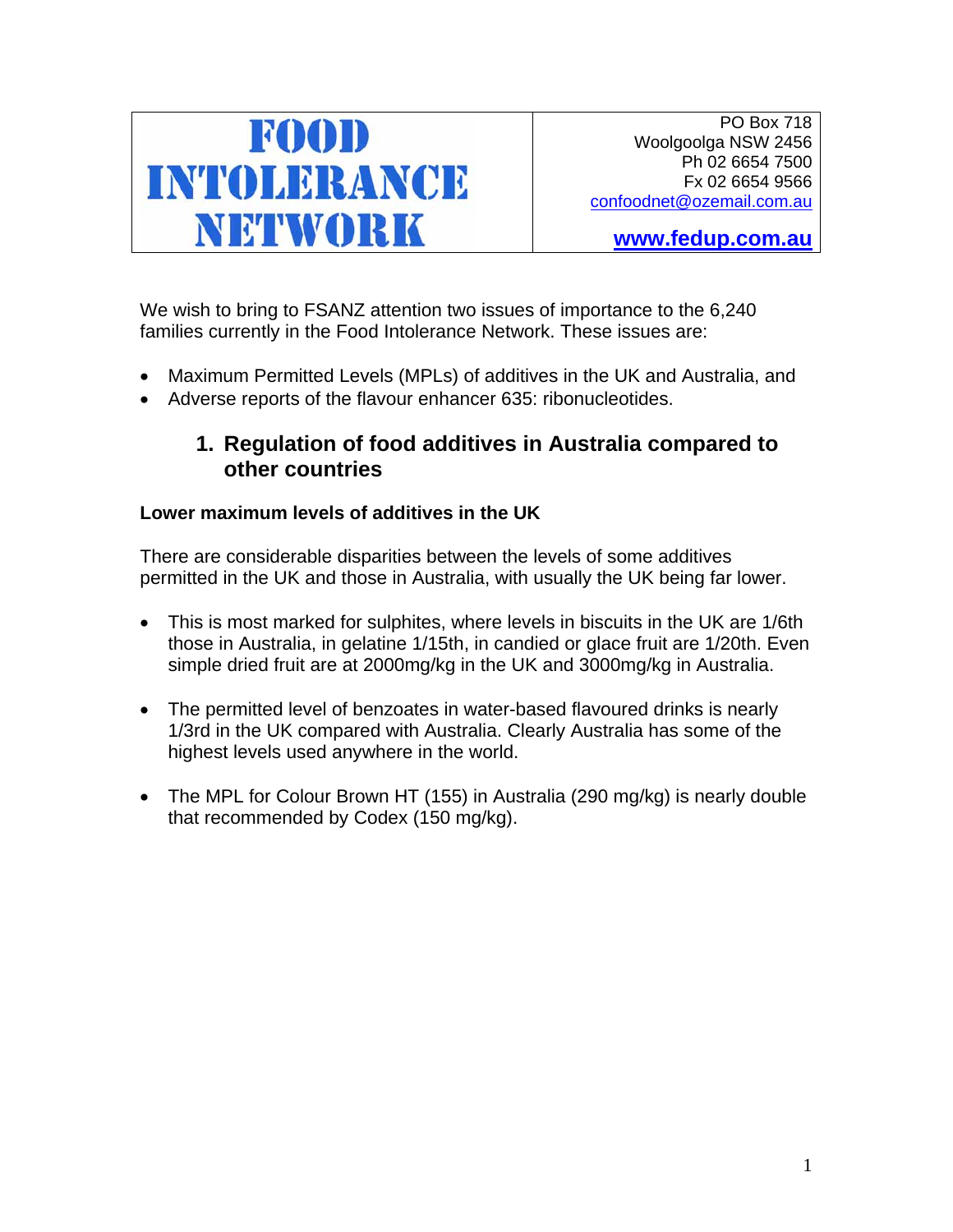|  | TABLE 1 Permitted additive levels in mg/kg |  |  |  |
|--|--------------------------------------------|--|--|--|
|--|--------------------------------------------|--|--|--|

|                                      | <b>Australia</b> | UK   |  |  |
|--------------------------------------|------------------|------|--|--|
| <b>Sulphites (220-228)</b>           |                  |      |  |  |
| Dry biscuit                          | 300              | 50   |  |  |
| Glucose syrup                        | 450              | 20   |  |  |
| Sausages                             | 500              | 450  |  |  |
| Gelatine                             | 750              | 50   |  |  |
| Candied, crystallised or glace fruit | 2000             | 100  |  |  |
| <b>Dried fruit</b>                   | 3000             | 2000 |  |  |
|                                      |                  |      |  |  |
| <b>Benzoates (210-213)</b>           |                  |      |  |  |
| Water-based flavoured drinks         | 400              | 150  |  |  |
| <b>Fruit wine</b>                    | 400              | 0    |  |  |
| Low-sugar jams and jellies           | 1000             | 500  |  |  |
|                                      |                  |      |  |  |
| Propionates (280-283)                |                  |      |  |  |
| Sliced bread                         | 4000             | 3000 |  |  |
| <b>Bread rolls</b>                   | 4000             | 1000 |  |  |
|                                      |                  |      |  |  |

http://www.opsi.gov.uk/si/si1995/Uksi\_19953187\_en\_4.htm and Australian Food Standards Code.

# **The 5% rule equivalent has been abolished in the UK**

- In Australia, if an ingredient is less than 5% of a product, an additive in that ingredient need not be declared (if it no longer performs a technological function) meaning that many additives are not listed on labels.
- In the EU, the comparable '25% rule' was abolished in 2004 meaning that virtually all ingredients must be labelled.

http://www.foodstandards.gov.uk/news/pressreleases/2004/jun/allergenlabellingp ress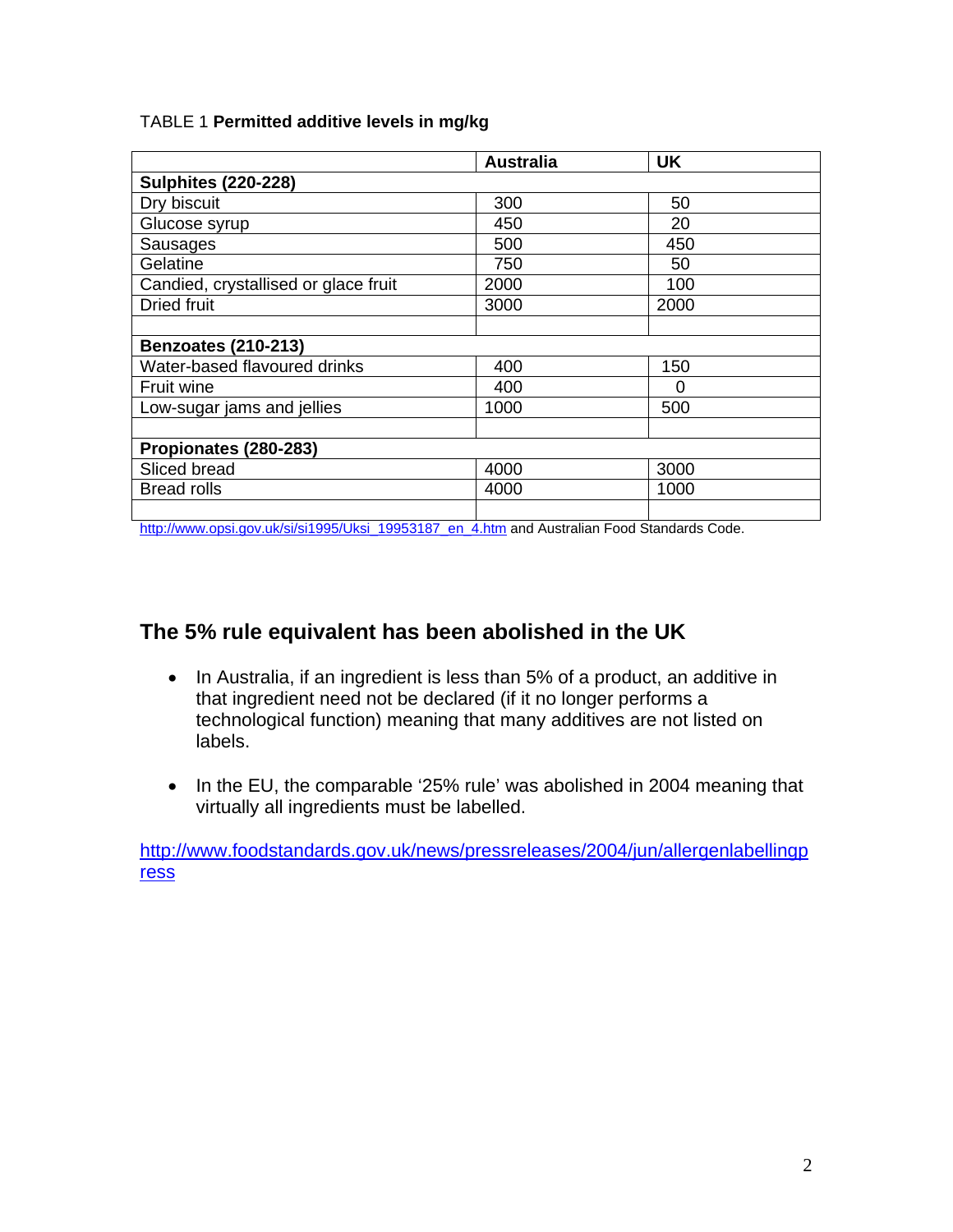# **2. 635 Ribonucleotides**

Flavour enhancer 635 (ribonucleotides) was approved in Australia in December 1994. This new additive is a combination of disodium guanylate (627, originally isolated from sardines, now made from yeasts) and disodium inosinate (631, originally isolated from the Bonito fish, now made from yeasts).

As a group, these additives are known collectively as ribonucleotides, nucleotides or scientifically as 'the 5 prime nucleotides'. In the USA, these additives are called Food Flavor Enhancers Disodium Inosinate (DSI or IMP), Disodium Guanylate (DSG or GMP), and the combination of IMP and GMP (I&G).

# **Effects of MSG increased 10-15 times**

The flavour enhancing effect of MSG is increased up to 10 to 15 times when MSG is used in combination with ribonucleotides. (Sommer R. Yeast Extracts: production, properties and components. 9th International Symposium on Yeasts, Sydney, August 1996.)

In the experience of the Food Intolerance Network, the ribonucleotide group of additives seem to be very different from all other additives.

- Ribonucleotide additives seem to increase the adverse effects of MSG, so that some people who normally experience adverse reactions to MSG have reported a more delayed and greater effect from products that contain both MSG and ribonucleotides
- Ribonucleotide additives seem in some cases to induce strong reactions in people who have never reacted to MSG before
- Ribonucleotide additives seem to induce itchy rashes in some people who have never in their lives suffered from itchy rashes
- Ribonucleotide additives seem to be related in some cases to the development of IgE mediated allergies.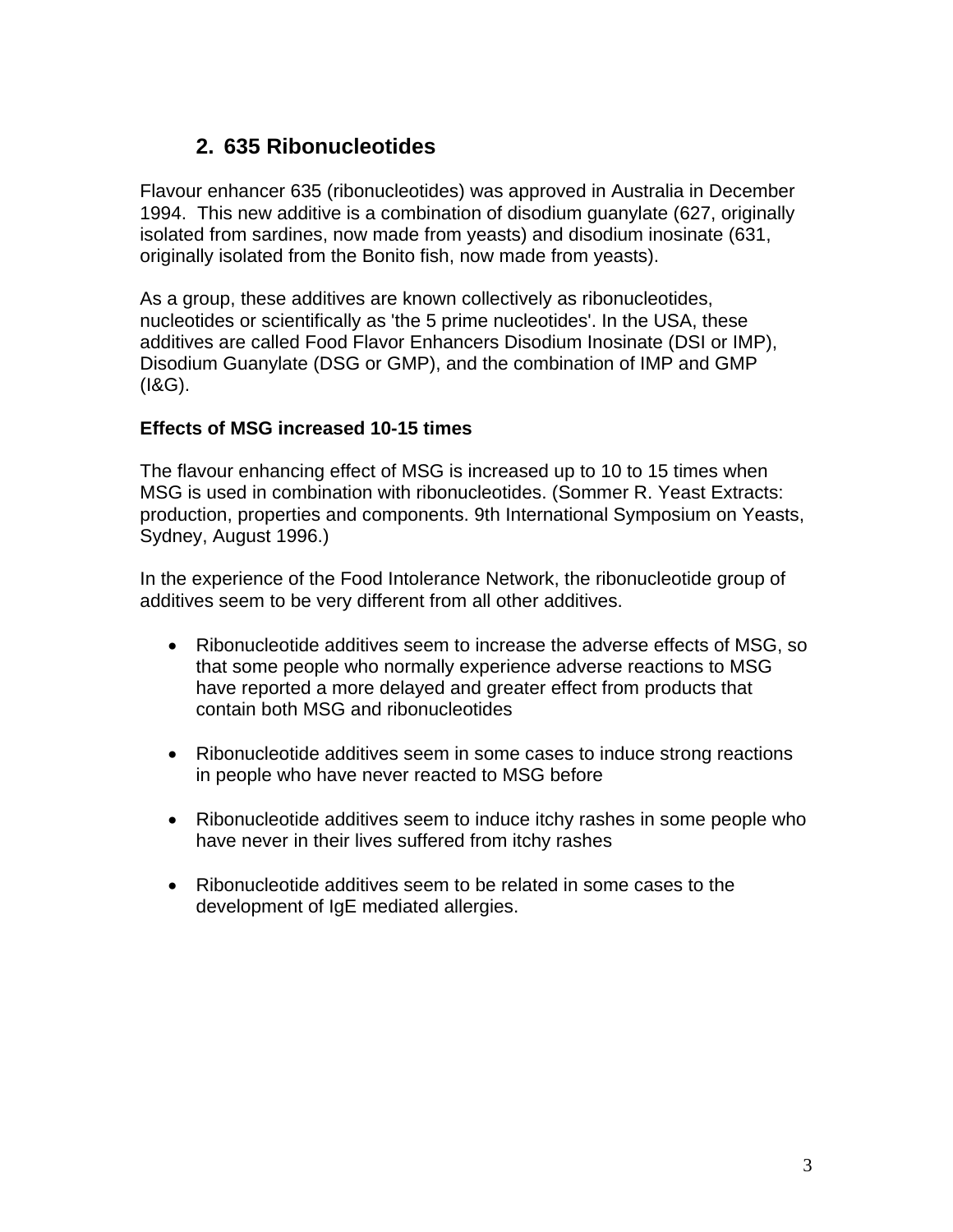# **Ribonucleotides and a possible link to the development of IgE mediated allergies**

Ribonucleotides are known for their immune boosting properties and are used for this reason in small amounts in infant formula. (Schaller JP et al, Ribonucleotides: conditionally essential nutrients shown to enhance immune function and reduce diarrheal disease in infants. Semin Fetal Neonatal Med. 2007;12(1):35-44). Since IgE mediated allergy is related to an overactive immune system, it seems possible that uncontrolled doses of ribonucleotides could induce IgE mediated allergies in susceptible consumers, especially babies.

- In a 3 year old girl, two weeks of exposure to 635 appeared to result in a severe itchy rash as well as triggering an allergy to grass.
- In two mothers who were pregnant and breastfeeding at the time of exposure, the reaction to 635 may have triggered severe multiple food intolerance and IgE mediated allergies in their babies (the two older children of one woman had no known allergies or intolerances).
- In two cases, one woman in her twenties and another in her late thirties, continued exposure through mistakes led to increasing sensitivity and eventually anaphylactoid reactions to the smallest doses. These reactions seem more like the characteristics of a true allergy than a food intolerance reaction.

# **'No added MSG'**

MSG (monosodium glutamate) is normally listed as flavour enhancer 621, but can also be listed as hydrolysed vegetable protein (HVP), hydrolysed plant protein (HPP), 'yeast extract' or even 'natural flavour'. Many products claiming no added MSG will contain ribonucleotides as well as a source of natural glutamates.

# **Not for babies and young children**

Ribonucleotides are not permitted in foods intended specifically for infants and young children, and people who must avoid purines for conditions such as gout are advised to avoid these additives.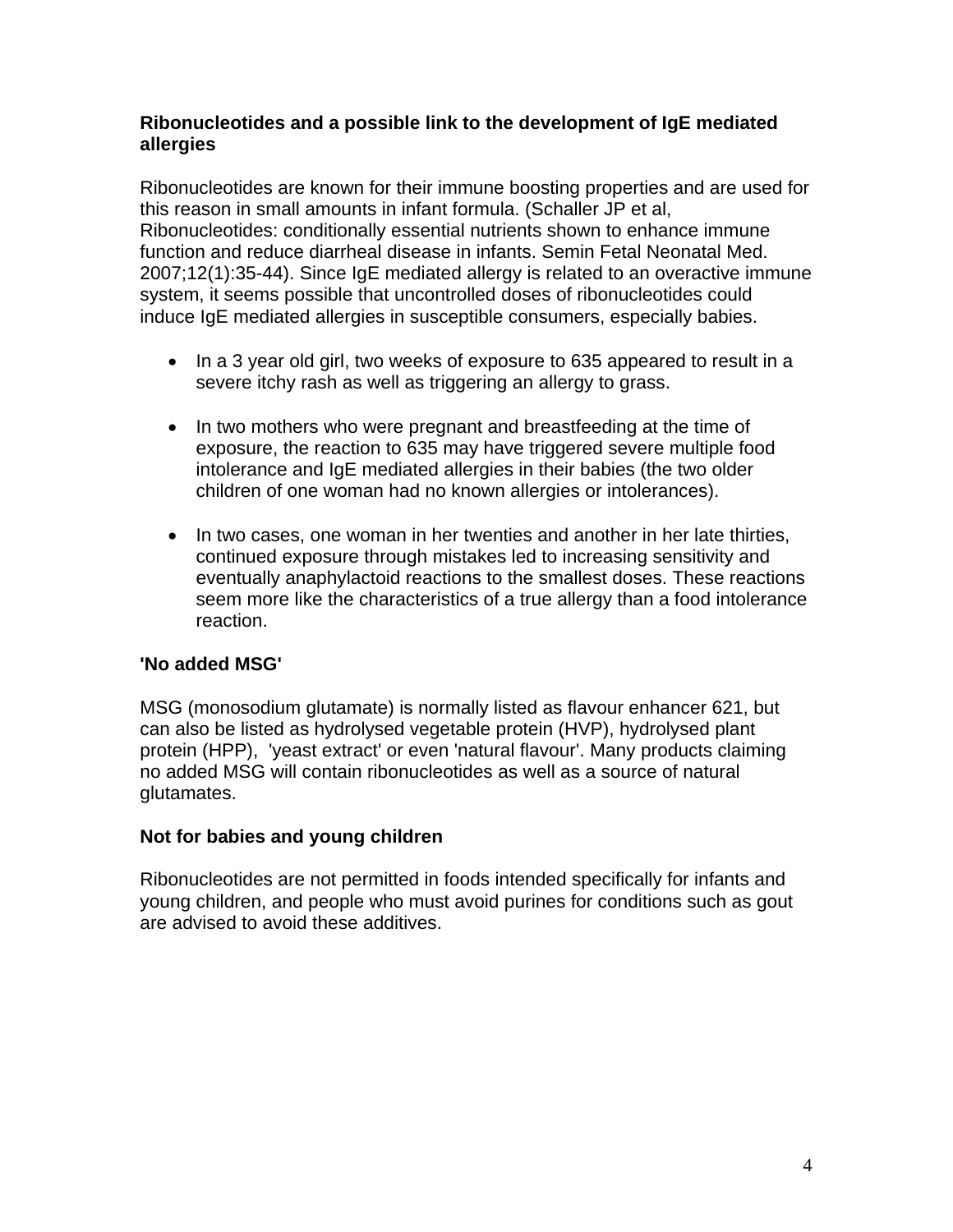# **Frequently misdiagnosed**

Most doctors, allergists and dermatologists appear to have no knowledge of the effects of these additives.

Symptoms have been variously misdiagnosed as a virus (including chickenpox and pityriasis), psoriasis, shingles, chronic eczema, dermatitis, dandruff, allergy to soaps and detergents, food allergy "but it could be any one of a thousand foods, you'll never work it out", a "non-specific reaction which will eventually disappear", hypersensitive vasculitis, allergy to sunlight (rash on face and neck), pregnancy, menopause, 'emotional', foot-and-mouth disease (rash inside mouth), ideopathic anaphylaxis, and "it couldn't be a food additive because the reaction wouldn't last that long".

# **FOI**

The FSANZ Act requires that scientific evidence for food additives is provided before approval. After some years of requesting this evidence from FSANZ and its predecessor ANZFA, and being unable to find any evidence in the scientific literature, a formal Freedom of Information (FOI) request was commenced in 2003.

Eventually FIN was told "that these documents do not exist" and then, later in the letter that "currently available toxicological data supports the safe use of ….. ribonucleotides". FSANZ thus claimed that the documents do not exist and do exist!

FIN concluded 11 December 2003 that FSANZ has reviewed the Food Standards Code for ribonucleotides without considering any scientific evidence, in breach of the FSANZ Act,

# **107 reports of adverse reactions**

Attached are 107 selected and verified reports of adverse reactions to ribonucleotides from the many hundreds logged by the Food Intolerance Network from April 2001 to February 2009. Some have been presented to FSANZ officials before but were dismissed as 'case reports' and we were advised to complete our own double blind placebo controlled study before contacting FSANZ again about adverse reactions to ribonucleotide additives.

The role of case reports in reporting new conditions is considered to be 'currently undervalued' (Grand Rounds e-med). Case reports play an important part in recognition of adverse reactions to medications and food additives. In the US, the FDA's Adverse Reactions Monitoring System was designed to analyse consumer reports of adverse reactions in order to alert FDA officials about any potential public health hazard associated with an approved food additive. This system was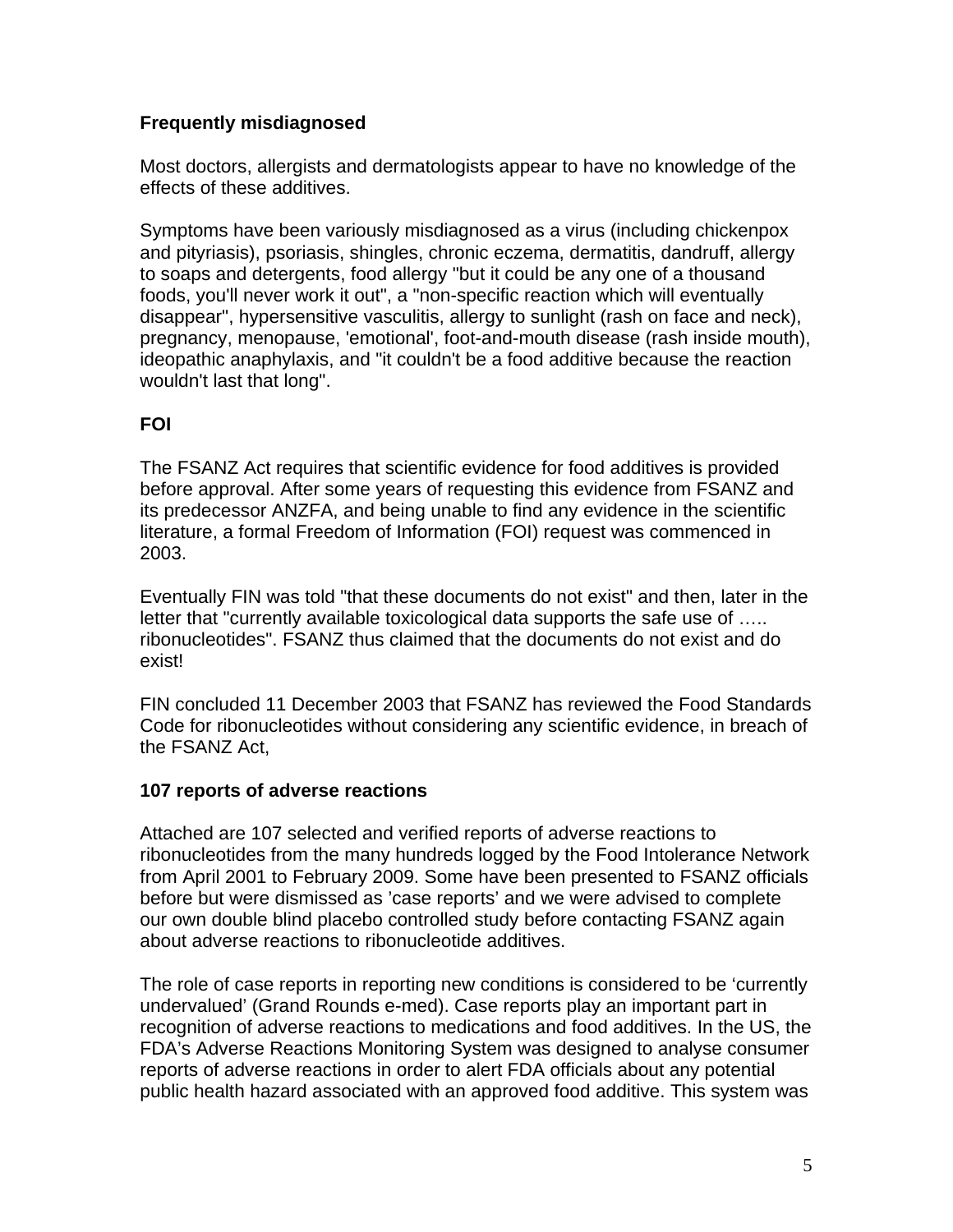responsible for recognising the relationship between sulphite preservatives and childhood asthma, with the resulting recommendation from the WHO to reduce the use of sulphites wherever possible (Tollefson L. Monitoring adverse reactions to food additives in the U.S. Food and Drug Administration. Regul Toxicol Pharmacol. 1988;8(4):438-46).

There is no comparable postmarketing surveillance system for food additives in Australia because it is considered by FSANZ to be too difficult and time consuming. However, the Food Intolerance Network has unofficially taken over that function.

The United Nations agreement on consumer rights, to which Australia is a party, specifies that consumers have the right to be protected against products which are hazardous to health. Many of the consumers whose reports are included do not feel protected.

Sue Dengate Dr Howard Dengate for the Food Intolerance Network

The Food Intolerance Network is a not-for-profit organisation with over 6,000 families mostly in Australia and New Zealand and provides independent information about the effects of food on behaviour, health and learning ability in both children and adults, and support for families using a low-chemical elimination diet free of additives, low in salicylates, amines and flavour enhancers (FAILSAFE) for health, behaviour and learning problems.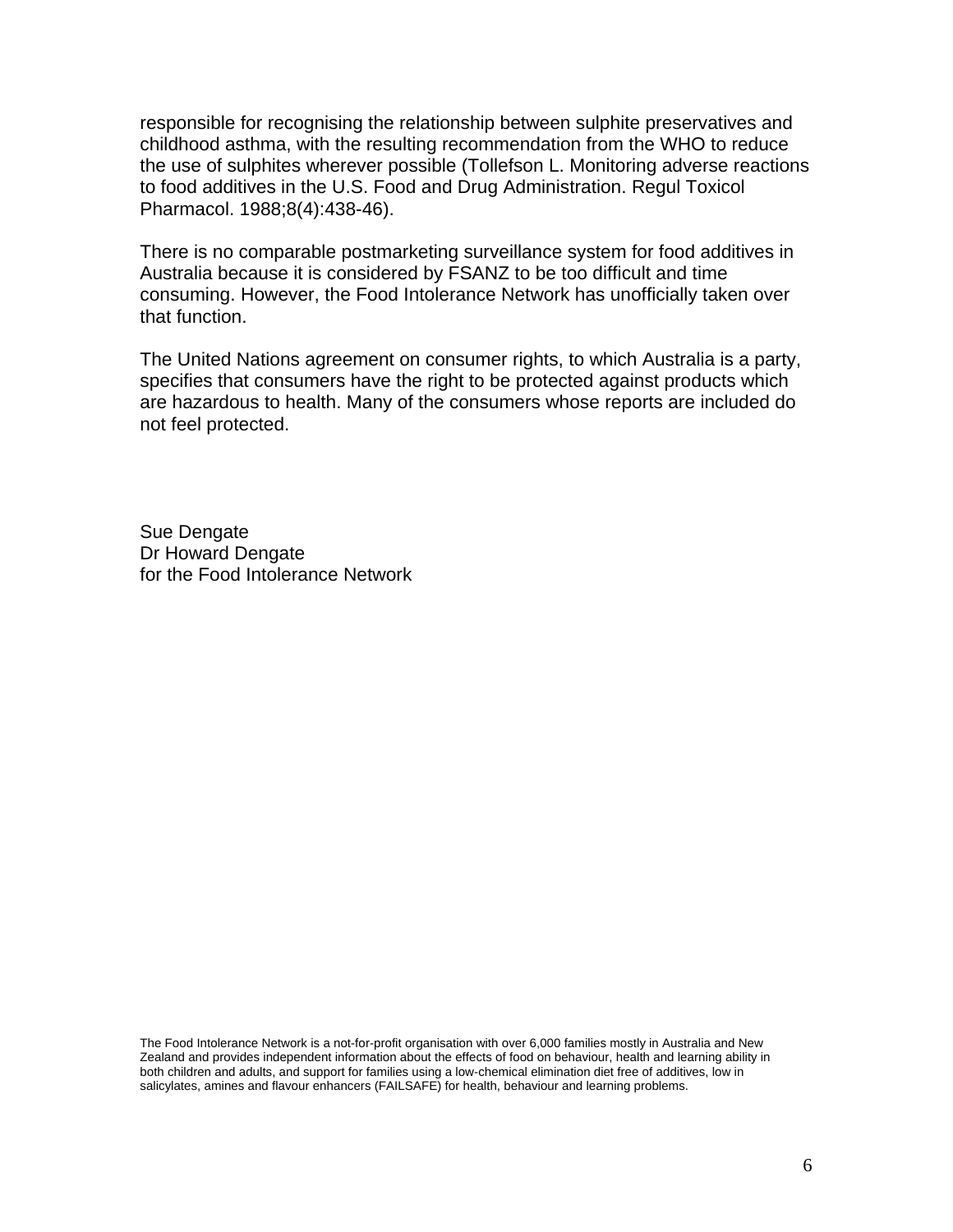# **REACTIONS TO RIBONUCLEOTIDE FLAVOUR ENHANCERS**

**Following are 107 selected and verified reports from the many hundreds logged by the Food Intolerance Network, from April 2001 to March 2009.** 

**Ribonucleotides are flavour enhancers, generally shown with the number 635, a mixture of 631 disodium guanylate and 627 disodium inosinate.** 

#### **[725] 635: Ribo Rash in a diabetic (March 2009)**

I have attached a photo of this rash that I developed over the period of a week. It started on my arms and legs first and gradually took over my whole body. A friend had seen this rash on your website and asked me what different food had I eaten lately, and I realised I had been eating cheese flavoured rice crackers for 5-7 days previously. I had been on phenergan and antibiotic injections as well as cortisone to try to reduce the rash, as I am a diabetic. However after stopping the rice crackers and anything else with possible flavour enhancers (my husband went through the pantry!!!!!! and removed all products with 635), the rash SLOWLY disappeared.  *email, NT.*



### **[724] 635: Our first and only run in with ribo rash (March 2009)**

We had our first run in with ribo rash last week. My husband and I were both running late to get home and my mother in law had collected all the kids and was minding them until we got home. She was going out but needed dinner before she left so we decided to break our additive-free diet [for children's behaviour] that night and purchase takeaway chicken from a chain for dinner. We knew there would be consequences because of flavourings in the chicken, antioxidants in the oil for the chips, not to mention the flavour enhancers that would surely be there. We woke the next morning to no behavioural reactions at all but later that day my eldest son, the most sensitive of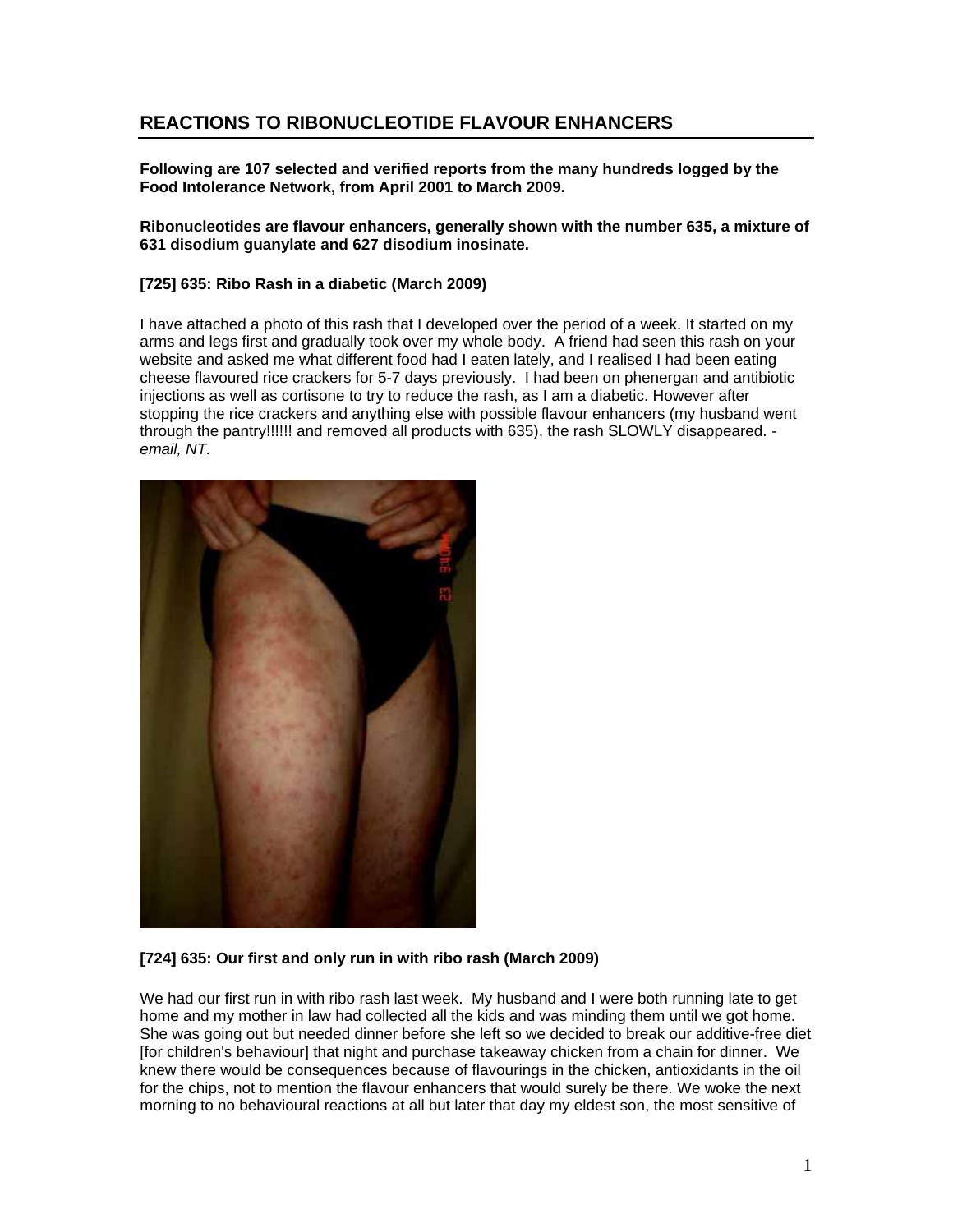all, broke out in a rash on the backs of his hands, backs of his knees, his face and up his arms. My 2 year old daughter broke out in large blisters like chickenpox and my other two sons both broke out in what looked like heat rash. It didn't even occur to me what could have caused that reaction until several days later, the day after I had spent a wasted appointment with our doctor who said the rashes didn't look like anything and not to worry. My eldest son still has the rash a week later although my other kids' rashes have slowly resolved. It makes sense as he is the most sensitive.

I rang the outlet to find out about 635 but they said they would have to research it for me and get back to me but I'm pretty sure that would have been the culprit. We will not eat there again, no matter how strapped for time we are! *- by email, Qld.* 

### **[720] 635: hives from French onion soup (February 2009)**

Thank you so much for your factsheet on food additive 635! I have numerous food sensitivities and am very careful to avoid MSG in particular as it causes a more severe case of hives than most others. I live in the United States, and it's extremely difficult to find packaged foods that DON'T contain MSG here.

My parents live in Tasmania, and my mom went out of her way to find a French onion soup mix to send me that didn't contain MSG, since I couldn't find one here. I used it to make dip last week, and by the next morning I had dozens of patches of hives all over my body. Since it was the only thing I'd eaten the previous day that was different, I double checked the soup mix packet and saw "flavour enhancer 635". I'm out of touch with Australian food labelling after being gone for 11 years, so I wondered if this was actually MSG. When I pulled up your fact sheet, I was surprised to find that it wasn't MSG, but now I know that I need to be careful of ribonucleotides also!

For the last year and a half, I've been avoiding MSG almost entirely - I'll occasionally take a calculated risk and allow myself some flavoured chips or ranch salad dressing. My most recent bout of hives was the 635 reaction, which began about 8 days ago, within 12 hours of eating the soup mix. Today is the first day they've been completely gone since then. The hives appeared in all my usual places - fingers, hands, arms, chest, neck, back, stomach and face. The reaction was definitely more severe than my usual MSG reaction - more/bigger patches of hives, more intense itching, longer lasting, resistant to my triamcinolone ointment, and faster to appear. Normally, I could eat a single-serve bag of flavoured corn chips (such as Doritos) and it would take 24-36 hours for a reaction to occur, and most often only the backs of my hands, fingers, and face reacting. The hives would usually go away within 2-3 days unless I had an additional dose of MSG. Thank you for helping me to identify more items to add to my "do not eat" list! – *Wendy, USA* 

### **[719] 635: 5 year nightmare rash in the UK (February 2009)**

About 5 years ago I started getting severe skin rash / hives and after a year of investigations (blood tests, strip tests and food diaries) by the Immunology Department at Kings College Hospital in London, it was suggested that I maybe allergic to white flour; though this couldn't be proved. The only medical evidence that the professionals could prove was that I was of an 'allergen type' and had proven allergies to grass/tree pollen, dust, and cat hair. They provided me with medication that is normally used to treat ulcers and reflux (ranitidine, Zantac), to use in emergencies, as it would help to switch off histamine receptors in the body that are working overtime to get rid of the allergy.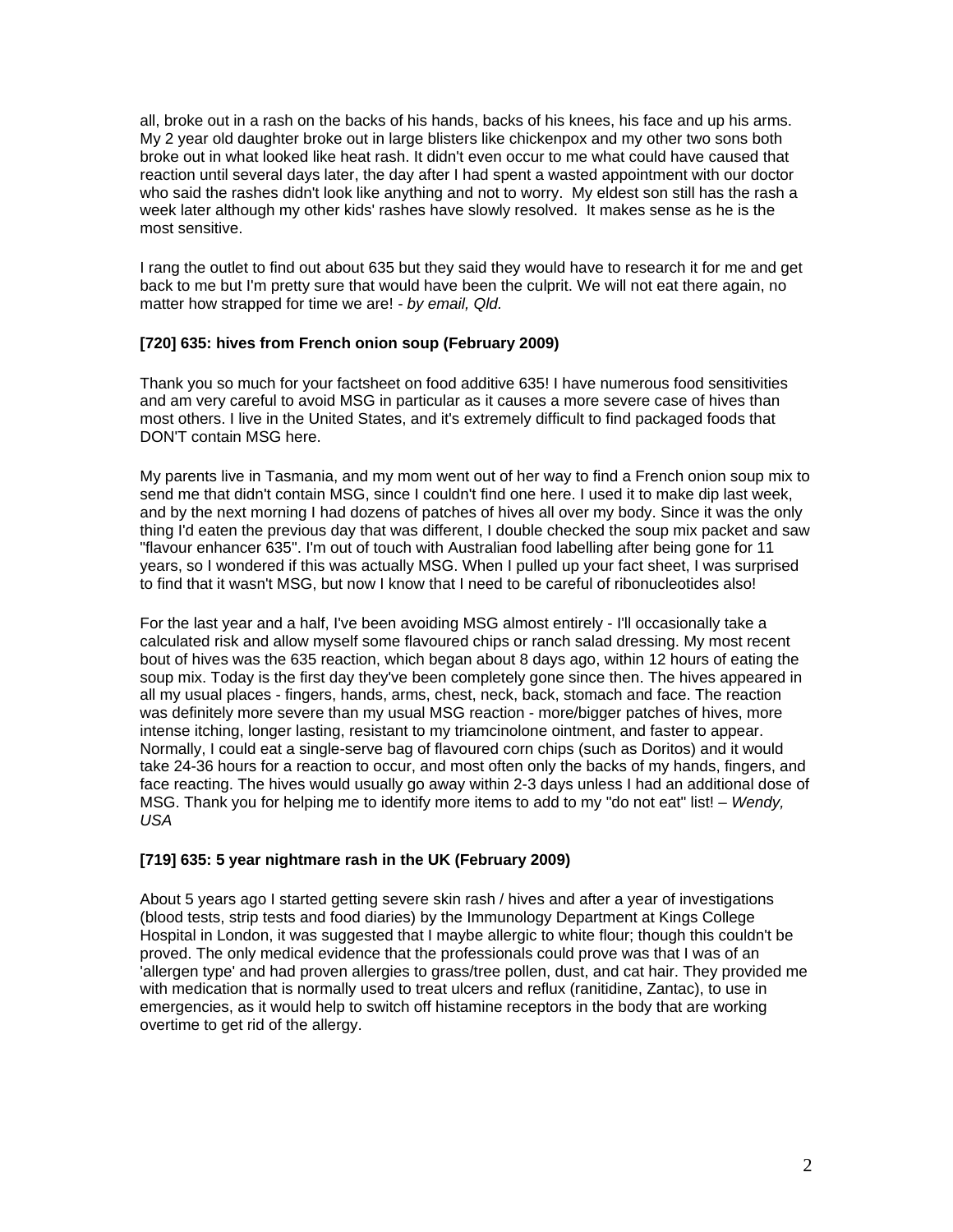For the last 5 years I've avoided white flour, which resulted in a lot of weight loss and I never had the severe skin reactions again. Although I would always get the odd marking and often have irritable bowels very quickly after eating some food, I put this down to there being white flour in some ingredients from time to time and just put up with it.

Last night I had a return of the severe skin reaction that I've not had for years, which began to cover my arms, neck and groin - exactly as it had 5 years ago. Having being in the USA for three weeks I had not been eating any foods with additives, as my cousin who I was staying with, is allergic to MSG. I can only assume that on returning to the UK and suddenly eating foods with these additives, that my body reacted so quickly and that I had previously been reacting to the E635 in the foods and not the white flour.

I'm more shocked that every story and photo on your website relates to me, and to what I thought was a white flour allergy. If only I'd have been able to show this evidence to my doctor five years ago!

The product that I ate before the onset of the rash was Knorr Chicken Stock granules, which contained E635 and I have since discarded soy sauce and Oxo cubes, which were the only other things in my kitchen to contain those additives.

I'm now going to actively avoid the ribonucleotide flavour enhancers you list and see if I can eat white flour products, as long as they're not filled with additives. It's as if someone has just switched the lights back on and just wanted to say thankyou, as well as sharing my relief that I am not alone with my allergy, as I had long thought I was.



*Six weeks later*: The rash came back a couple of times, until I cut out every type of food that was manufactured, so anything with E numbers, flavourings etc. Since then I've not been ill at all and have introduced foods that have additives but avoided anything with any flavourings at all, so thus avoiding MSG and other E600 numbers. This seems to work well for me.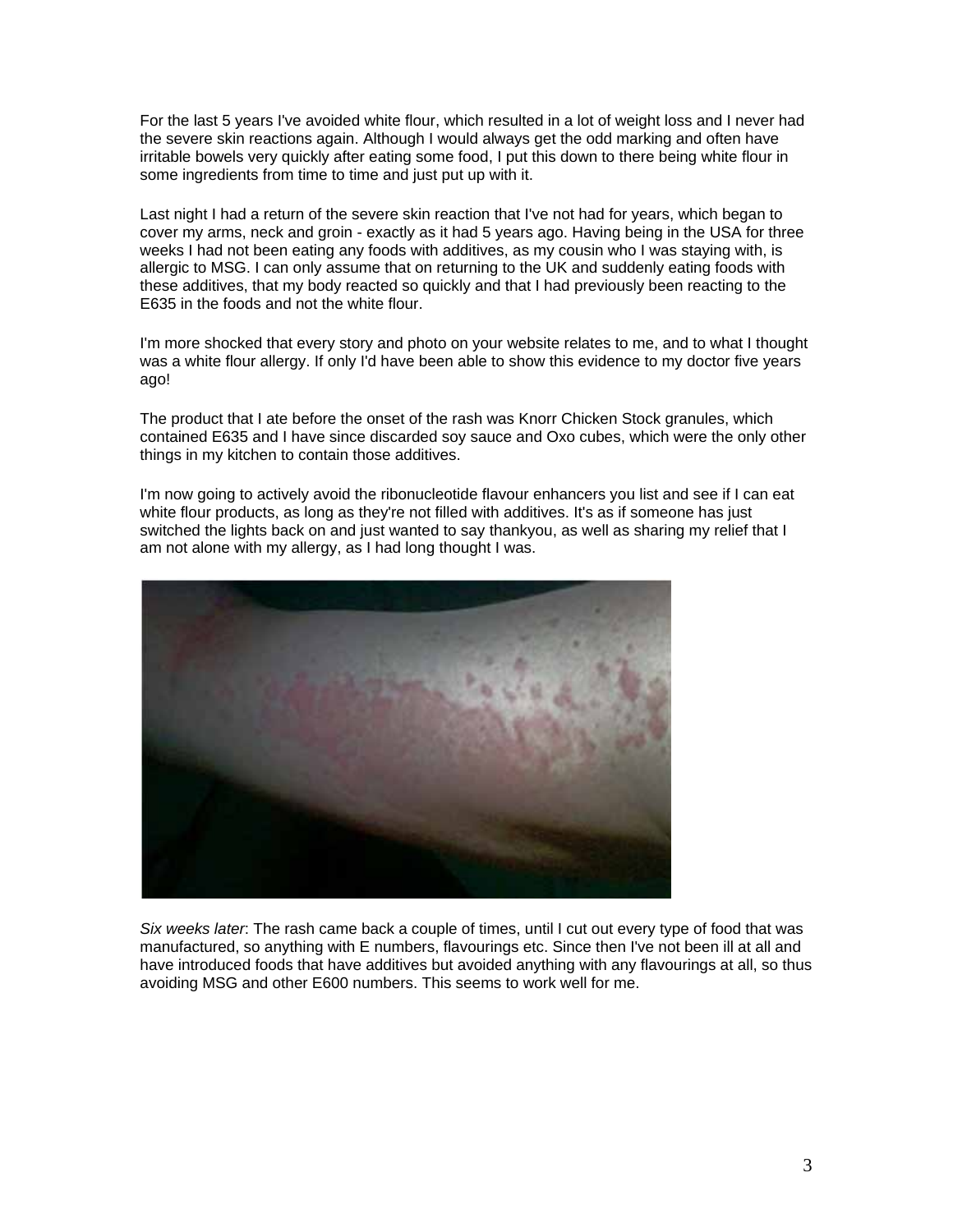I tried the white flour test [plain water crackers and pasta] and was fine, I even tried cakes, pastries and fresh white bread that didn't have any flavourings and was fine.

By the way for UK sufferers nearly all food in Marks & Spencer food halls is additive, colour and flavouring free and amazingly detailed labelling, so many things don't have to be cut out if you shop there.

Thanks for your interest and helping me solve a 5 year nightmare! – *Mark, UK* 

#### **[710] 635: Chest pain from flavour enhancers 627 and 631 in Weight Watchers meals (December 2008)**

Some months ago I started eating Weight Watchers meals at lunchtime on week days as a change from sandwiches and thinking they were healthier than bread. My favourites were the lasagna and spaghetti and meatballs. During that time I saw my doctor and had an ECG done because I was getting chronic heart/chest pains.

After a couple of months the pains went away and I've not had them again until yesterday when I ate a WW Lasagne meal for the first time in months. The last time was when I was having chest pains. Yesterday the chest pains came back very badly. Today I'm better but still a bit sore. When I looked up the ingredients, I found 627 and 631 amongst other things can cause chest pains. It's very scary that this is what it was – they must put a bucketload of the stuff in there because I had not had the chest pains before I had the WW Meals. I honestly did think I was having a heart attack, the pain was incredible. *– Caroline, by email* 

#### **[698] 635: rash, headache, asthma, rhinitis in 8 yo due to the 635 flavour enhancers (November 2008)**

Three years ago, my son who is now 11 began getting rashes, headaches, always tired, mild asthma, allergic rhinitis, even his personality changed. He had a very bad allergic reaction once to a bought breakfast, but was not hospitalised. My doctor is great and referred him to a paediatrician who specialised in allergies.

I did elimination diets (wheat and dairy) and the rest of it as suggested by the doctor, however it wasn't until I started going through all of the labels that I found this 635 number in soup which he loved, and I and the doctor thought was relatively healthy. It wasn't on my list of additives, so I searched on the internet and found your website.

I then found flavour enhancers in many different foods and just eliminated them - all of the 6XX numbers. The worst was probably chicken noodle soup/ chicken & corn soup, which my son loved. It is an ongoing process as I find it pops up everywhere in foods which you may think are 'healthy', I must read the label even on brands I have bought before as they change, meat and chickens etc. It is also frustrating when things are labelled plain/natural/NO MSG as it makes it difficult for my son and anyone else. I must ask when buying take away as I find they add it to chips, without you asking for it or telling you.

When he had the soup his reaction was quite evident and within a few hours of having it - rashes, headache, rolling on the floor ... He once came home sick and with a massive headache - I later found he had had chips labelled 'natural' but with flavour enhancers.

My son was quite happy to stop eating these foods as he was much happier without them. I think children are much more rational about this than adults. I now cook my own chickens, soup, pies and go to a butcher who is happy to give me additive free meat.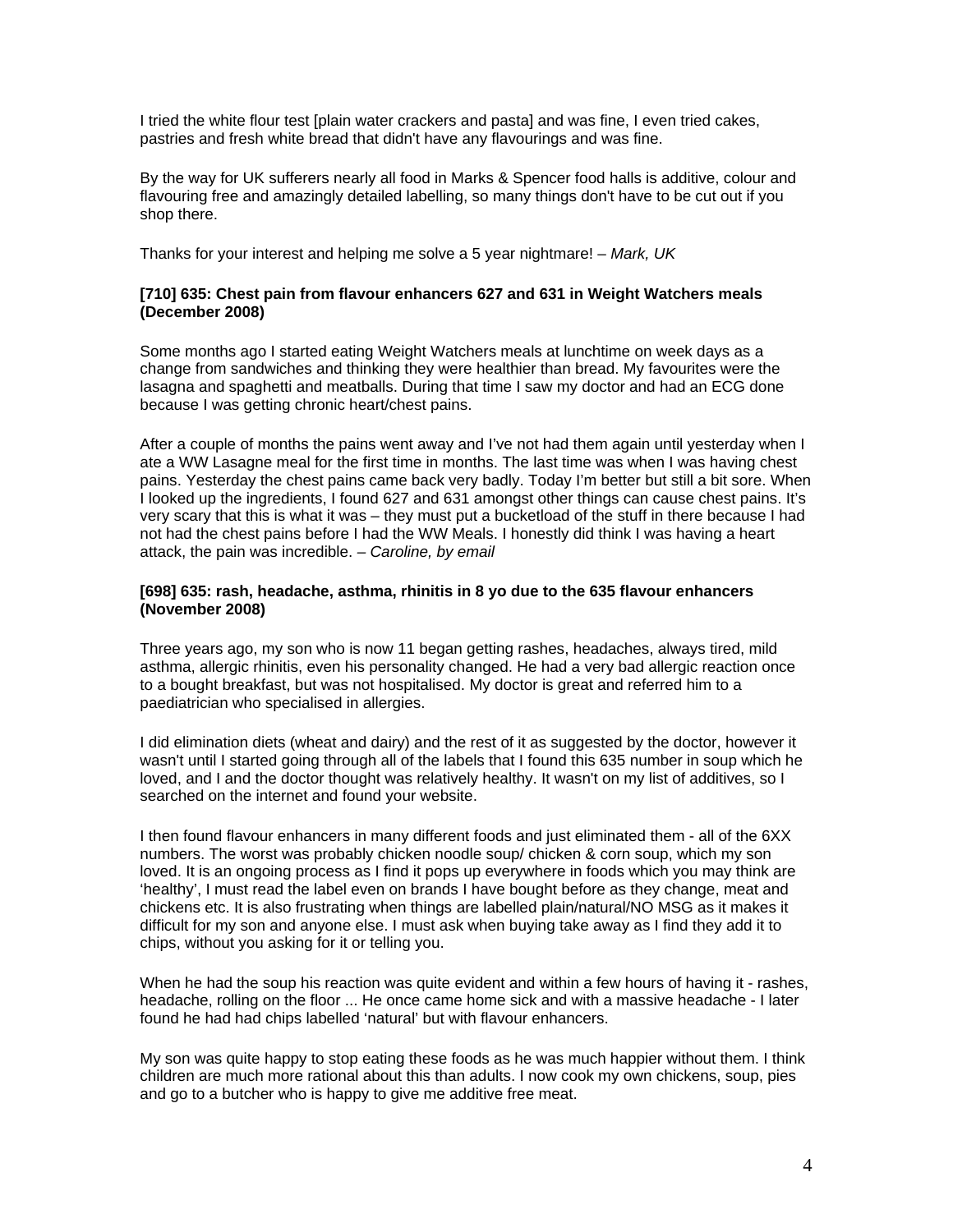I know it is difficult to cover everything but I think it important to eliminate flavour enhancers as a first step and for doctors to suggest this, as eliminating milk and wheat (which is what we did first) is much more difficult and has nutritional consequences, while flavour enhancers provide no nutrition. It is not something that is tested for in the blood test/scratch test. *– Chris, by email* 

#### **[697] 635: Ribo rash - both children affected by 635 from birth (November 2008)**

I have a son aged seven and a daughter aged five. Both were affected by 635 from birth - I breast fed them both for nearly 12 months while eating foods such as flavoured chips and pizza. They reacted quite differently to 635 and we were very surprised it turned out to be the same thing.

Our son had a rash over the thighs and sometimes the whole leg, bottom and trunk, worse at some times than others and very rarely on his face. He had nappy rash badly a few times.

Our daughter had the rash mainly behind the knees and elbow, sometimes on the bottom.

Because the rash was always there - although some times really bad and other times just there we thought it had to be something they were exposed to all the time. We were thinking wheat, dairy, dust mite, fruits, veg, etc - but something always didn't ring true because of the varying degrees of prevalence of the rash.

We went to a doctor who did a skin prick test on each of the children. Our son had a slight nut allergy and our daughter had a slight egg allergy. Some of the other things were also slightly elevated but not really what he thought would be causing their problems. So he suggested we go dairy-free, wheat-free and soy-free for three weeks. We started by re-introducing dairy first, but I didn't do it properly (I gave cheese, etc - thought we could do all dairy!!). So, we went back to the DFWFSF diet again for a bit. All was going well, and their skin was quite good (we were starting to think one of these must be the culprit).

When my son was five and my daughter was three, I was going out one night and decided to get 'Honey Soy Chicken' from the deli at the supermarket as an easy tea - they'd had it before many times (though obviously not since starting the diet. Our son started eating it and was complaining about his mouth feeling funny. He had a few more mouthfuls but kept complaining heaps. 'Stop eating the chicken'. Was soy our culprit? The next day his skin was an absolute mess and continued to get worse for a few days. I went down to Coles and asked to look at the ingredient list - Yuk!!!!!!!!!!!!

I saw the number 635 and something triggered (I had briefly looked at 'Fed Up' trying to find some information on triggers for eczema) and I went to your website. Reading through some of the stories about others experiences with 635 - the puzzle pieces started coming together.

The fact that the symptoms last 2-3 weeks explained why sometimes the rashes were really bad and at other times they seemed to be not too bad. We thought that we had our son's skin culprit we couldn't believe that it was also our daughter's!! We took 635, 631 and 627 out of their diet and within four weeks their skin was perfect and remained so. We stopped the diet and began living.

By observation we believe our children do react to other things (behaviourally) - colours, salicylates and amines.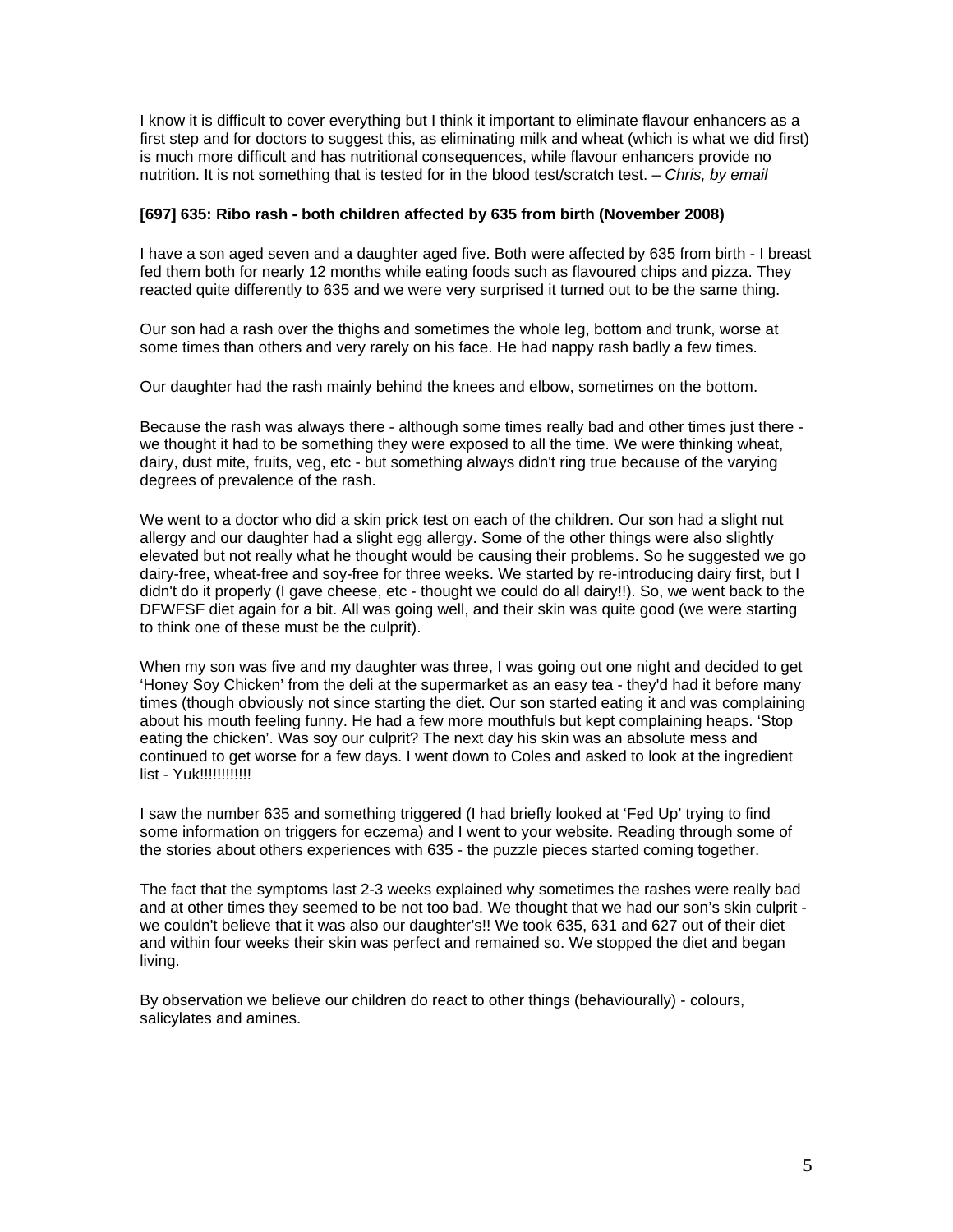The foods with 635, 627, 631 that affected our children included barbecue shapes, two minute noodle sachets, party pies and sausage rolls, flavoured chips, rice crackers, pizza, tinned soup, cocktail saveloys and many others. They were all foods that were easy to take out of their diet no sacrifice at all.

Their skin is fantastic now and has been ever since the honey soy chicken episode!! They are very aware of the numbers that affect them and always ask before they eat anything. We have had a few 'accidents' and the skin break out that comes with it ... aaaarrrrgh! These have generally come from things that are unlabelled - eg delivered pizza, restaurant meals, takeaways. Still, because we understand what is happening we know how long it takes to go and ride it out. *– Lisa, Tas*

#### **[696] 635: Reaction to E635 in the UK (November 2008)**

I am trying to find out as much information as I can on the additive E635 but it appears that there is nothing on English sites.

My husband (62 years old) ate a packet of Cheese and Onion crisps which has E635 & MSG in them, within minutes his lips were swollen and he broke out in hives, this was over three months ago. I kept him off all foods with these in and when the rash kept appearing on a daily basis he went to the doctors. The doctor thought initially he was having a joke about the additive then realized that he was been very serious but said it would be rare to have such an allergy. He was given a month's supply of tablets which helped but the moment he stopped taking them the rash appeared again. Back to the doctors who had said it would be rare and suggested that he took the tablets for another 5 days, stop them and then try to find out what he was allergic to!!! They class it as urticaria which has been triggered by an allergy.

He stopped the tablets and the rash appeared again. We are at a loss to what to do next apart from avoiding the foods that contain these additives and take tablets for what appears could be a very long time. *– by email, from the UK* 

#### **[654] 635: Flavour enhancers and a breastfed baby (September 2008)**

Thomas was born a very healthy full term baby. A couple of days later he had little red pimples on his face that after two weeks became quite red and covered a quarter of his cheeks, Clinic nurses noted that it was a bad hormonal rash, but it never went away, it only got worse. Thomas was also an irritable baby needing feeding at least every two hours he didn't sleep for any more than 2 hours at a time.

With two other children and hubby to feed, time was precious, so I started whipping up quick casseroles to feed the family. In the casseroles I would put in meat and fresh veg I had in the fridge, and for the flavour we were used to I would throw in a packet of beef & veg cuppa soup and thicken it with Gravox. Things were going from bad to worse. Thomas was covered all over in a red rash. The doctor diagnosed eczema and gave creams for it but it only got worse and infected.

On one particular occasion I remember vividly, I made the casserole for dinner on Friday night, and while having a cuppa and chat next day noticed that Thomas became quite irritable and his little head came out in beads of sweat, which later became a crusty layer. It suddenly dawned on me that this happened every time I made the casserole, I would eat it about 6 pm and by 12-1 pm the next day (18 hours later) this little time bomb would go off in Thomas. The next day Thomas was a ratty all day, his whole body was red and his scalp crusty.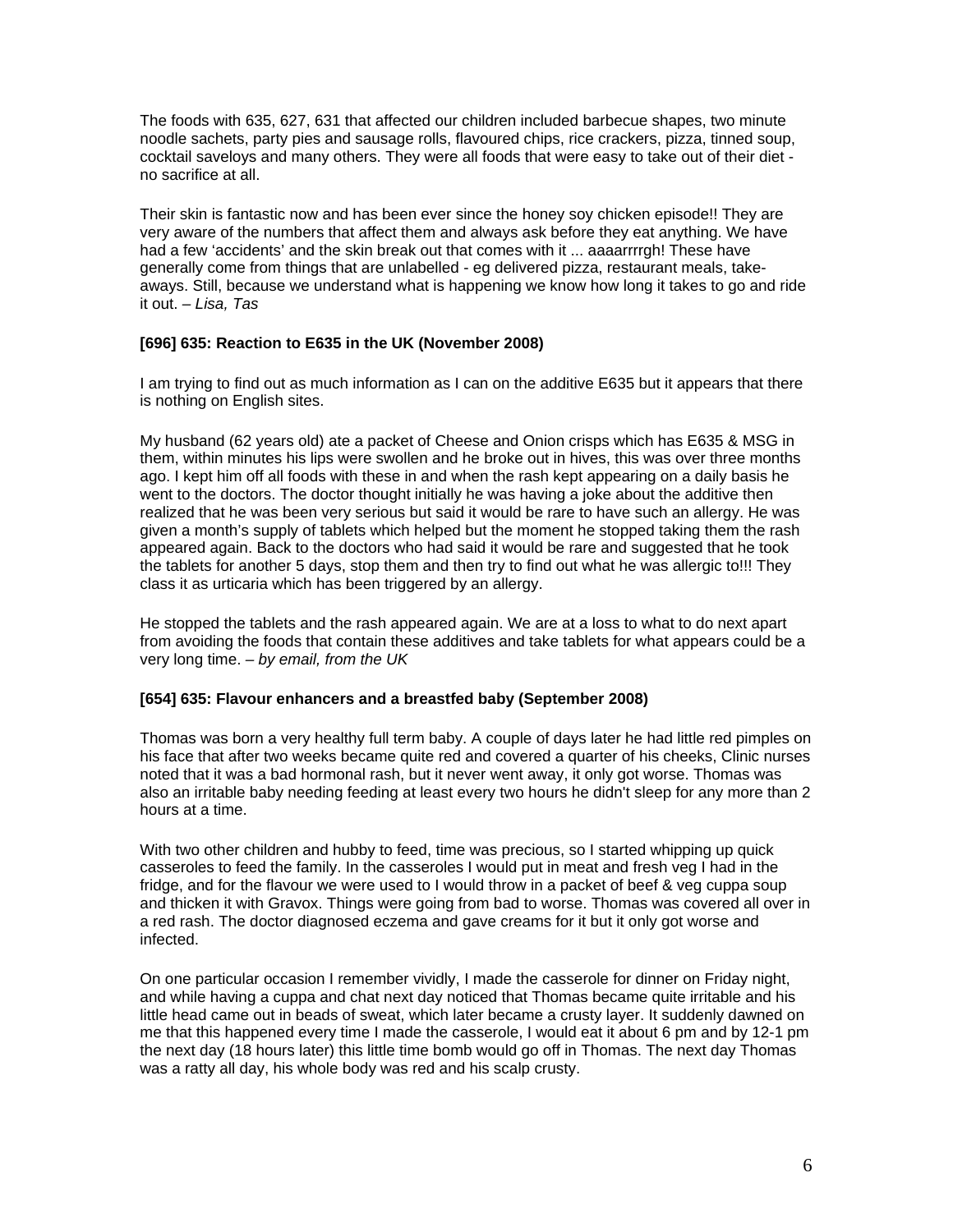When Thomas was 4 months old we got into a Dermatologist who listened to our story and nearly laughed at us and explained about Cuppa soup (flavour enhancers) and Gravox (salicylates) his words were 'it's like a time bomb'. We discovered from that trip that Thomas was allergic to dairy, eggs, peanuts, and probably intolerant to the nasty food colourings, preservatives and additives given his reaction to flavour enhancers and salicylates. Although he had never ingested these foods directly, he had got it all through my breast milk. Thomas was weaned onto Neocate Formula then to soy at 12 months of age. He has since developed allergies to soy, all nuts, potato, gluten, house dust, cats, dogs, horses, many grasses and weed pollen. He also suffers from asthma. He now drinks rice milk and is on a strict egg-free, dairy-free, nut-free, potato-free, gluten-free low salicylate diet. Now at six years of age Thomas is a healthy active boy despite all this.*- by email.* 

#### **[646] 635: Tongue swelling reactions to flavour enhancer 635 in a young girl (May 2008)**

My 9 year-old daughter has a severe reaction to flavour enhancer 635. The first time she came into contact with this additive was eating BBQ flavoured rice crackers. At the time she was 6 years old. She ate four crackers and complained that her tongue was feeling all 'tingly'. I advised her to stop eating the crackers. Her taste buds had swollen to around four times their normal size. I allowed her just a few crackers a few days later to see if she had a similar reaction which she did (thankfully it didn't affect her throat but I did warn her to let me know if she got breathless etc). I then banned anything to be brought into the house with this additive number. We then tried cheese-flavoured crackers - no 635 but did contain 631 and 627. Again the same reaction. I have since learnt from your website that these two additives make up the combination known as 635.

I now carefully check all labels and have advised anyone else who may be feeding my child (birthday parties included) that this is a major issue with her. I am just very grateful that I didn't need to seek outside medical advice as I know not all doctors, hospitals etc will accept this verdict. I have tried her a few more times on these additives and we always have the same result. I always ensure that we have a Ventolin puffer and antihistamines handy before trying these foods. After having these additives she feels terrible for the next two days - feels sick in the stomach, headaches, occasionally also feels 'shaky on the inside'. She had a similar reaction to a Pluto Pup (battered sausage on a stick) but I couldn't get an ingredient list. I only assume that the additives were in the food - by email, Qld [For anyone with symptoms like this, I recommend total avoidance of 627, 631 and 635 as some people have progressed from symptoms like this to lifethreatening anaphylactoid reactions S]

#### **[590] 635: Possible Ribo Rash in a 74-year-old** (November 2007)

Three months ago, my father aged 74 who has never reacted to anything - plant, animal or food had a major reaction of a welt like rash on the trunk especially in the groin area and under arms. It was enough to go to the doctor who simply dismissed this as hives and prescribed steroid tables with no real explanation of what had happened. His wife thought there must be a connection as it was half an hour after eating a packet pizza containing 635 that they hadn't eaten before. A similar incident then happened about a week later, after eating [a 'healthy' prepared frozen dinner also containing 635] for the first time. Now they avoid such packaged food and he has not experienced it since, although he has often eaten in restaurants with no ill effects. – by email from NSW

#### **[589] 635: Possible Ribo Rash in a 19-year-old** (November 2007)

I came across your fantastic website in my search to find out what was causing my 19 year old son's hives and angioedema. As a baby he was intolerant of formula and soy, and had an anaphylactic reaction to penicillin. He is now 19, and has been very healthy up until a couple of months ago. He awoke one morning and his upper lip was quite swollen, he had no other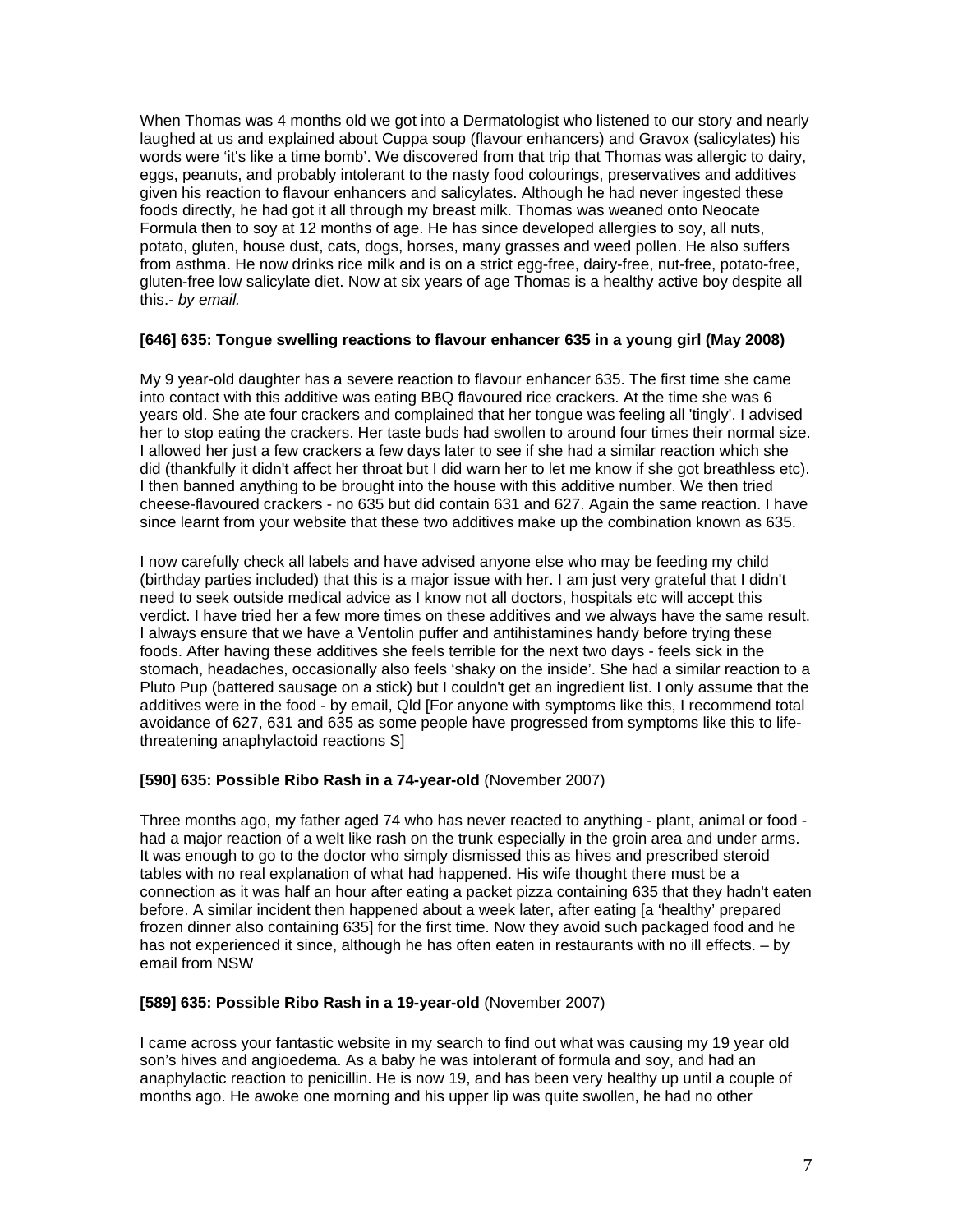symptoms, it was quite bizarre and the swelling lasted for 24 hours. One week later the same thing but this time it was his bottom lip. Being a typical young man he didn't see the need to go to the doctor. Then three weeks ago he awoke one morning covered in a rash and very angry looking weals all over his body, swollen eyes, lip, ear and even his arm. He went to the doctor who said it was an allergic reaction to soap, deodorant or washing powder etc. It took nearly 10 days for his body to return to normal. He has since had another 3 attacks, the swelling hasn't been quite as bad, but still present. I did not believe that the doctor had any idea and I was sure it was something that he was eating. So I started keeping a food diary and we had managed to narrow the offenders down to four things. Then I found your factsheet on ribo rash, which I am positive is what he has. I have always tried to feed the kids a balanced diet, meat, chicken, fish, fresh fruit and vegies, junk food is a rare treat. I was absolutely astounded when I went to my cupboard and started checking labels. One that really caught my eye, that I had assumed was a fairly healthy choice of snack was seaweed rice crackers, yes there it is clearly on the list of ingredients, 631 and 627. Then on the front I looked at the packet again, ahhh, seaweed FLAVOUR!! Maybe you could put this on your nasty foods page. – by email

#### **[588] 635: Long distance hiker and ribo rash** (November 2007)

Previously from story [569]: I'm sure that my symptoms intensified as we have been planning to do some long walks and were trying out pre-packaged and dehydrated foods (all containing 635). Ironically I was going to go on a course of prednisone to dampen it all down so that I could walk, while I would've been eating the very thing that is causing the problem.

**Update:** I did the Jatbula Trail (six day hike in the NT) last month and ate well without taking any commercially prepared dehydrated foods. Since avoiding flavour enhancer 635 my condition has improved 99%. I still occasionally get small outbreaks of itchy welts. I haven't needed to take any Claratyne or use topical hydrocortisone cream as these mild outbreaks generally settle overnight. It hasn't been too difficult to avoid, mainly changing types of crackers and avoiding precooked chickens, sausages, frozen lasagnas and pies. The kids are onto checking out all the labels now too and we have stopped nearly all precooked sauces and anything that has an oversupply of numbers on the ingredients list even if it doesn't have 635. I am extremely happy as it is no longer a daily problem and the solution has been very easy. Eat mainly homecooked whole foods and cut out the processed products! – by email, NT

#### **[587] 635: Ribo Rash from 30-year-old traditional recipe using a packet soup base**  (November 2007)

I would like to add my objection with regard to the recently approved flavour enhancer 635. In August of 2006 I developed a rash over various areas of my body. Scratching resulted in raised welts, little sleep and caused quite a disruption to my life at work and home.

My local GP referred me to a dermatologist at a hospital in Victoria. The usual allergy tests were negative and 2 lots of blood tests were normal. His suggestion to control my symptoms was to keep on taking up to 4 (24 hour) anti-histamines per day. I then consulted a naturopath/kinesiologist in December and am continuing on with this treatment.

All of the above has cost me not only money, but has taken an emotional toll through tiredness and the feeling of, 'Will this ever stop?'

I stumbled across your reports of 635 earlier this year, but as I was at the stage of trialing a gluten free diet, didn't follow up. Then a few weeks back I made chop suey and pumpkin soup using my traditional 30-year-old recipe. I ate the chop suey for tea and the soup for lunch the next day. The itch had started to calm down over the few weeks preceding, but after the lot above, I itched for a good four days. Guess what? Flavour Enhancer 635 is in the packets of Chicken Noodle Soup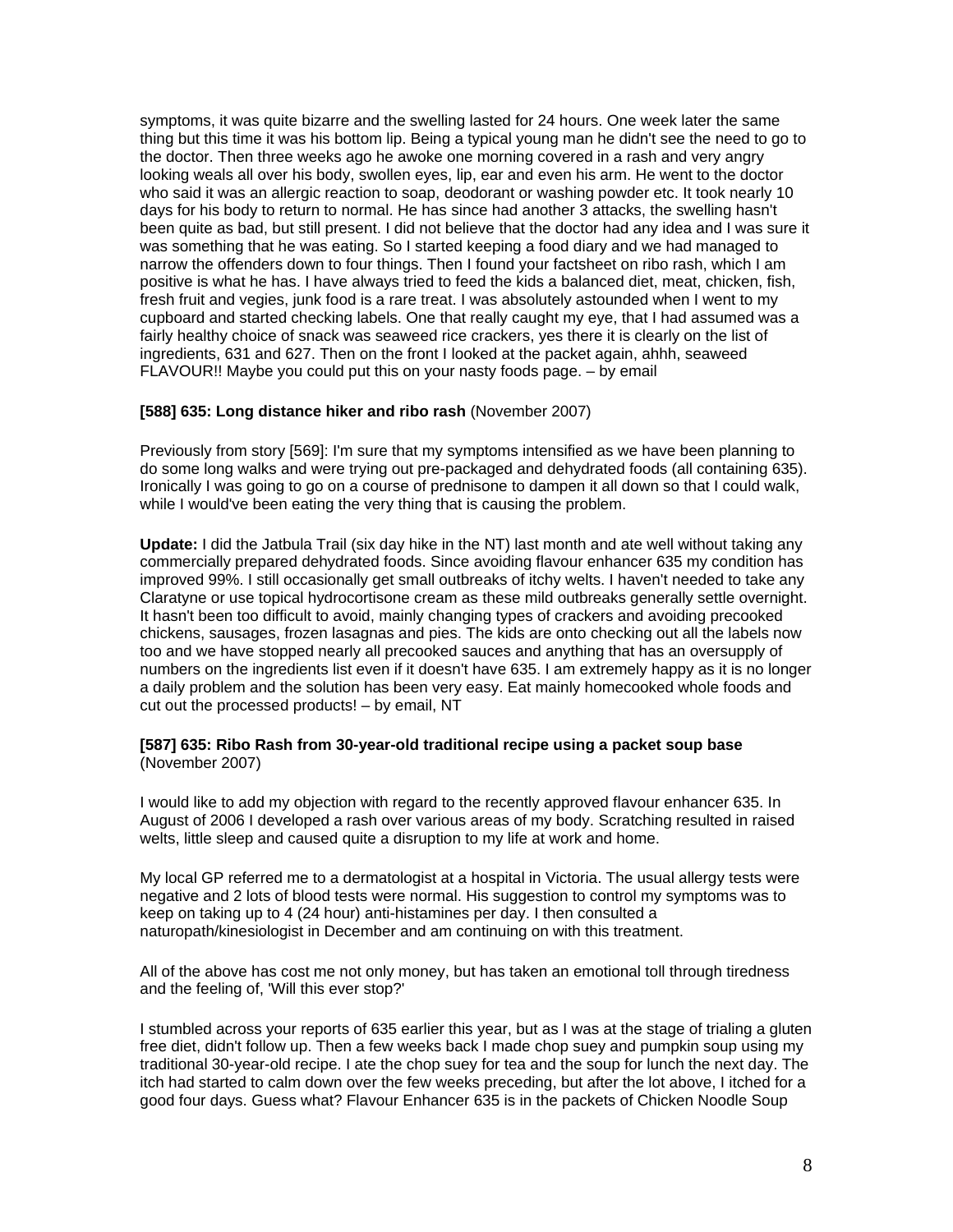(which I have been using for 33 years in my chop suey and other recipes), and the dry stock powder also has 635.

Trial and error has shown me in a really rotten way, that anything I use with 635 gives me the itch, the rash and the 'what is going on' feeling. I have now also reacted to [dry stock powder containing Hydrolysed vegetable protein (Maize Derived) and yeast extract] as well as [flavoured rice crackers with Vegetable protein extract (Soy Derived) and yeast extract]. I am starting to think that 635 has triggered off a yeast sensitivity. - by email [Vegetable Protein extract, yeast extract and Hydrolysed Vegetable Protein are a way of adding MSG to foods without saying so. It is common for people who have suffered from long term Ribo rash to become more sensitive to other sources of MSG, and sometimes to other foods as well - S].

### **[569] 635: Ten years of 'a very debilitating condition' due to 635 (August 2007)**

Since 1997 I have suffered with what I was told is chronic urticaria especially affecting my hands and feet. For about a year I had constant welts and itching on the soles of my feet and would develop huge welts on my torso and back at times. It then seemed to settle a bit and was more intermittent, sometimes not happening for several months. I was investigated for SLE and other autoimmune disorders - all negative. Over the past year it had worsened into what looked liked an urticarial vasculitis where my fingers swell, become intensely painful and itchy and small watery skin eruptions would develop into purple swellings, like blood blisters but dry. I also had episodes of joint and bone pains that lasted 24-48 hours and always had patches of welts somewhere on my torso or thighs. Some months ago I again saw a GP about it and he felt I had probably developed mixed connective tissue disorder. However all my blood results were normal and yet again I was left feeling extremely despondent about any chance of management of what had become a very debilitating condition.

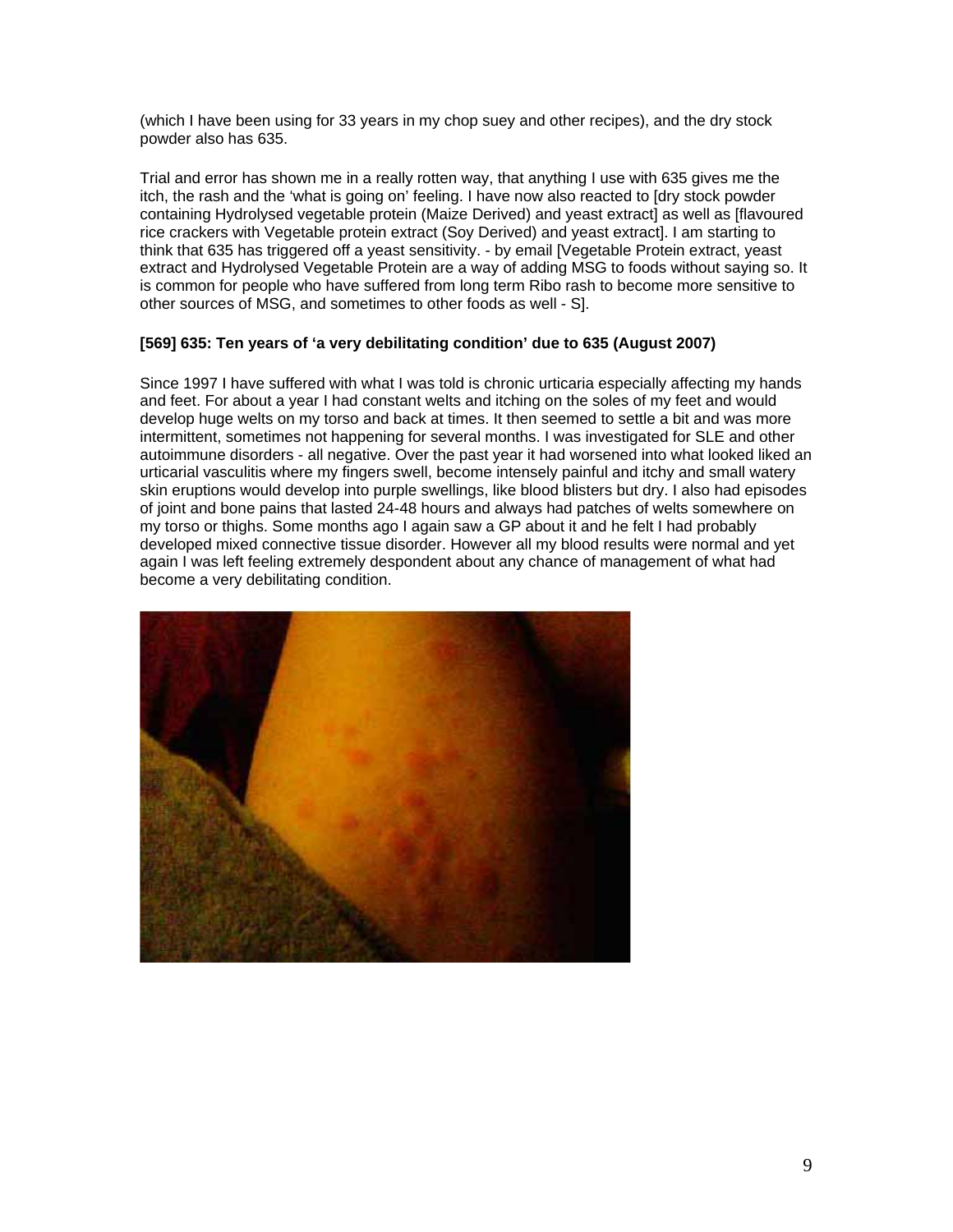

Then about six weeks ago I came across your articles and letters re riborash and stopped all foods with these enhancers. Within 48 hours my symptoms had gone and I am elated to say that since, I have had only 3 welting episodes. I'm sure now that my symptoms had been intensified in the past months as we have been planning to do some long walks and trying out all sorts of prepackaged and dehydrated foods (all containing 635). Ironically I was going to go on a course of prednisone to dampen it all down so that I could walk, while I would've been eating the very thing that is causing the problem. Now I have done a couple of day walks wearing boots (for months I have only been able to wear crocs as any pressure or rubbing around my ankles would result in a similar outbreak to my hands) with absolutely no problems! Once again thanks for sharing your knowledge on the web.

#### **[564] 635: "An attack of 635": anxiety, racing heart, headaches, rash (May 2007) SHARED COURAGE AWARD STORY FOR MAY 2007 NEWSLETTER**

I was suffering with what the doctor said was normal for my age 39, higher blood pressure, heart palpitations, not able to sleep on my left hand side, rash around my groin and armpits that I couldn't get rid of, weekly headaches and to top it of waking up at 2-3am every morning with a anxiety attack.

I was attending a anxiety meeting every week and seeing a psychologist but the problem was that I couldn't identify with any of the other people that came to the anxiety meeting. It seemed all of their complaints of the 100 or so different people that came to the meeting related to cyclic thought process that brought on the anxiety and kept them in that loop. I on the other hand felt a little on edge but was very relaxed about life. I delved into unresolved tensions with my psychologist but still no relief. Yoga and relaxation exercises seemed to help but what it truly did was let me watch my body go through the symptoms while I watched it happen in the third person. Because my symptoms didn't fit the norm I refused to take any form of medication. I felt it was stupid to compound the problem until I knew what was causing it.

Finally I had yet again another anxiety attack. This time it was unbearable and my heart went over the 199 bpm that my machine could measure. I tried everything to relax but my system went into overdrive. My mother came around and my wife was there to help. I am amazingly good at relaxing my body but nothing seemed to help. I called nurse on call and they called an ambulance immediately upon hearing my symptoms. The ambulance arrived and went through the routine of checking me over and in the time they were there my body stabilised to around 100bpm. They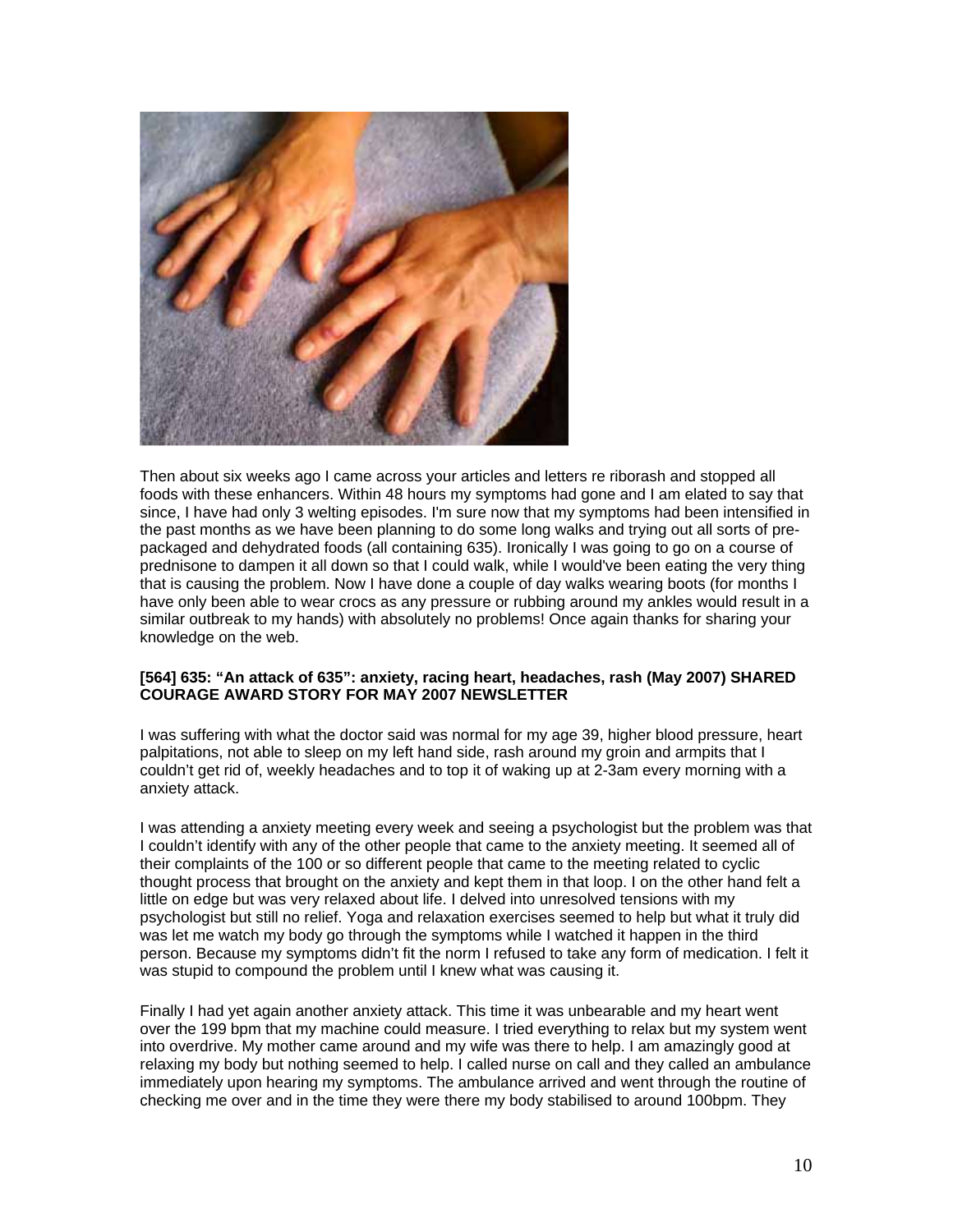gave me the option of going to hospital and waiting in the waiting room for 4-6 hours or stay at home and try and get over it. I took the wait at home option. The interesting thing from all of that is the male ambulance officer who leaned against the door frame for the whole time they were there said "gee you look like my wife does when she has a attack of 635" I thought he was full of it and ignored him at the time. I felt like I had run a marathon.

The following day I looked up 635 on the internet and noticed the rash and the headaches that I had were the same but nothing else rang a bell. Having nothing else to go on I looked into what had 635 in it as an ingredient. I was amazed to find my pies, pasties from the local bakery had beef booster and hence  $635 + 621$  that was Monday nights explained then a lot of chips + crackers that I had for lunch - even ones from the health food section of my local supermarket that state quite clearly on the packaging that 635 is not 621 and therefore is not bad for you. What a laugh! I must stress I had no belief that 635 was the cause of anything but my rash and headaches. I have not changed my lifestyle in any way except for removing 635 + 621 from my diet and only very recently removed 282. But a key interesting note is the 12 hour delay from eating the food to the full blown symptoms. I still eat selected junk food, I still exercise the same amount, I have even more pressure at work and I still get broken sleep from my now 2 year old.

When I would go to my doctor, her face would drop in that "not you again look" she would listen to me with bored expression and write in her notes, anxiety related. Please also note that my doctor since then acknowledged she has absolutely no knowledge of food intolerance re 635 – 621 and their symptoms. How are you expected to be helped if they are blind to these issues? The way I wish to truly express myself as to how I feel re their mainstream blindness is limited by my overriding desire to keep this letter polite. I have not read anywhere a person with my exact same experiences but I know it is simple. I have stopped eating 635 + 621 and I am back to how I remember the way I used to be.

From that week….

My multiple rashes of many years cleared up completely!

Not one single headache!

I have not had a single heart palpitation!

Not one single anxiety attack!

No hand or body tremors!

No racing heart!

No feeling of tension!

The only exception to this was when I went to a mothers' group party and ate some salt and vinegar chips laced with 621 + 635. I had a bad night sleep that night. I checked the chips at the supermarket the following day and found the suspect ingredients. I will not eat any food that I cannot check the ingredients. Hungry Jacks will not return my calls to tell me what foods have 635 in, and Nandos will not return my calls as well. It is of interesting note that the American version of Hungry Jacks (Burger King) + KFC list their ingredients but the similar Australian version of the web sites have the ingredients list missing. I FEEL LIKE A NEW MAN – Wayne, by email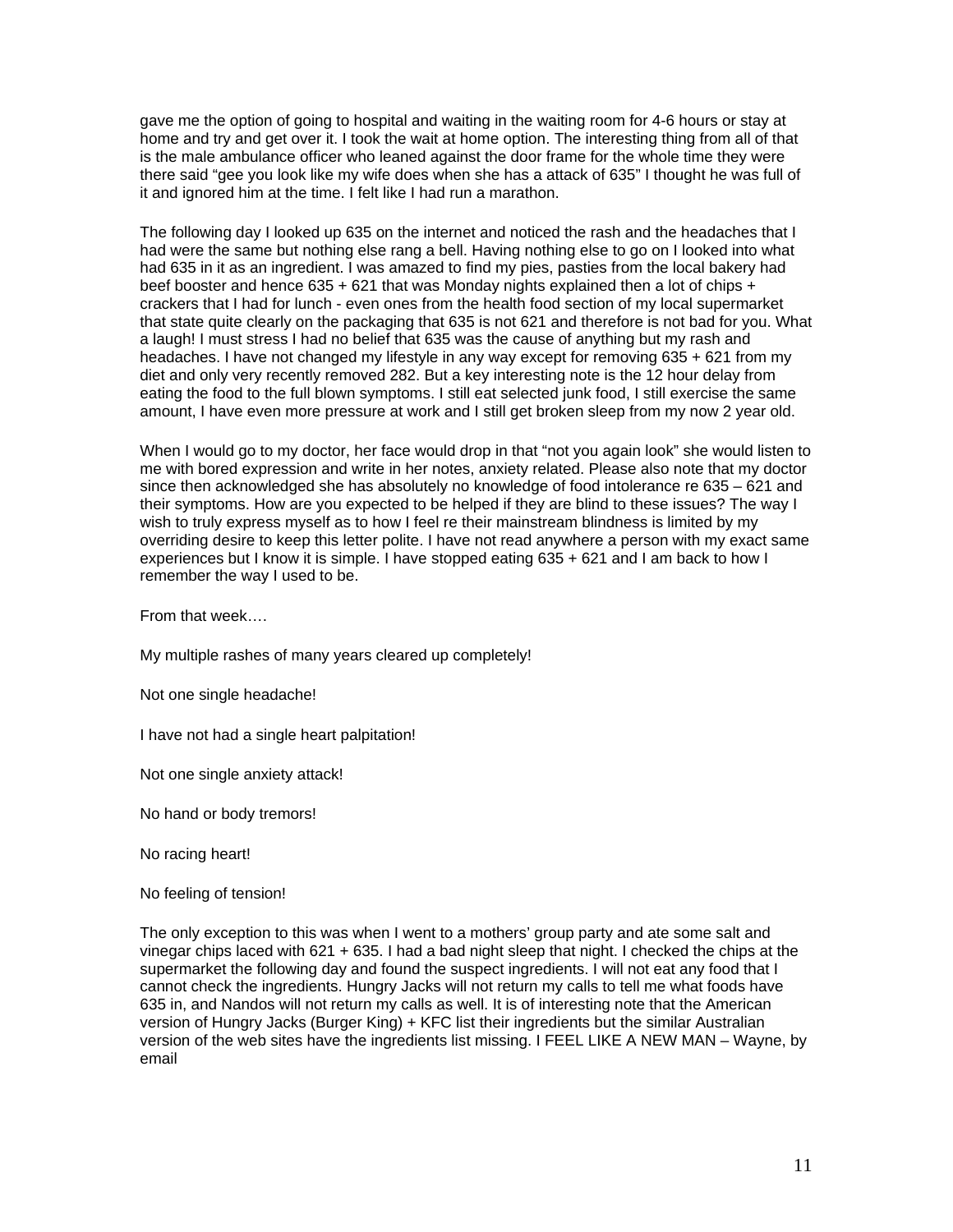### **[529] 635: Hives from 635 and swimming (January 2007)**

For the last month, my daughter has been suffering from hives on average about every two days. It is driving me crazy not to mention how she is feeling. It started when we went to a friend's place for swimming lessons, something that we had done every week for three months. She broke out in hives all over her body, arms, legs, chest, vagina, and bum, everywhere; luckily, it did not affect her breathing. I took her to the doctor straight away and he thought it must be from the chlorine in the pool, my friend then told me that it was a salt-water pool, so then we thought it must have been something that she ate. Four days later Emma got hives again on her arms and thighs, this time after eating salted peanuts. Two days later again at 4:30 in the morning, my husband and I were beside ourselves as to what was causing this. Each time it happened, we gave her Phenergan, which made it disappear. We then went away for ten days, with a supply of Phenergan and Emma got them about six times while away. On coming home, I wrote down every time Emma had gotten hives, and suddenly it dawned on me that it was about half an hour after eating or swimming. I think I have narrowed it down to additive 635, as that was the common ingredient in all of the foods Emma had been eating. What I want to know is why this is now present when she was always having these foods, has she built up an intolerance to these foods? [See a similar report of hives from 635 and swimming in story [467]. My understanding is that saltwater pools do contain chlorine, although in smaller amounts than usual - S]

### **[524A] 635: Country Ladle soup (January 2006)**

I have experienced a very severe reaction to Country Ladle soup a couple of weeks ago. I started taking Livatone and the rash started the next day, so naturally I thought it was the tablets. I contacted Dr Cabot's website and informed them of my symptoms. I ended up in hospital as I could not breathe and was administered an IV line. I had the same soup a week ago and had exactly the same symptoms and that was when I thought that it could be the soup, as I stopped taking the Livatone after the first rash appeared. Being diagnosed with Chronic Dermatitis, I was used to a bit of a rash when I come in contact with deodorants, but have never experienced anything like this before. Needless to say I was off work for a week and was given steroids and cortisone cream. I will definitely read ALL labels from now on. – Zonja, Perth.

### **[523] 635: No history of allergies (January 2006)**

I am a 25 yo man from Melbourne, with no history of allergies what so ever. After catching only the end of the Current Affair segment on 635 I felt not only anger (that they are putting this crap in food!) but a great sense of relief - as for 6 months now - I have been getting severe reactions without being able to pinpoint the culprit. For 6 months I have been suffering from hives, itchiness, and severe swelling of the lips and tongue to the point where I couldn't talk properly. I have seen allergy specialists who charged me a couple of hundred dollars to tell me they have no idea! And so have been living on antihistamines to prevent the reactions.

Thank you for your exposé on this "poison". I believe many people out there are suffering - but are just taking antihistamines and living with the problem. If there's anything we can do to help your cause in getting this rubbish off the shelves - be sure to let us know!!!!!!! – Yianni, Victoria.

### **[522] 635: Poisoned by a Coles hot chicken (January 2006)**

I have just been "poisoned" by a Coles Hot chicken. After eating it for lunch and dinner I got a terrible migraine with vomiting and nausea. The migraine was terrible and lasted for 5 days. I read the bag and found that it had it had at least 4 lots of flavour enhancers in it, including the stuffing, marinade and seasoning. Just another thing I can't eat out in case it came from Coles. Also Devondale now has flavour enhancer in their soft spread. Of course I wouldn't buy it but who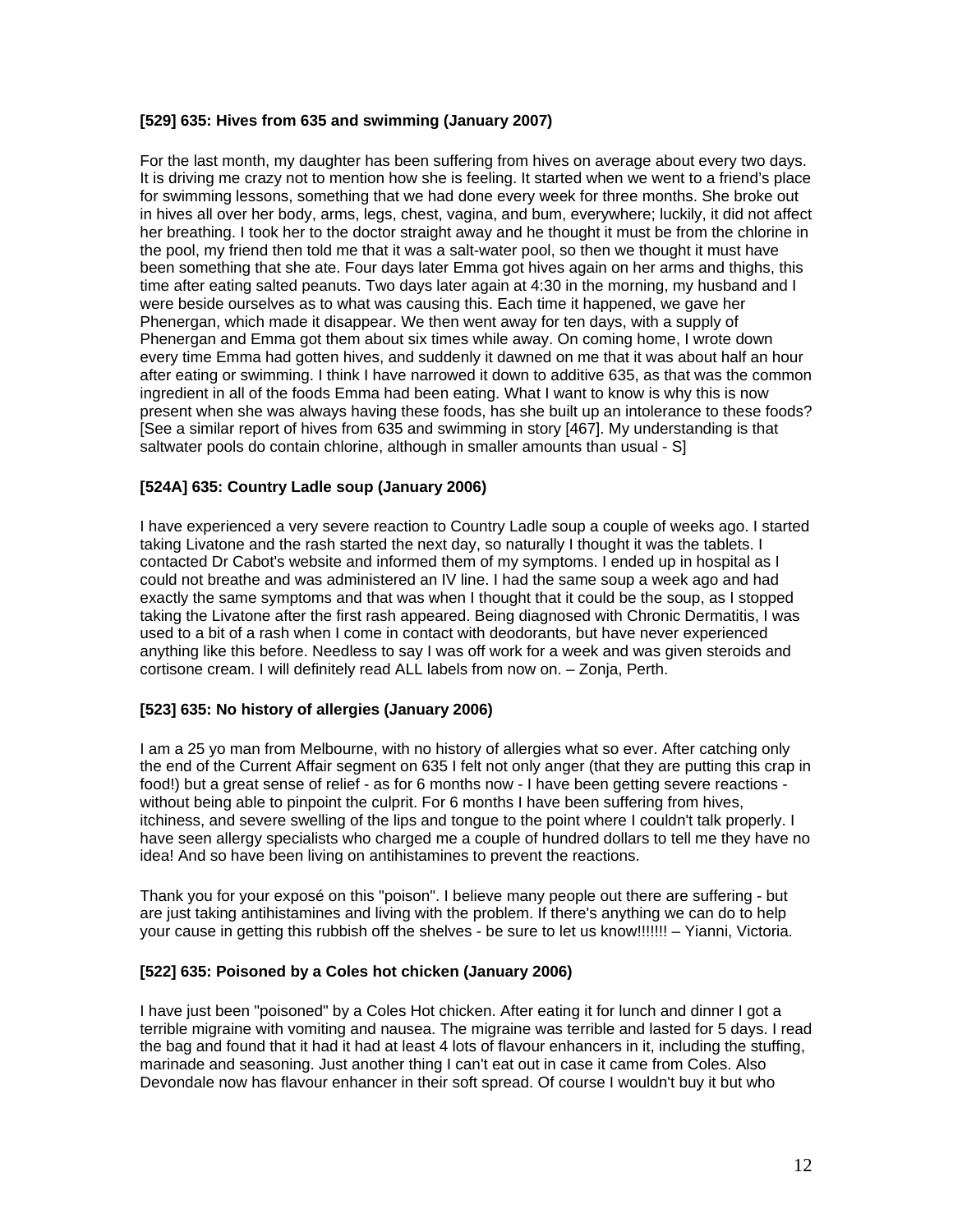knows what you get when you buy a sandwich out. Where will it end? Everyone is trying to poison me.

I was very angry at the time (and still am) that some people can poison my food and not care that I'm extremely sick and lose 5 days out of my life having to cancel all arrangements etc. I wrote to Coles …(and) Safeway…(and) Devondale… I will purposely avoid all their products. I also spoke to KFC and found there is nothing I can eat there except a dinner roll as everything has flavour enhancer in it. It is so difficult now going out to people homes or functions where you get served chicken and feel it's rude to ask where they bought it from but too scared to eat it. With the Devondale spread it's even worse; it could end up in cakes, scones, sandwiches from anywhere.

Now I have to ask "What brand of butter do you use in your cakes, sandwich etc" before I buy it or eat it. Life is getter harder with these additives. The food must be pretty tasteless if they have to use enhancers all the time. – Wendy.

### **[521] 635: Incredible rash with itching (January 2006)**

Just a quick note to say that after catching a small piece on ACA last night I think I'm also a victim. In the last year and a half on about 4 occasions I have broken out in an incredible rash with itching that almost drives me mad. The red lumps end up turning into sores before they finally heal and slowly get better, it takes weeks for it to go away. I get them all over including the palms of my hands, soles of my feet, inside my mouth, (therefore was told I had foot and mouth disease) I get a fever, filthy headaches and have no energy whatsoever. I actually have a mild case right now. The last 2 times I had it I was out of action, not able to work for a week at a time. Hope this will add to your effort to have something done about these shonky chemicals and the shonkier people who are responsible for their use – reader by email.

#### **[520] 635: My throat feels 'thick' (January 2006)**

This afternoon I discovered the effects of 635. When I eat foods like chips and things that are very processed I find my throat feels 'thick'. It feels a bit lumpy and like I am getting a cold. Most times after friends parties I get this throat thing... after reading about the 635 I figured it could be related to the CC's etc I eat occasionally. Also I always get it after eating 'Arnotts Shapes' and '2 min noodles' – 14 yo girl, by email.

#### **[519] 635: He said food additives do not produce a long lasting reaction like this… (January 2006)**

I am writing to share my daughter Freda's experience. I suspect she is currently recovering from an allergic reaction to 635. She is turning 2 next Saturday and we are hoping she will have recovered sufficiently to celebrate. I have a history of allergies and asthma in my family, so have always been careful when introducing Freda to new foods. However, until now she has appeared to have escaped the food (and other) allergies which were a problem throughout my childhood, but does have a Penicillin allergy (it gives her a rash).

Ten days ago (Friday) Freda woke with a rash all over her torso. By that evening it had spread all over her body, including face, hands and feet, and she had developed a fever. We took her to Box Hill Hospital, and the doctor advised us she had a virus and it was not contagious. He suggested we give her Panadol 4 hourly to reduce her temperature and give her Phenergan or Claratyne for the itch. During the next five days we gave Freda Claratyne but it did nothing to stop the itch. Her temperature remained up and we eventually gave up on the Panadol. We also found that her mood was deteriorating, particularly in the evening at this time, the rash (which had nearly cleared up) seemed to flare up again in certain trouble spots such as her back and around her nappy. Her glands were up. Her body was very warm. On Wednesday, after her evening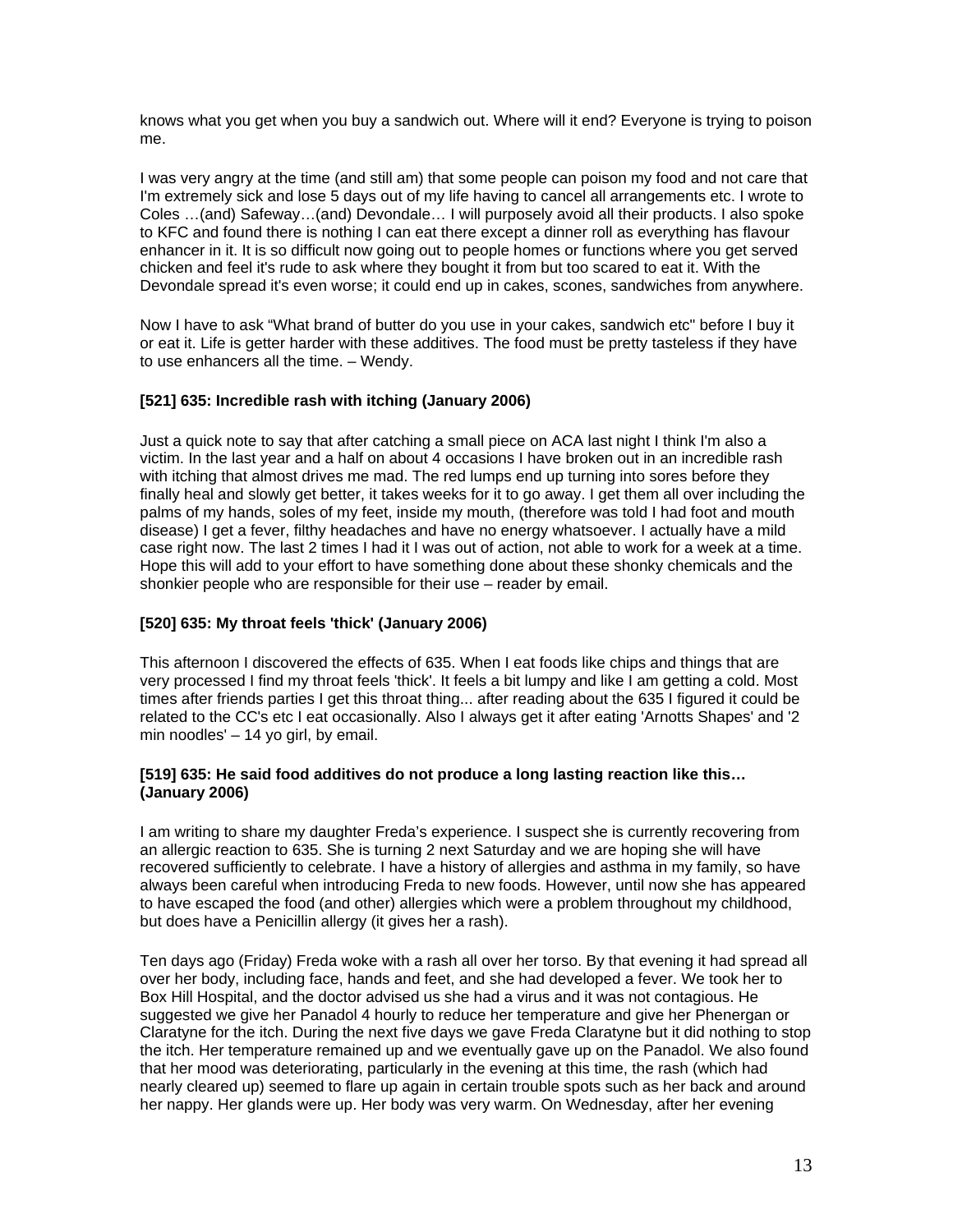bath, she went berserk when we tried to dress her. She was scratching madly and screaming non-stop it took two of us to hold her down and get a nappy on her, and we had to give up on the clothes as she was putting up such a fight. After an hour of distress, she fell asleep in our bed. We then dressed her. She had a terrible night, moaning in her sleep, and woke at 230am and screamed for half an hour, trying to pull her clothes and nappy off.

The next morning I took her to our GP and he was perplexed. He was trying to find some sign of infection to explain why her temperature was still up. He advised we switch to using Phenergan to try to control the itch. I gave her three doses of Phenergan - the maximum available - that day, and yet the itching continued. That evening we had a repeat of the screaming and scratching frenzy. We ended up calling an ambulance. By the time the paramedics arrived, Freda had stopped screaming and was quiet. They were very helpful; one paramedic raised the issue of this possibly being an allergic reaction but was wondering if it was something to do with clothes detergent.

They took us to Box Hill Hospital, and suggested to the nurse in Emergency that Freda might be a bit dehydrated and that she needed some medication to control the itch. The nurse checked Freda's BP and temperature, looked at her skin, and commented that her temp was fine and that she was in good spirits. Indeed Freda was in a good mood by now and very interested in her surroundings. The nurse did not see Freda scratching in the few minutes she spent with us, so noted on the file that Freda did not appear to be itchy. And yet, Freda had new (bright red) and old (scabby) scratch marks all over her shoulders/back of neck and lower back. The nurse returned ten minutes later and saw Freda trying to scratch inside her ears and mouth, and noted on the file that Freda was scratching these areas. She then left again. Nobody else attended to us for the next hour. By this time, Freda was falling asleep (still giving the occasional scratch). She was still refusing clothes, and only had a nappy on. She fell asleep. We dressed her and took her home. We advised someone at the Nurses Station that we were leaving the nurse lifted Freda's top to check her skin and advised that we bring her back during the night if there are any problems. I asked her if we could have medication to control the itch and she said no. Freda continued to sleep we took her home and put her in bed.

The following morning we took Freda to see an allergy specialist. He advised us the rash was urticaria, and his belief was that she did initially have a virus and her body had an allergic reaction in response. He advised it could take up to 2 weeks for the rash/itch to clear up completely. He said the only other explanation would be a food allergy and that if there was no improvement over the weekend we should bring her back this week and make changes to her diet. We are continuing to give Freda Phenergan to help ease the itch. The allergy specialist called me today to ask how Freda was, and I was happy to report that although she is still itchy, her mood has improved and the irritation seems to have decreased. He discounted Flavour Enhancer 635 as a possible cause for Freda's reaction!!! He said food additives do not produce a long lasting reaction like this… Well, I am not taking any chances.

My mother (a very devoted grandmother) has already been to the supermarket today and spent some time compiling a list of biscuit/chip products that contain 635 so we will know what to avoid. Now aware that 635 can cause the exact symptoms I have seen my daughter suffer during the past few days, I have reflected on her diet. The day before Freda's rash first appeared, she ate something she had never eaten before: flavoured chips. My apologies for such a long-winded letter, but these details are all too fresh in my mind and it has been an exhausting and distressing ten days for my family! – Tara, Victoria.

#### **[518] 635: Flavoured cornchips (January 2006)**

Over a month ago I developed an itchy skin rash which gradually got worse. The doctor could not say what it was even after blood tests. Approximately two years ago I told my husband that I would no longer eat flavoured cornchips (cheese or nacho cheese) because I felt strange after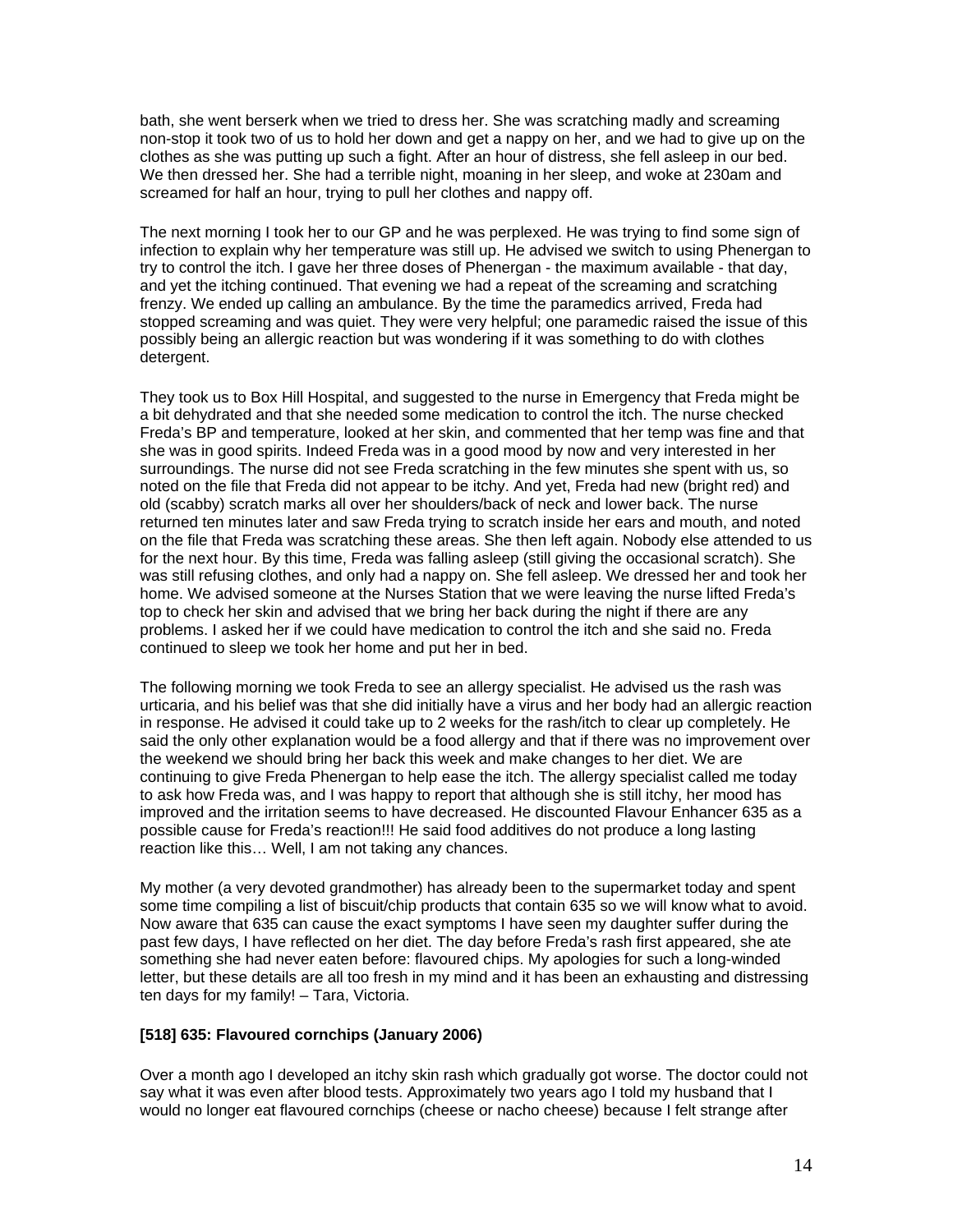eating them an often woke the next morning with a "hangover" type feeling. Five weeks ago my daughter and I bought a large packet of nacho cheese cornchips and scoffed the lot, me eating the most. Almost immediately I regretted eating them.

Three days later my rash appeared and got progressively worse. I can only link it to 635. I feel I have it under control by taking Telfast and using Amcal 1 per cent cortisone cream however it is not yet gone and at times still drives me crazy. Previous to this I have been healthy and fit and my only other known allergy is to Penicillin. It's getting on for 6 weeks now and if it is 635 afflicting me with this problem it makes me very angry to think that manufacturers knowingly subject us to these health risks – Susan, Victoria.

# **[517] 635: Scratching myself to bits (January 2006)**

One of the pictures Today Tonight aired was of a person with a red rash on the body. I have been getting a rash like that, as well as swelling on the eyes and mouth for the past three years and doctors, allergists and skin doctors can not find the problem.

Could you please tell me what flavours are most likely to cause this reaction. I will be so thankful if you can help me stop scratching myself to bits – reader, email.

### **[516] 635: Sitting in my loungeroom sobbing (January 2006)**

Although an eczema sufferer most of my early life (now 50 years old) in the past 12 months I have on different occasions developed a rash worse than anything I have ever experienced with eczema. I have been to dermatologists and allergists and found that I was severely allergic to the dust mite. In the past couple of months I changed all my bedding etc and have been free of rash.

On Saturday night I cooked apricot chicken. The welts on my body stated to appear again on Sunday night. I finished the chicken for dinner on Monday evening not associating it with the rash. Last night I woke tearing my body to pieces. There were huge welts all over my torso, arms and upper legs. I was in a terrible state. It was 2 in the morning and I was sitting in my loungeroom sobbing and distressed. I thought I had found the problem with the dust mite. This was however was something far worse.

I went into the kitchen and checked what I had eaten. I had read the article a few months previously on food enhancer 635. I checked the Continental french onion soup packet that I had used in the casserole. There was no mention of 635. I was totally distressed and at my wit's end. I went back to the soup packet and checked again and saw - food enhancer - ribonucleotides. I had kept the article on 635. I rushed to my purse and took out the article. There was the chemical name for 635 - the same as on the soup packet.

This is nothing short of criminal that the Food and Health departments will not ban this additive. To tear yourself to pieces, with huge welts on your body is the most demoralising thing I have ever experienced. Obviously this had caused problems for me previously and had gone undetected. Not only do I now have to wait for the welts to die down, I have scratched up my skin so badly it will take weeks for that to heal.

I am writing this in the hope that it may help in having this additive banned. Surely big business should not come first over the health and well being of Australians – Suzanne, Victoria.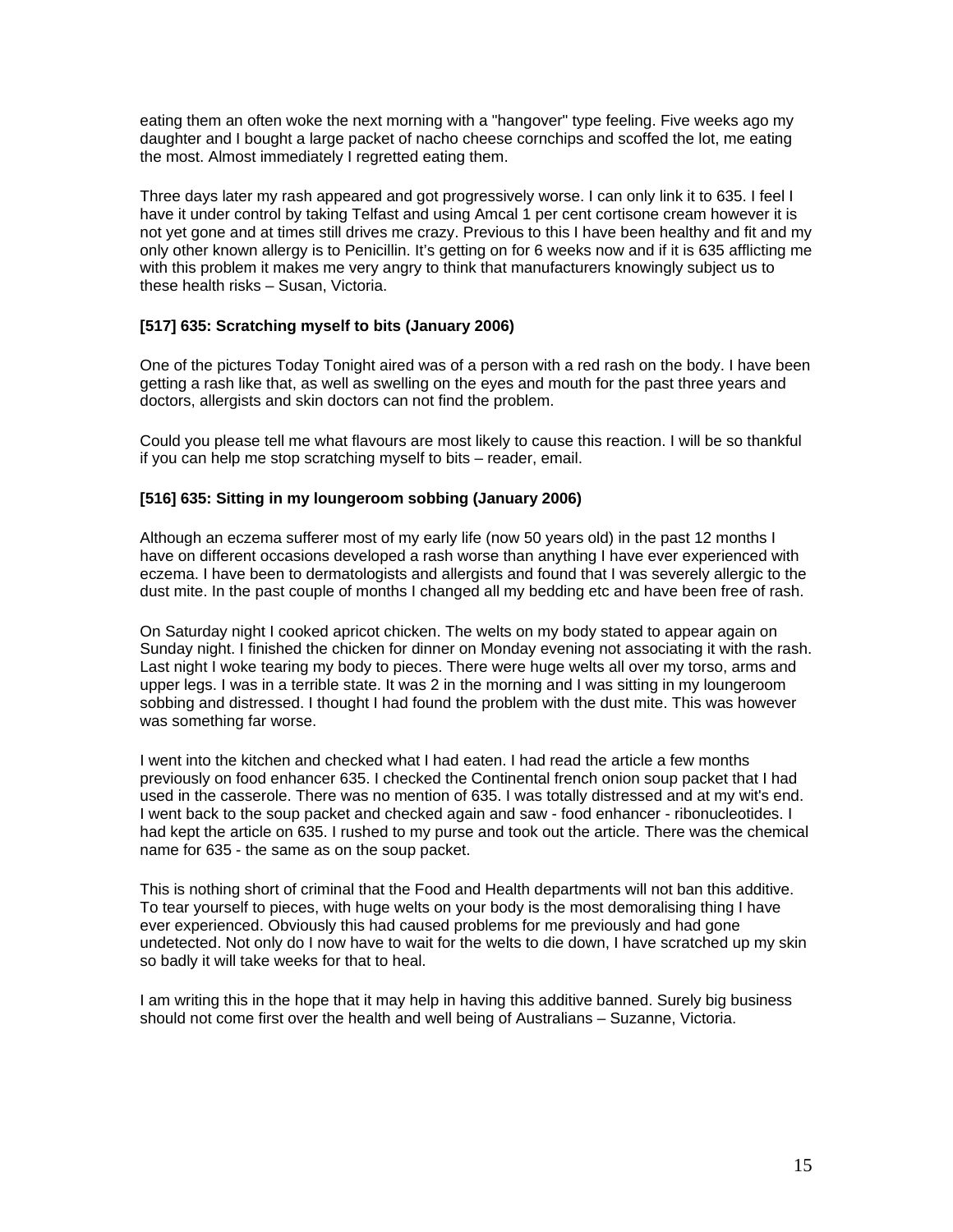#### **[515] 635: Lasted two weeks and was agony (January 2006)**

Recently I suffered an extremely itchy rash that kept me up at night and became very inflamed and sore from scratching. I consulted the doctor and all he could tell me was that it was a rash, and it could be a virus. That was all he could tell me. That and he asked if I'd ever had chicken pox ... this rash was nothing like a chicken pox rash. The rash itself lasted two weeks and was agony, to say the least. I still bear marks on my arms from scratching. I went through the usual what did you eat routine and nothing out of the ordinary - although I did have Hungry Jack's in the 30 hour time frame.

(Later) As I tend to avoid most overprocessed foods, I can honestly say that my rash after 3 weeks is much better. The rash I developed was small, intensely itchy bumps over my stomach and back, and my arms. These bumps were constantly itchy, antihistamines helped but did not alleviate much. I couldn't sleep and felt irritable – although that had a lot to do with no sleep. However I still have some marks on my arms where I scratched too hard – reader by email.

#### **[514] 635: Uncle Tobys salt and vinegar popcorn (January 2006)**

I don't suffer from rashes or food allergies normally, but tonight I made myself some popcorn, in the box was a smaller packet of salt and vinegar flavouring, I sprinkled this over the popcorn and ate it (Uncle Tobys salt and vinegar popcorn. It had a sachet of 635 in it to sprinkle on the popcorn after you had cooked it in its bag). Within minutes I started to get a prickly rash under my arm, near my bosom. The rash got worse and escalated to around my neck up my arms and right around my right bosom. Within 1 hour of eating the popcorn I have the rash up the inside of my arms, down my back and around the back of my neck, up into my hairline and into my ears.

Attached are some photos taken with my digital camera, due to the lighting it doesn't show the rash in all its redness. As I am typing this it is slowly moving all over my torso and arms. I hadn't eaten anything else that I don't normally eat this evening. – reader, Victoria.

#### **[513] 635: The itch is unbearable at times (January 2006)**

It started out as what I thought was a cold sore on my lower abdomen…It wasn't until the size of the rashes grew that I knew I wasn't dealing with cold sores. I now have three areas on my lower torso with a fourth area trying hard which are covered with this rash. The itch is unbearable at times. I try not to itch but sometimes I catch myself out and it's too late.

By this stage I was getting a bit worried as to what was the cause for the rash. I ruled out shingles because there was no pain as such just the itch. It wasn't until I saw the report on 635 on the website that I thought it was a food allergy. The description of the rash on the website was very close to my rash so I decided to look into any foods that had been eating and sure enough there they were.

In Lays Sour Cream and Chives and the new Spicy BBQ Kettle Chips I found they had the additive and it just so happened that there was a special on Kettle Chips so I purchased a couple of the large packets (200 or 250gm) and polished them off over the period of about 3 or 4 days. That was when the huge break out occurred. The initial outbreaks would have coincided with me trying the new Kettle Chips which would have been one packet a week which would account for them seeming to go away.

I now check every label when I purchase them because this rash has severely affected my quality of living. I am an aerobics instructor and the rash sits just under my leggings waistband and my microphone belt. I am extremely embarrassed and hanging out for the day I don't have this hideous itch.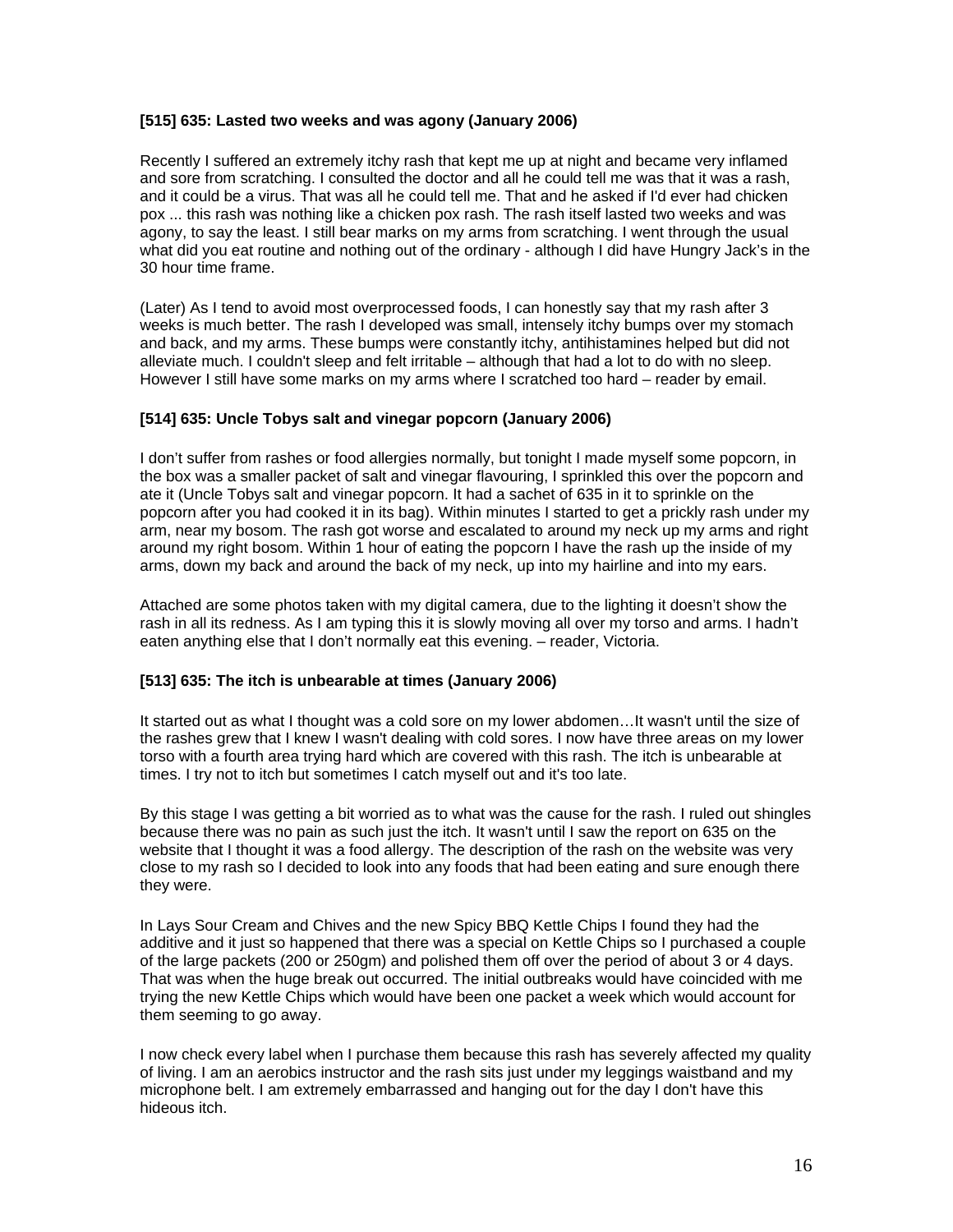(later) Since my initial e-mail I have discovered it was probably not just the chips which caused the rash. It was more likely the combination of a lot more foods than I thought. I went through my cupboards this evening and was horrified to find that most of the packaged pastas had either 635 or 627. The new Pasta stops which are heavily advertised on television at the moment, the macaroni and cheese has 635 and I was eating these at the time I was eating the chips.

Are you aware that 635 is in Greenseas Salsa Tuna. That really blew my mind. I was actually eating it when I read the label. I honestly did not expect it to be in Tuna but there it was.

It's quite disturbing to think we have to check every label when shopping. What is this world coming too? Here's hoping for a 635 free world – Sharon, Melbourne.

#### **[512] 635: Rash all over arms and legs (January 2006)**

My son had been covered in a skin rash all over arms and legs for several weeks and I couldn't seem to get rid of it. It seemed to be getting worse and more severe. He is susceptible to asthma, allergies and has had mild cases of eczemas - so after all attempts to clear it took him to doctor. She said it wasn't any skin allergy and could possible be a viral or staph infection and gave him antibiotics. It really didn't improve after medication.

My sister heard a radio interview on Adelaide 5AA talking about side effects of this food additive 635 - and thought it sounded very much like skin irritation of my son.

He loves flavoured chips and 2 minute noodles. So since hearing about 635 I have been religious about reading labels and have kept him off 635 to best of my ability. The skin irritation has gone and has not reoccurred again – Sally by email.

#### **[511] 635: My hands burn, then I get a rash all over (January 2006)**

I have had this allergy for three years and a month ago I found out why I get it, it's the food additive 635. My hands burn, then I get a rash all over, very big welts that itch sometimes. I have swollen lips, even had it in the throat, on the ears, in the hair everywhere, what can I do about it. Thanks for letting us know all about 635 I have been worried what has caused it. Thank you – Ruby by email.

#### **[510] 635: Not to let her eat anything like that more than 5mins from a hospital (January 2006)**

I have recently had my 2 year old daughter at the hospital for an ear and throat infection, while waiting for the doctor she had a packet of Smiths BBQ chips. Within 10mins the left half of her face started to swell then her right, within 7 mins her whole face was swollen. Luckily I was at the hospital when this happened as they thought they would have to give her adrenalin to help her breath, but because they were able to administer antihistamine and Ventolin straight away she was fine and we could take her home after a few hours. I think a warning of some kind would help, so if it happens to someone's child they may know what it is, or better still maybe they could change the additives to something else that can not harm or kill. If I had not been at the hospital it may have killed my daughter.

I would not like anyone to have to go through that, I was lucky to be in the hospital and have been told not to let her eat anything like that more than 5mins from a hospital – Rebecca, ACT.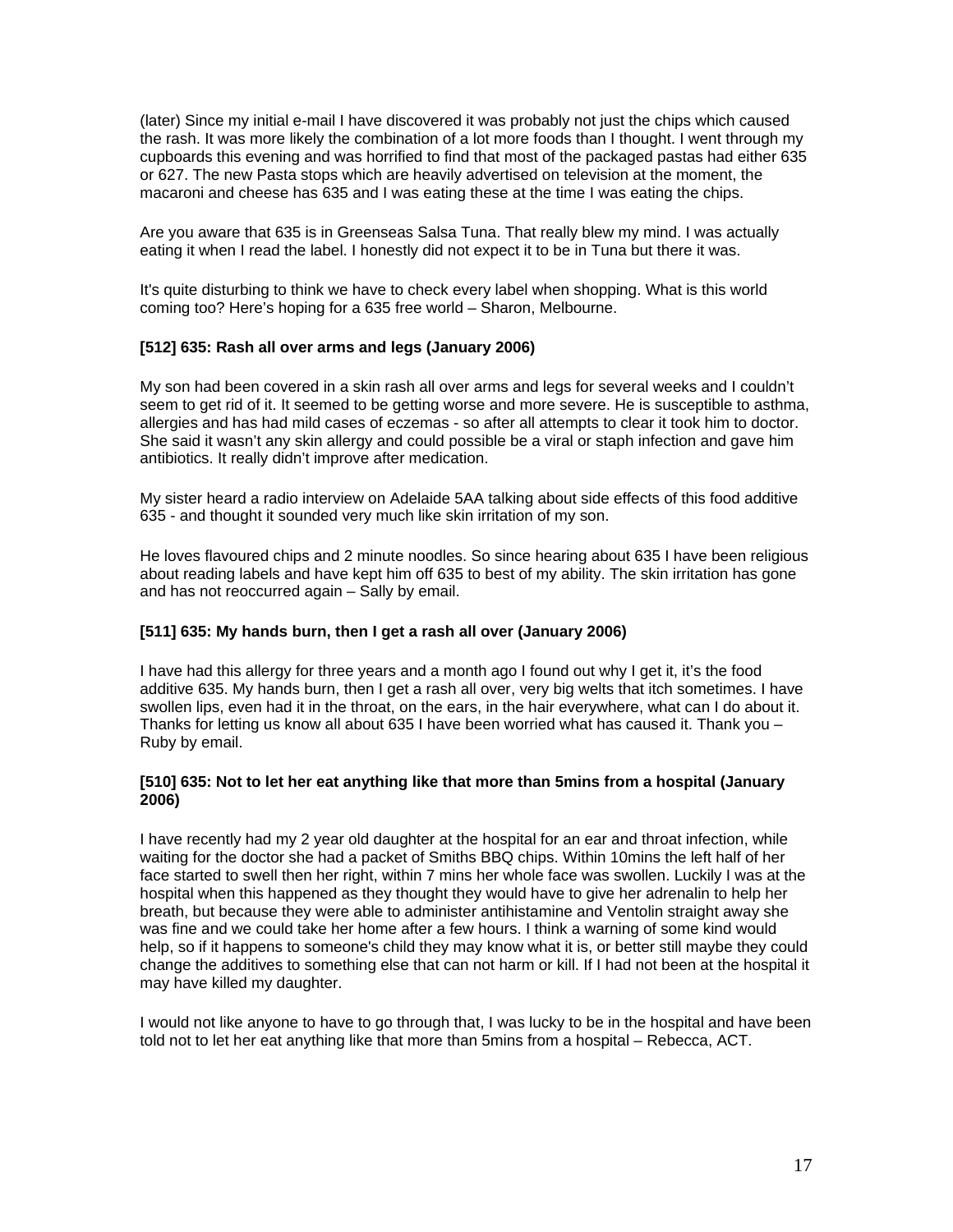### **[509] 635: So swollen I couldn't talk or breathe properly (January 2006)**

I believe I had a very real dangerous reaction last year to chips whilst I was in early stages of pregnancy. I was admitted to emergency and due to difficulty breathing a nurse had to stay in with me. They asked me had I taken any unusual drugs etc and were baffled when the only different thing I had eaten was flavoured chips. I even took the packet with me, the reaction started almost immediately. Previously I had only ever eaten plain, but due to a craving I got a flavoured variety. I thought I was going to die.

By the time I got to hospital (luckily it wasn't far from home) my mouth and throat was so swollen I couldn't talk or breath properly, of course because of this I was treated as high priority and treated straight away. Thank God I had realised straight away when I got a tingling burning sensation and felt like I had been to the dentist and had a local anaesthetic. My mother had said something about these chemicals recently in our diets (I had actually dismissed this at the time) but thank goodness she did - Raechel (lucky I think to still be here)

#### **[508] 635: Anything with 635 is an absolute no, no (January 2006)**

The rash is finally on its way out, I've had to eliminate lots of things, tomatoes, red wine amongst them and one that I only started to appreciate much later in life, garlic (sob, sob). Anything with 635 is an absolute no, no. Keep up the good work – Phil by email.

#### **[507] 635: Allergic to the sun! (January 2006)**

Recently I had my 13 year old son at the doctors for a facial rash that was preventing him from going to school. The rash was only on the face and neck and was beetroot red. The doctors told him that he was allergic to the sun. This is a child that you cannot keep inside. I have since found out about 635 and have taken him off all of the known products. (Which is difficult considering how a 13 year old growing boy eats.) His skin could not be better. We now watch everything that he eats. Thank you for all of your information. It is great to know that we are not alone – Jacqui by email

#### **[506] 635: Symptoms lasted for about 5 days (January 2006)**

I believe that I am yet another victim of flavour enhancer E635. I had a strong allergic reaction to "something" in early February of this year. At first I thought it was a prescription medicine that I have just started taking (again). I stopped taking my medicine but nothing improved. I was confused because this medicine had never caused a reaction before. My Doctor suspected food or some kind of virus.

I suffered the following reactions: (in order of appearance)

- \* Burning sensation to the skin
- \* Rash on my feet
- \* Raised rash on my chest and then sides
- \* Severe, raised, rash on my back and very itchy legs and arms
- \* Mild stomach upset
- \* Heavily swollen face and lips ( 3 occasions)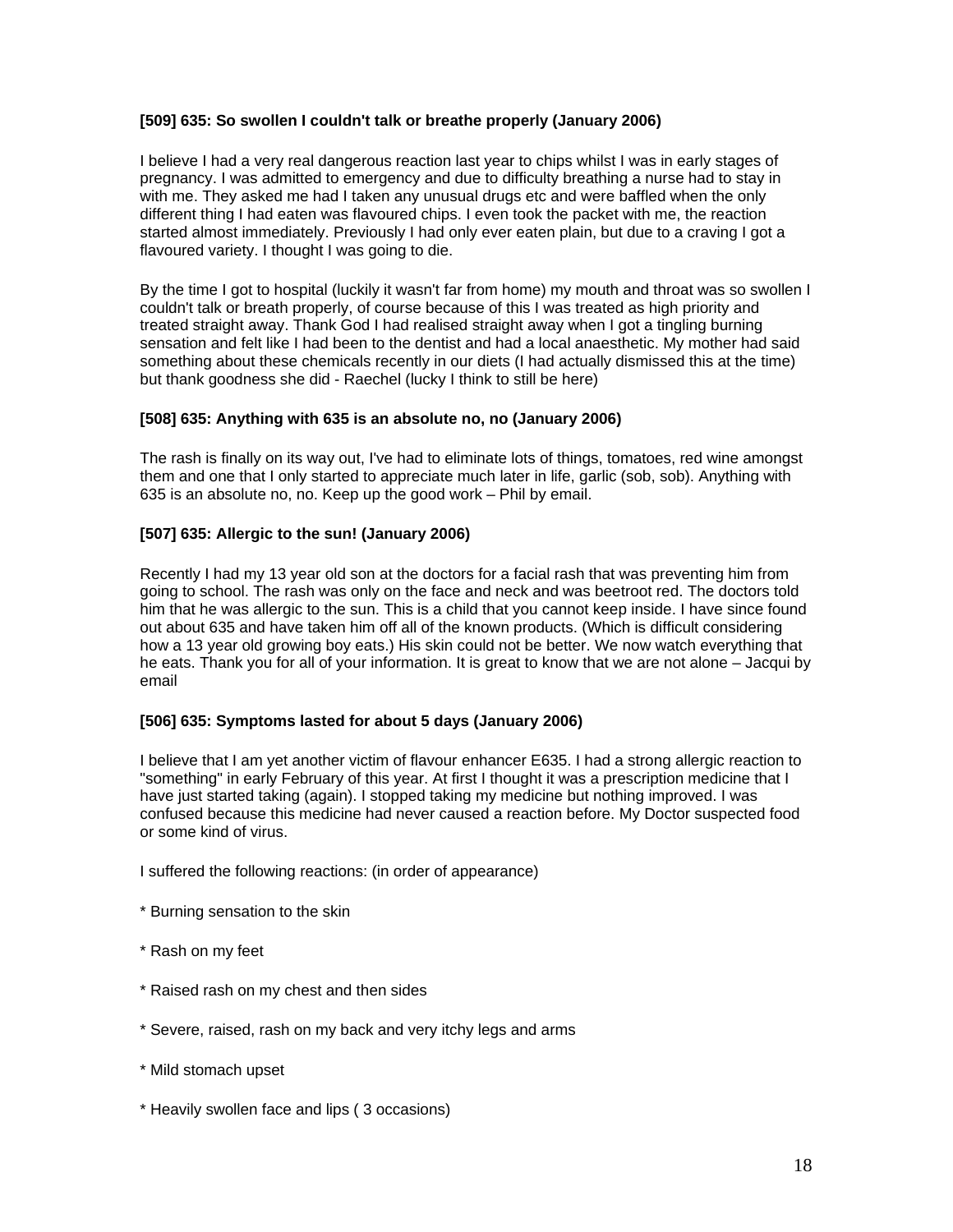#### \* Mild anxiety

The symptoms lasted for about 5 days and required 3 trips to the Emergency ward of the Royal Melbourne Hospital, seven days off work, a stay over night in Hospital and even a trip in an ambulance. Needless to say, my wife and I were greatly distressed during this ordeal. I then read about E635 and discovered that it was in a wider range of foods that I had expected. Tracing back through foods I don't normally consume I found that the probable culprits were either a seasoning mix for a popular Taco Dinner Kit OR two sausage rolls I had consumed. Both foods were consumed about 20-30 hours prior to the initial reaction. The long delay led me to blame the prescription medicine. I never knew that a reaction could take so long to appear. I am now loath to consume E635 in any form again in case I suffer an even worse reaction. Please feel free to use my account (less personal details) on your site, or, in your battle with the authorities that permit such chemical junk to enter the food chain. Keep up the good work *– John, Melbourne* 

#### **[505] 635: He comes up in welts (January 2006)**

My son is 14 and has been diagnosed with having severe allergy reactions to 621 and 627 flavour enhancer. All the foods you list are foods that he also can't eat. He can have very severe reactions to these where his throat swells and he can't breath and other times where he comes up in welts all over his body and lips and eyes swell quite severely. I have four boys and it becomes very difficult to feed them with one being allergic to so much food – mother, Victoria.

#### **[504] 635: Just another itchy victim** (January 2006)

I started to react about 18 months ago. My skin felt like it was on fire and the itch was unbearable. The 'welts' that raised on my body, where any restrictive clothing touched my skin, including bras, panties, shirt stitching etc... would remain for days, even weeks depending on how severe the attack was. I tried everything to find the cause and find a cure. It was only when reading an article in the Herald Sun that I realised the woman was recanting exactly how I reacted. She told of her allergic reaction to 635. I used to have Continental chicken noodle soup every single day, at work. (Summer or winter). I loved the stuff. I also ate Lays flavoured chips, packet gravy.

I have since eliminated everything with 635 in it out of my diet. Although I still have 'flare' ups I can actually work these back to pre-prepared food...Dolmino spaghetti sauces etc...I found that I cannot have any food with 621, 625, 627 or 631. I react to all of these, and was wondering if any one who has had a severe reaction to 635 finds they react to these others as well. I have recently learned that 635 is a combination of 627 and 631. Foods to avoid like the plague are:

Red Rooster both chicken and chips

KFC both as above

MacDonalds - I only ever ate their chips but flavour enhancer is in the salt.

All flavoured corn chips, CC's Doritos...Pretzels with added flavour. (Cracked pepper have no flavour enhancers listed)

Maggi packet gravy

San Remo pasta and sauce sachets

Continental chicken stock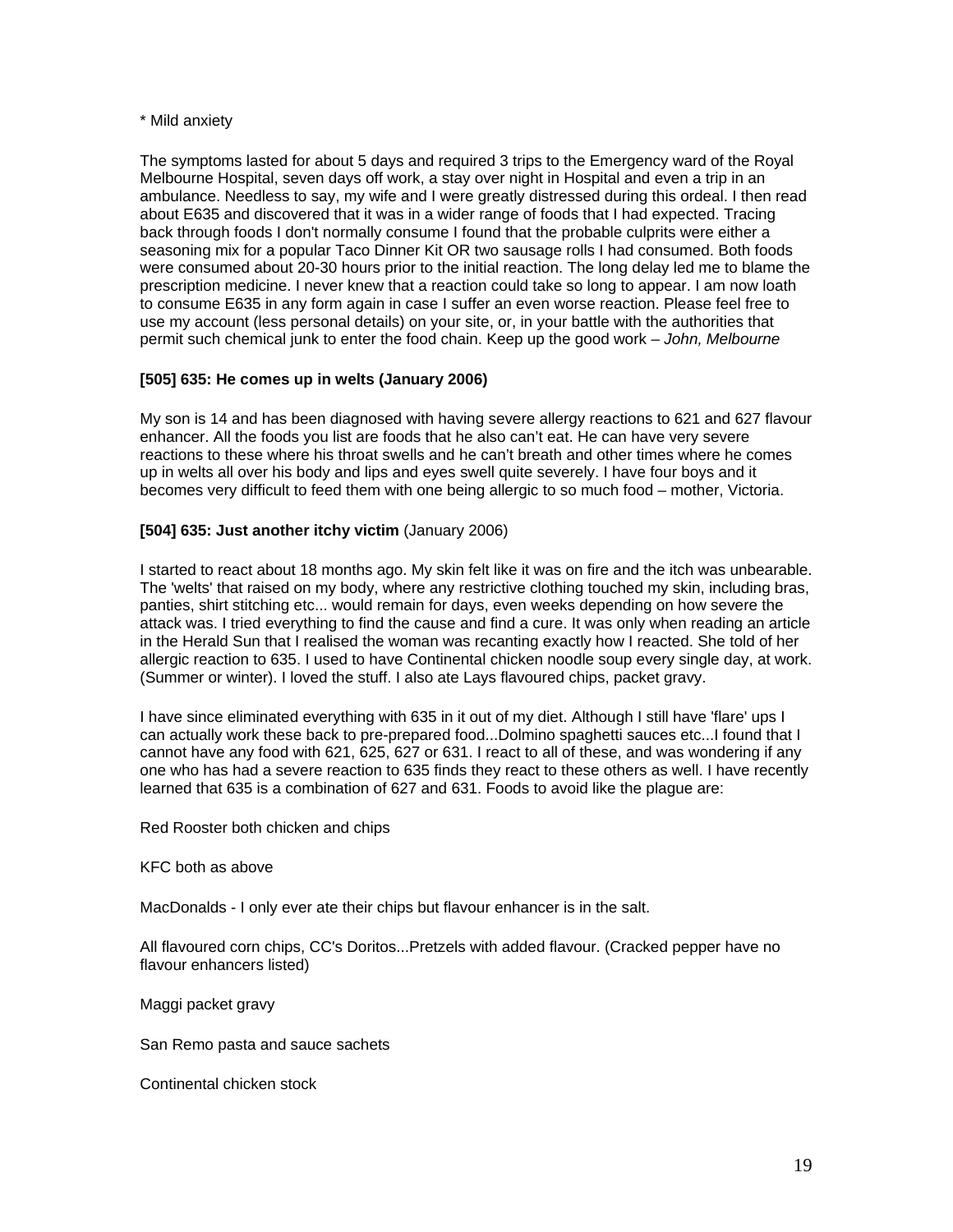#### All stock cubes

I have recently been told that some foods may have flavour enhancers added but do not have to list them because the percentage is so low.

In fact if the word flavour is on the label I will not purchase that product now for fear of it causing another reaction. My doctor did not know what was wrong with me when I saw him about my rash months ago. He gave me Periactin, an over-the-counter antihistamine that works well, although I have had to half the tablets because they also make me extremely drowsy.

If any one needs proof that these flavour 'enhancers' are reactionary I would be happy to prove it. It doesn't take a brain surgeon to see the cause and affect of these additives. I have had to restrict my diet, to avoid coming into contact with these 'poisons', because that is what they are to me. I am basically going through detox/withdrawals at the moment, which are causing headaches etc...

If the Food Standards people want to try to 'fob' this off, perhaps we who are suffering should take them to court for compensation - you know pain and suffering - because believe me, we are suffering. At 38, and having suffered for almost 2 years with this, I can't imagine what it must be like for the little kids who react as we have! *– Melanie, email.* 

#### **[503] 635: Failed to be treated by specialists (January 2006)**

Over the past 2 years my husband has had a rash, which failed to be treated by the dozens of creams numerous specialists prescribed. Recently, when it reoccurred again, we thought to look at the label of the cheese and onion flavoured chips he had eaten the day before. Sure enough 635! We then looked at the foods he commonly eats, and sure enough 635. As a Dietitian I didn't even think of this until checking out your website. Thanks for your hard work over the years with food intolerance. It is certainly much appreciated by many clients who have benefited in my practice as a Dietitian - Frances from SA.

#### **[502] 635: I was told "it's emotional" (January 2006)**

I am now 58 yo, I came across your information by accident while looking for something else on the net. I was dumbfounded when I saw the pictures of the effects of food additives, this was what I had for nearly 3 years!

I could not believe it, mine too started in the early hours of the morning with dreadful itching, by the time I got up my thighs were black and bruised from rubbing them. Over time this went and the welts came all over my body. I looked like I had been beaten, I also had rashes, itchy and painful, the only part that was not affected was my face and head.

So many Doctors and tests, and so many creams and tablets. And nothing would stop it. I had tests that showed I was allergic to things I had never had (like horse hair and oysters). Eventually I was told "it's emotional" or it could be change of life.

It never occurred to me that it was the food I was eating as I had changed very little in the way of diet. I would have meat pies or sausage rolls at least once a week. I still do not know which one started this torment off but I have thrown out everything in my pantry with 635/621 – Maree, NSW.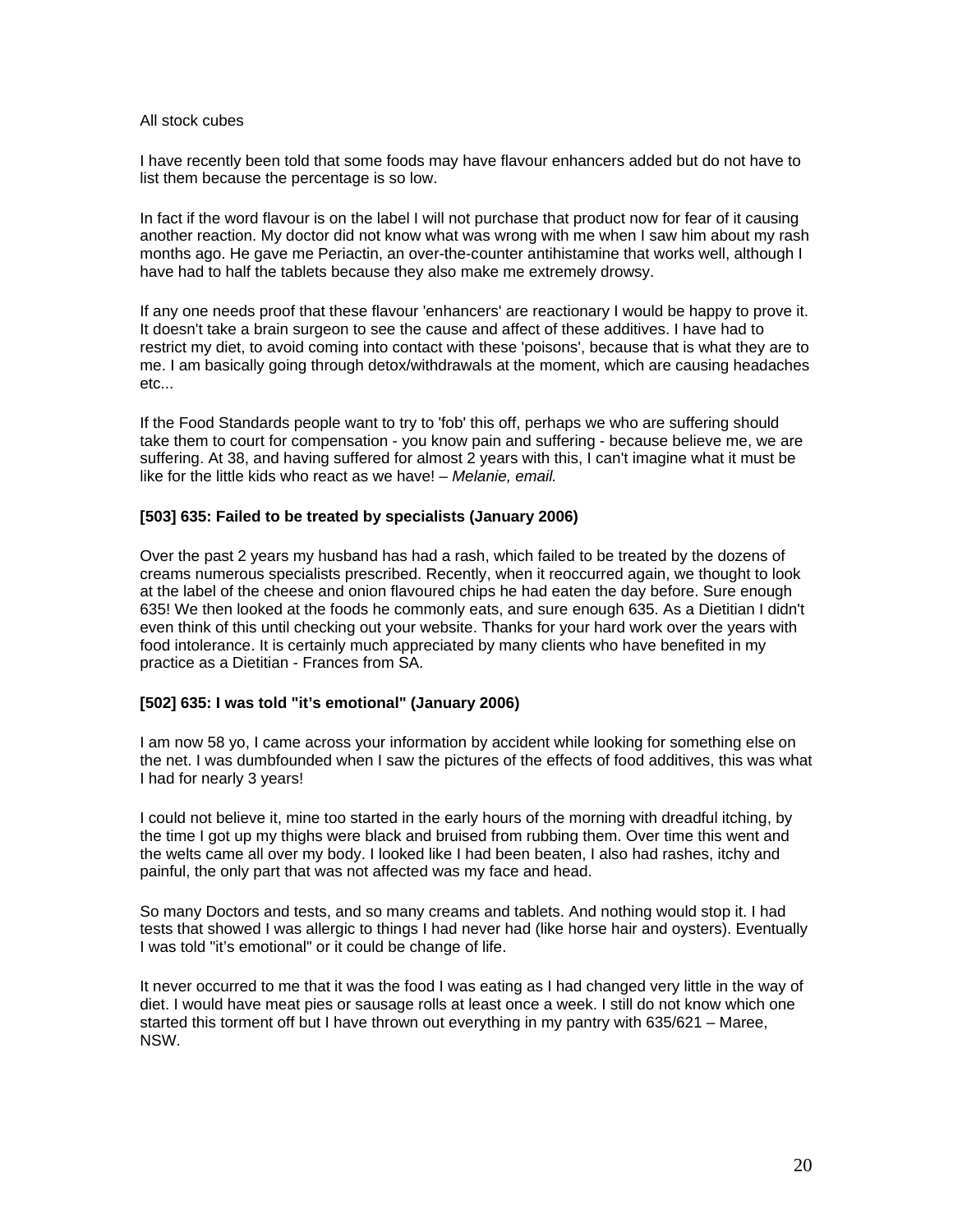### **[501] 635: The last rash was awful (January 2006)**

I have been experiencing an unknown rash on and off for about 2 years now. I had the rash recently and this time it was severe and was all over my body. On other occasions it was only in small patches. Sometimes on my torso and other times on my back. I have an extremely healthy diet and eat fresh food everyday. I don't eat fast foods and rarely eat any form of junk food. The last rash was awful. Legs, feet, hips, torso, back and neck. Prior to the outbreak I had extremely hot skin and itchy arms. 24 hrs after the itching I noticed some spots on my stomach. By the time I arrived home the following day my body was covered. It has taken 7 weeks for the scarring to settle. This is the case every time the rash breaks out.

I went to the doctor on a couple of occasions. I was told it was *pityriasis rosea* and on another occasion I was told it was shingles. I studied my eating habits very closely until I worked out the cause. I have always had a suspicion that it was chicken stock. And now I am positive. After making my favourite Greek Lentil Soup the rash appeared. On this occasion I accidentally added extra chicken stock. I ate the soup for 2 days. This time with the extra stock the rash went crazy. My last outbreak had occurred after eating the soup also. I do not use any chicken stock at all now. I have been made aware of 635 by a mate who also experienced rashes from eating certain foods. His rashes are confined to his feet. Thanks for the story. I am not alone! – Luke, Melbourne.

### **[500] 635: Not unlike mozzie bites (January 2006)**

I am not sure whether I am a sure case, but your article on ACA definitely made me think about my problem and mysterious itching. I have been waking with welts on my body, not unlike mozzie bites, but extremely itchy, and quite hard. Thinking there was a spider or something similar in my bed, I changed the bedding, and spray my room before retiring to bed every night. But still they would mysteriously appear. I got them on my hips, breasts, legs and arms, not many, but enough to be worrisome.

Now I know more about 635, I am willing to put these itches down to the snack-sized packet of chips that I have been eating every day after work (I usually only have them once a week, but have been on teaching rounds and come home starving!) Add that to the Asian food I have eaten, plus the many gravies and sauces, I may have just found the cause of my problems. Now, I must leave you, to go and scratch my itches! – Fairlie by email.

### **[499] 635: Scratching uncontrollably (January 2006)**

Two months ago I too broke out in a rash covering at first my torso, which eventually spread partially down my legs. I found myself scratching uncontrollably and was so puzzled as to where this came from. I found the ACA story amazing. Then after the show I started going through my cupboards, and to my amazement I discovered a particular 'cup a soup' which contains the additive 635, that I have bought recently which is not a regular item on my shopping list. At present, the rash and welts have gone down, but I'm still scratching as a partial amount of the rash remains. How do these companies get away with it?????? – reader by email.

### **[498] 635: Skin peeled off my tongue (January 2006)**

I am not game to even contemplate eating anything with 635, as once I knew what my reaction to MSG was like, I found out the hard way, and saw the flavour enhancer 635, so I thought it may be OK. My face swelled up, I developed a rash all over my face and neck, and consequently all the skin peeled off my tongue, inside of my lips and gums. You have never seen such a mess!! At least I didn't have to go through what these little kids had to suffer and their poor parents. I just couldn't eat anything much for a few days!! – reader by email.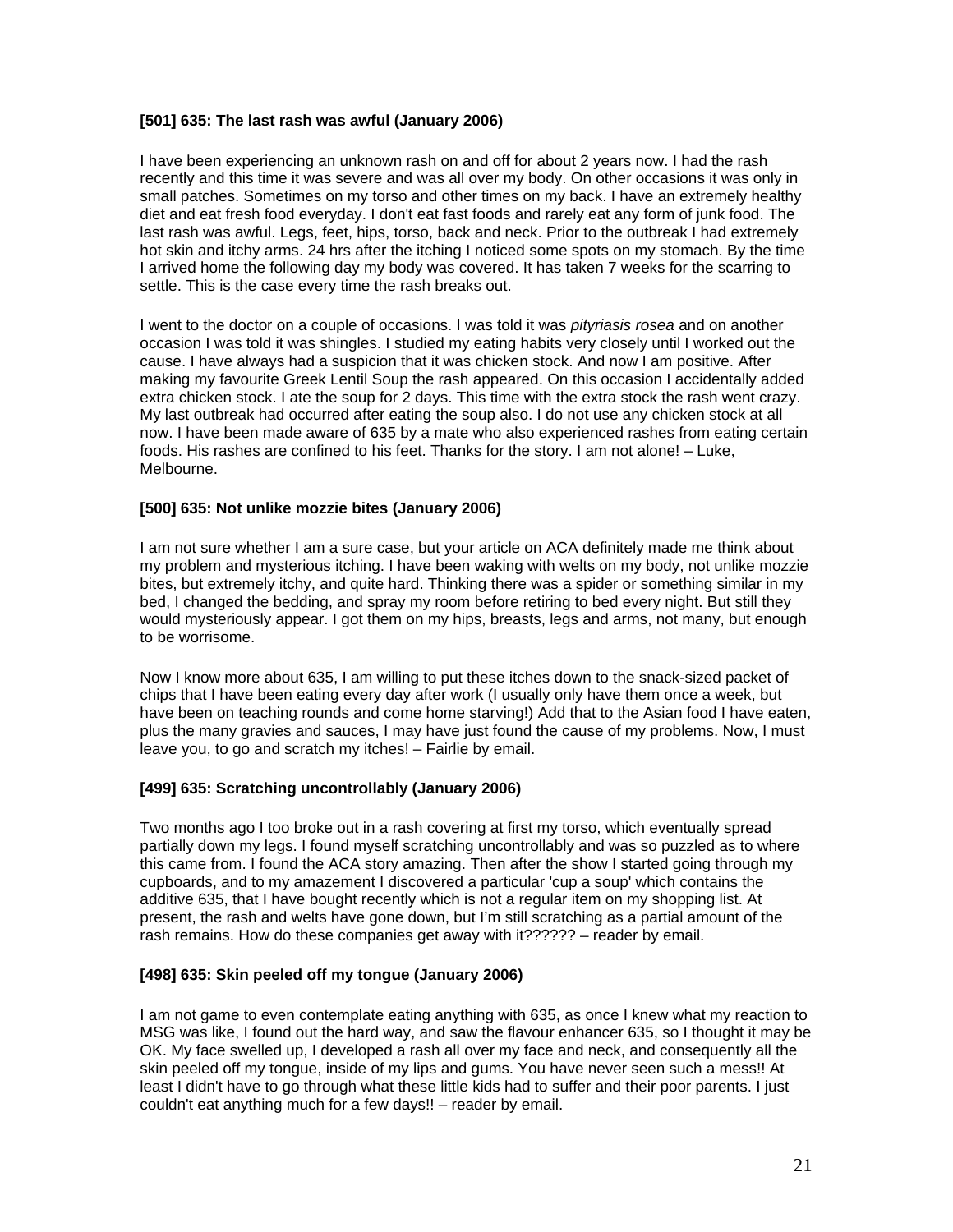### **[497] 635: Devondale (blended) butter (January 2006)**

Well thank you ...I have finally been able to put a name to the itch I developed late in 2001, although I am not a big eater of chips or what seem to be the main culprits, I still suffered for over 7 months with the rash, nothing would seem to stop the rash. I removed all processed foods from my diet and after about 2 months the rash disappeared. Although I never knew what caused it, so began to eat normally again and in the last 2 months I have developed the rash again, so now I know what it is I can adjust my diet . (My diet) contained Devondale (blended) butter, I used that quite a lot but since the rash I have been using Nuttelex, I will definitely be more vigilant with my buying of foods – Jayne by email.

#### **[496] 635: The itch was maddening and sleep was impossible (January 2006)**

Here is another story that is now "making sense" given the many I've read on your webpage.

During the final week of my first pregnancy I developed a rash that looked precisely like the ones in the photos on your webpage. It was on both my legs and similar to the other stories, the itch was maddening and sleep was impossible (given that I was at term this didn't bother the doctors). My GP sent me to a dermatologist who prescribed oral steroids and colloidal creams, which had no effect. I was told it was probably just pregnancy, and as with another of your stories, the rash cleared up after the baby was born. As this was five years ago you would think I'd have trouble remembering a specific food cause, but funnily enough one of the things I've always remembered fondly about this period was the lack of guilt I felt for eating takeaway chicken 3-4 nights a week. It was 35 degrees outside and I didn't feel like cooking. When I came home from hospital my Mum was there and helped with the cooking. We ate no more take away from that shop.

What I am now thinking about is the fact that my son was diagnosed with anaphylaxis related to extreme food allergies at age 5 months. His main problems are dairy, egg and peanut, but even with a total avoidance of these triggers, he usually has a blocked nose and dry, itchy skin. My second son has asthma and to date, touch wood, my daughter has excellent health. I have been told by doctors that the milk I drank whilst breastfeeding probably exacerbated my eldest's food allergies, but I am now wondering about the food additive issue in late pregnancy. I realise that until we get the issue of food additives on the agenda for primary sufferers, there is no chance of research into the effect on unborn babies, but I am voicing my concern on both issues nonetheless. I came to your site after an article in the paper about food additives and behaviour issues, I am now thinking about the ramifications for our family's overall health. I will now start looking at additives in our diet and take note of any changes - Jane from NSW

#### **[495] 635: Deep red rash around my mouth (January 2006)**

I recently developed a deep red rash around my mouth which progressively got worse whereby my lips became incredibly swollen and I experienced a severe burning sensation. It also started to spread to my eyelids and became extremely dry and itchy.

I started to eliminate new products I'd purchased, for instance, hair goods and face washes.

Finally my mother heard about 635 and rang me to enquire if I had been eating anything with this food additive. I instantly went to the bin to retrieve the packaging from the rice crackers I had been eating and sure enough there it was. I instantly stopped consuming these crackers and have avoided any products since which contain 635. The rash has disappeared and there has been no re-occurrence since.

I would also like to add that in conjunction with my mouth and my eyes, I experienced a dryness on my scalp at the back of my ears. One Sunday, when the rash on my mouth became quite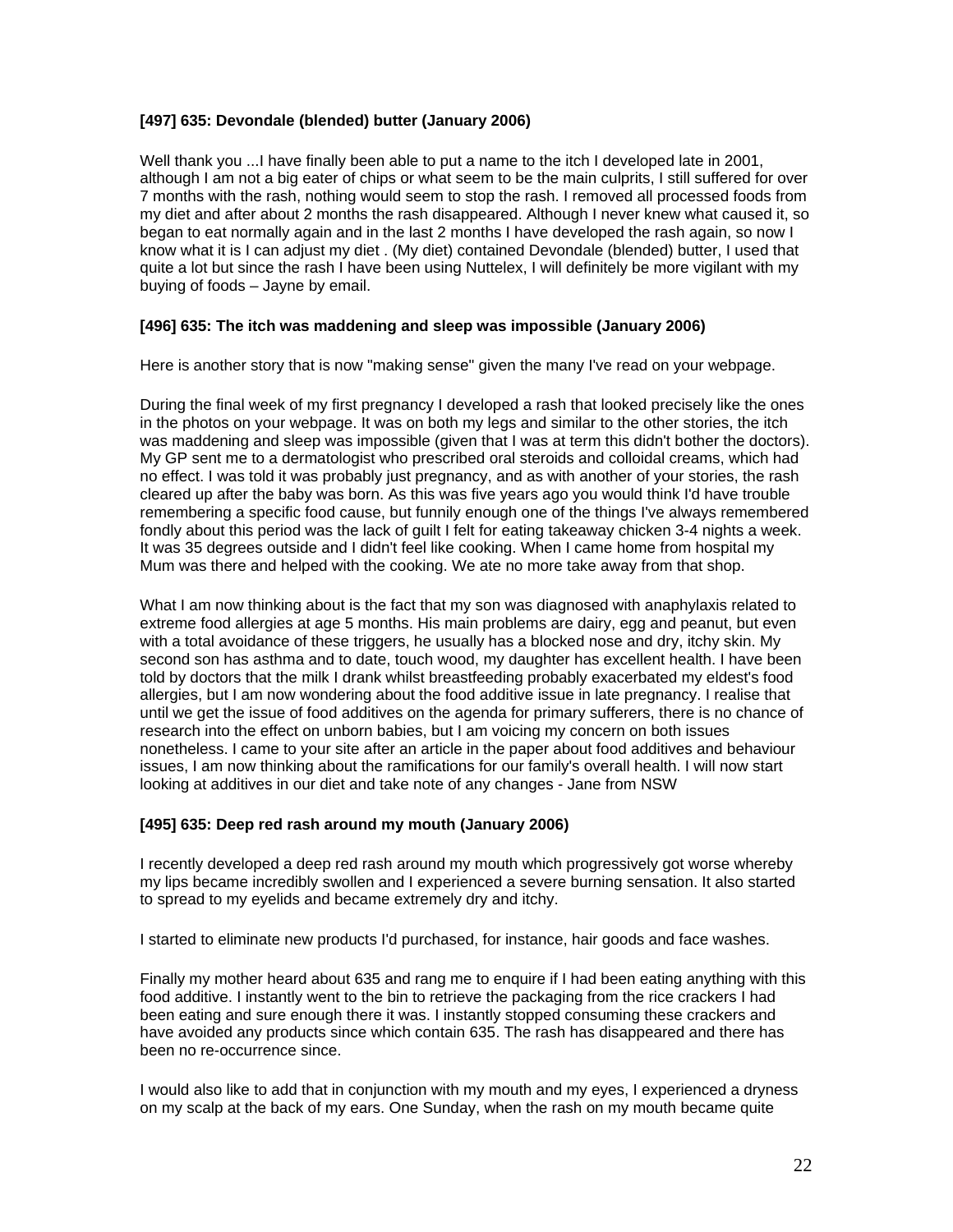severe, I visited a doctor at a Bulk Bill Clinic, who took one look at my scalp and diagnosed it as dermatitis, suggested I use an anti-dandruff shampoo (even though I told him I didn't suffer from dandruff) and he prescribed a cortisone product to use. I explained that I had been using a cortisone cream, previously supplied by a chemist, and although I experienced some relief to my eyelids it really didn't assist with my mouth or my scalp. He strongly insisted that's what it was and cortisone was the best option, and if that if it didn't improve I should come back and he would refer me to a dermatologist. I checked with the pharmacist and found that the prescription would have cost me \$25 for a very small bottle of drops. I chose not to purchase this product and was very angry and frustrated by the whole experience. Shortly after my visit to the Doctor I discovered the real cause of my rash. I appreciate that doctors are unable to know every new ailment that occurs, however, firstly I felt like I was brushed off without any real consideration of my problem. Let's face it, when your lips are red raw and swollen like mine were, you've got a legitimate problem. And secondly, if I was able to discover the cause of my complaint with relative ease then I do question whether this doctor is adequately keeping up-to-date with what's going on around him. Perhaps I should drop off a copy of the fact sheet to the surgery?

I am prepared to go through testing if it helps to raise awareness and get this food additive removed from food products and I will be telling everyone I know to avoid products containing 635 - Jan of Mt Evelyn.

#### **[494] 635: Two serious anaphylactic reactions (January 2006)**

I recently had two serious anaphylactic reactions which I attribute to 635.

- 12 Dec 02 Went to bed at 11pm (6 hours after I'd eaten some pizza shapes) awoke at 1am with fully swollen tongue, difficulty breathing, unable to speak. No rash, no asthma - in fact no other symptoms. Spent 2 days at the Alfred Hospital. - 01 Jan 03 Developed a rash which moved around my body all day. Hot, moving spots. Awoke at 3.00am next morning with same reaction as above - swollen tongue, unable to speak, but with the rash continuing and with chest pains. Used an Epi Pen to relieve symptoms and spent the day at the Alfred Hospital. No known cause of this episode

There was a third reaction, more mild, which was relieved by tablets.

In each case, prior to the reaction, I experienced extreme chronic tiredness. Had to cancel New Year's Eve arrangements, due to tiredness. Have undergone complete tests through allergist at Alfred Hospital, with no result - Gail from NSW

#### **[493] 635: I feel like I am burning (January 2006)**

I am 57 years of age last October I got asthma and since then have been rushed to hospitals and doctors with hives and swollen lips and a rise in body heat where I feel like I am burning and my blood pressure rises all of which is very frightening. I have to have an injection of phenergan at that time and am monitored until my body settles and I also take zyrtec on a daily basis and carry a puffer.

Neither the doctor nor myself have been able to pinpoint the cause of these allergic reactions - is it wine? is it peanuts? all the questions with no answers where I have tried to introduce the things I thought may cause it but when I try I gag at the thought because it is so frightening but the next thing I know I am reacting again and not knowing what caused it made me too frightened to get on a train or a plane where I would be confined to not be able to get immediate medical attention.

My brother told me of the ACA segment on food additives and as I had missed it I went onto the site and I am so relieved to now know exactly and I emphasize exactly what it is that is causing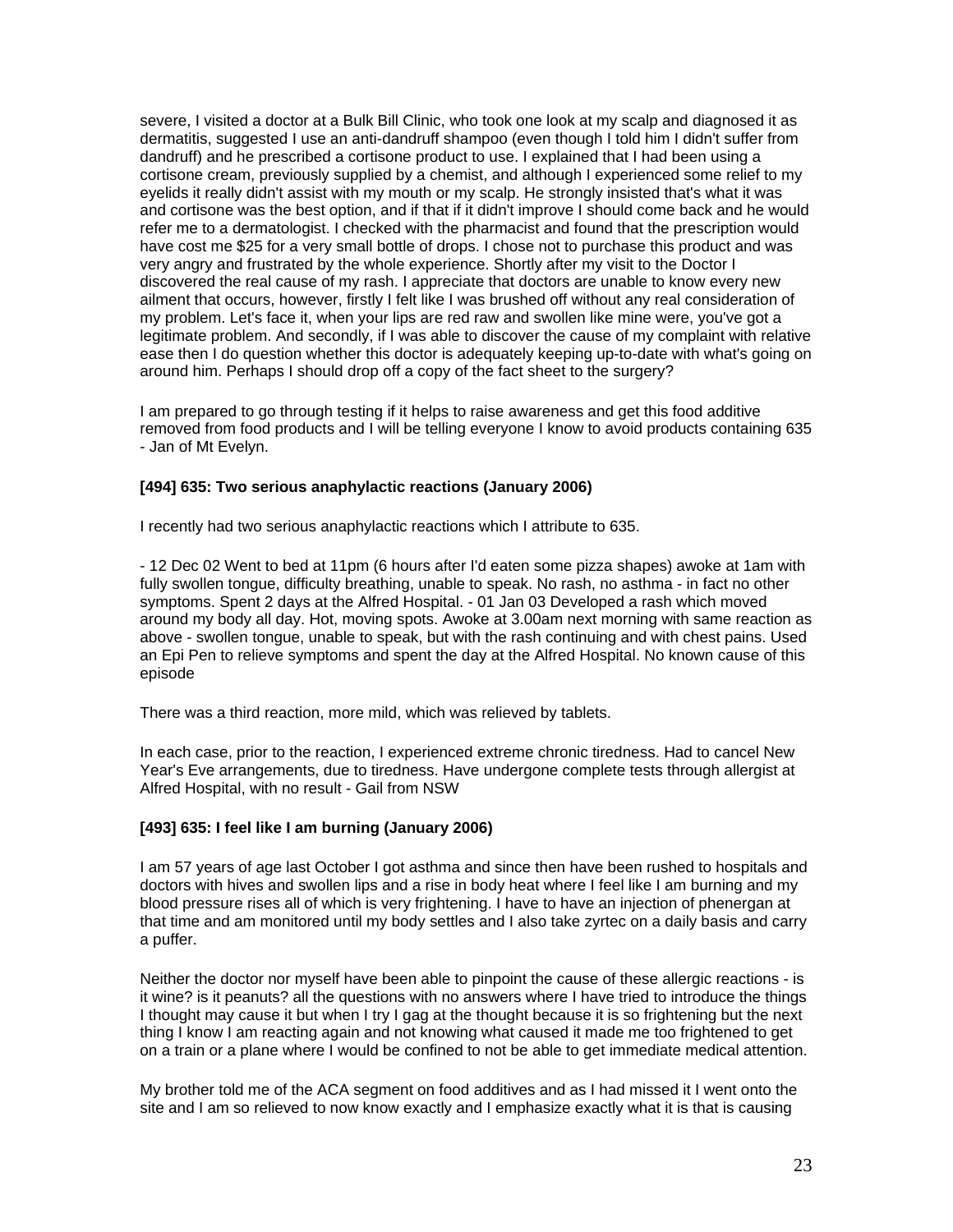these allergic reactions. When I think back to the potato chips, the pie, and the Woolworths chicken. Not that this makes it right it just makes it that now I know but the question remains Why? Why is it allowed to be used? MSG caused such an uproar that people stopped buying products with it added so now another additive is just as bad or worse. I am sure that this additive has caused deaths. When are the companies going to stop using it? When they are being sued? Maybe everyone who has had a reaction to this drug should band together and take on the Companies so that they realize the danger to our lives.

[later] I was so careful yesterday to what I ate during the day and shopped for groceries reading all labels and today I awoke with no hives and no swelling. Such a relief.

When I was at Woolworths purchasing the groceries I asked at the chicken section for the ingredients in the basting etc of the chickens and an employee took out the book of ingredients in their food supplies and read it out to me and there was additive 635 being used in the stuffing so I will not purchase any more chickens from there and I would have purchased one every week as well as when having parties I would purchase 3 to 4. I will assist in any way possible in the future with this additive being withdrawn from use.

[later] I wrote to you last week regarding my allergies and I have had no reactions since refraining from using 635 - Elaine of Rockhampton QLD

#### **[492] 635: Vomiting for up to 4 days (January 2006)**

I have suffered terribly from this additive for a few years now becoming extremely ill whenever I eat anything that contains 635. I have to be so careful what I eat as I become extremely ill where I have to spend 5 to 7 days in bed, with very severe headaches, where even the strongest painkiller gives no relief. Then there is the vomiting for up to 4 days, where I cannot even keep a sip of water down. I would imagine food poisoning would be similar to what I go through. I often feel like I could die, or if not, I almost wish that I could, as I feel so ill and the pain in my head is so severe. It is not always possible to know what I am eating, as some things are not clearly marked, and restaurants do not tell you the truth either, as they are just not aware of how ill a person with this allergy can get.

So, I am fighting a losing battle where I can eat less and less these days, which is becoming very frustrating! I hope you can continue to publicise this problem to make these manufacturers aware of how much many people are suffering. What was wrong with foods before all these additives? Why can't we get back to the basics? I hope this clarifies it a bit more for you, and hope that someday, someone can do something to stop companies from "poisoning" half the population. Because believe me, when you suffer from this only once a month, it does ruin your life – Trudy by email.

#### **[491] 635: Frightening rash (January 2006)**

Thank god for people like you! I saw a segment on A Current Affair tonight and talking about 635. Instantly it explained my frightening rash.

I have never had a skin reaction to anything before but within hours of eating Coles Instant Noodles (with 635 - I just checked) I broke out in big welts on my thighs. They spread up my tummy to my chest, under my arms and down my arms. It was so frightening. I went to the doctor and he couldn't identify it beyond saying I'd probably eaten something. By the time I got home it was up my neck and half way up my face.

The antihistamines he gave me helped somewhat. When I woke up in the morning it was almost gone but then it reoccurred during the day and if anything was worse. By the time that night came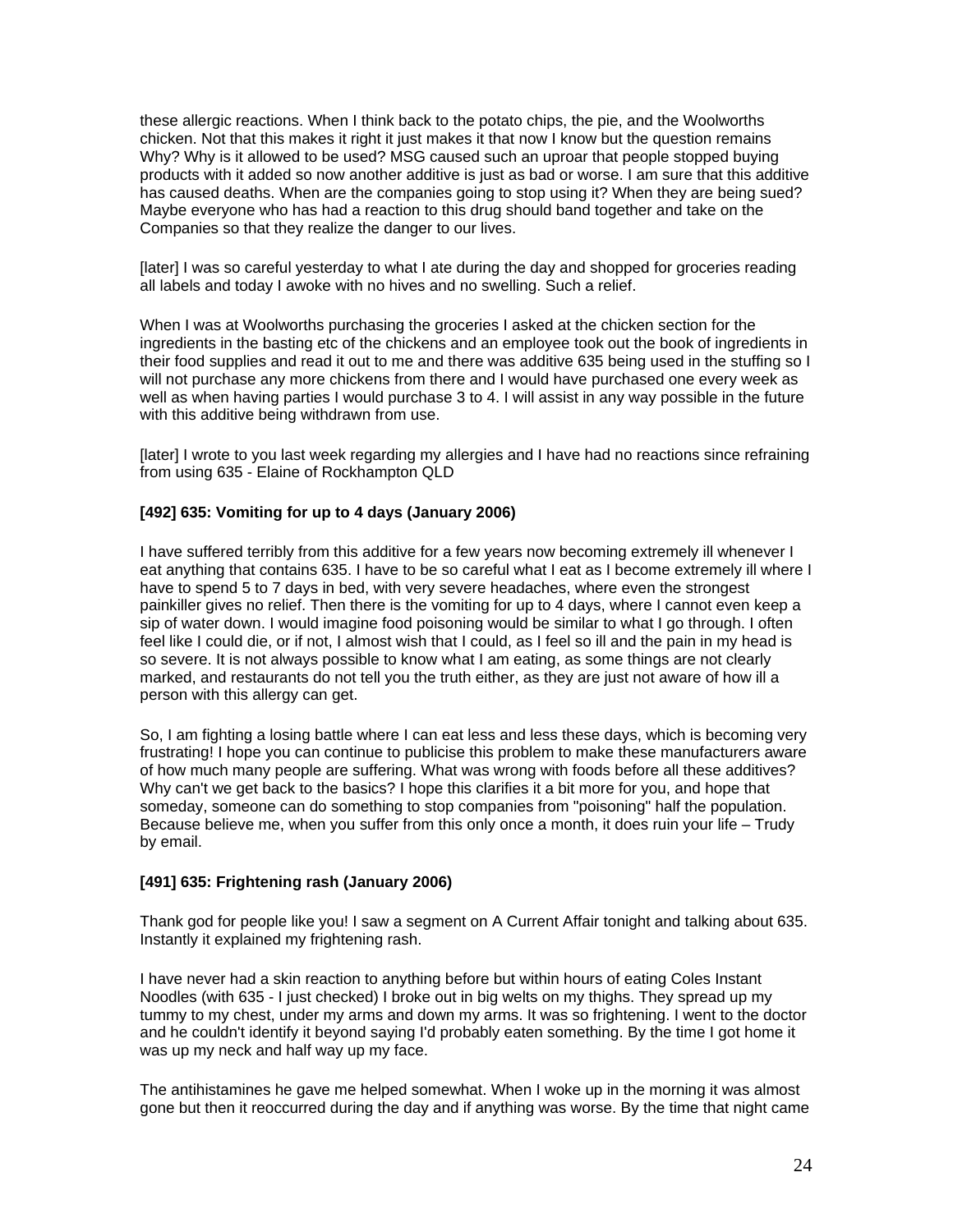my ankles had swollen and my skin was red and tight and very hot. It came and went for three to four days. Now I know what to stay away from - if I can – Denise by email.

#### **[490] 635: Went away after about 5 days (January 2006)**

A couple of days after initially eating a meal my partner and I made using a recipe mix containing flavour enhancer 635, I broke out in a rash over my neck and upper torso. This quickly spread to the rest of my body the following day. The itch is unbearable, especially around my neck area, arms and breasts. The doctor didn't seem to believe that it could have been this enhancer, even after I showed her an article published in the Melbourne Sunday Herald Sun on 9 March 2003 entitled "Allergy hell in food additive".

It looks to me that there are many people who are intolerant to this additive and I believe it should be banned. This is the first time I have ever had a rash of this magnitude develop and I am not impressed. The rash went away after about 5 days - thank God. After my wedding I will try eating the same mix again just to be certain my reaction was to 635 - I don't want to risk it before then as I want the existing spots to go away. These are from scratching too much. It does not affect everyone, but those that it does, have several days (if not weeks) of unwanted physical discomfort. I am 33 years of age and this is the first time I have ever experienced a food allergy - Debi by email.

#### **[489] 635: Absolute hell almost continuously for over 2 months (January 2006)**

I have never suffered any kind of food allergy in my life (43 years) and then about ten weeks ago I found myself suffering from an extremely intense and constant itch of my hands and arms. After two days of this I found I had come out in hives, starting on my upper chest, abdomen and back. It then spread to my arms and my legs and from then on each day might be different combinations of location of the hives, but always somewhere. They were worse at night causing intense itch and lack of sleep, I can't begin to tell you how unbearable the itch was and how it affected my everyday living and my ability to work. On several occasions my lips have been swollen and I find on occasion that although my upper lip doesn't look particularly swollen, it feels 'thick' and like I have been to the dentist. Once my eyelids puffed up too. Through studying the foods that I had eaten I became almost 100% certain that it was 635 causing my problem. For almost two weeks I avoided all foods containing this additive and was finally able to come off the antihistamines I had been forced to live on. I then ate a seasoned lamb steak bought from my local butcher and the next night the hives were back. Guess what? On contacting the butcher concerned, he was able to tell me that the seasoning used on those steaks contained 635.

I wish this product had never been put on the market. I'm sure it is what, to put it frankly, has caused me absolute hell almost continuously for over 2 months. I have a referral to see a Dermatologist soon and I am hoping that she will be able to confirm my suspicion so that at least I will know what to look out for – Debbie by email.

### **[488] 635: Raised rash (January 2006)**

My 2 year old son came out in a raised rash which we had no clue what it was ... I told my mother-in-law and she just happened to mention that they had a TV program on a rash that came out after eating foods with Flavour Enhancer 635.

When I looked on the internet and saw the photos of the rash, it looked exactly like the one he had. Then I remembered that at the time I first saw the rash on him it was at Pony Club the previous Sunday and I was out with my 5 year old son riding and my husband was back at the car minding the 2 year old. That morning when I was with the other child riding, the 2 year old told my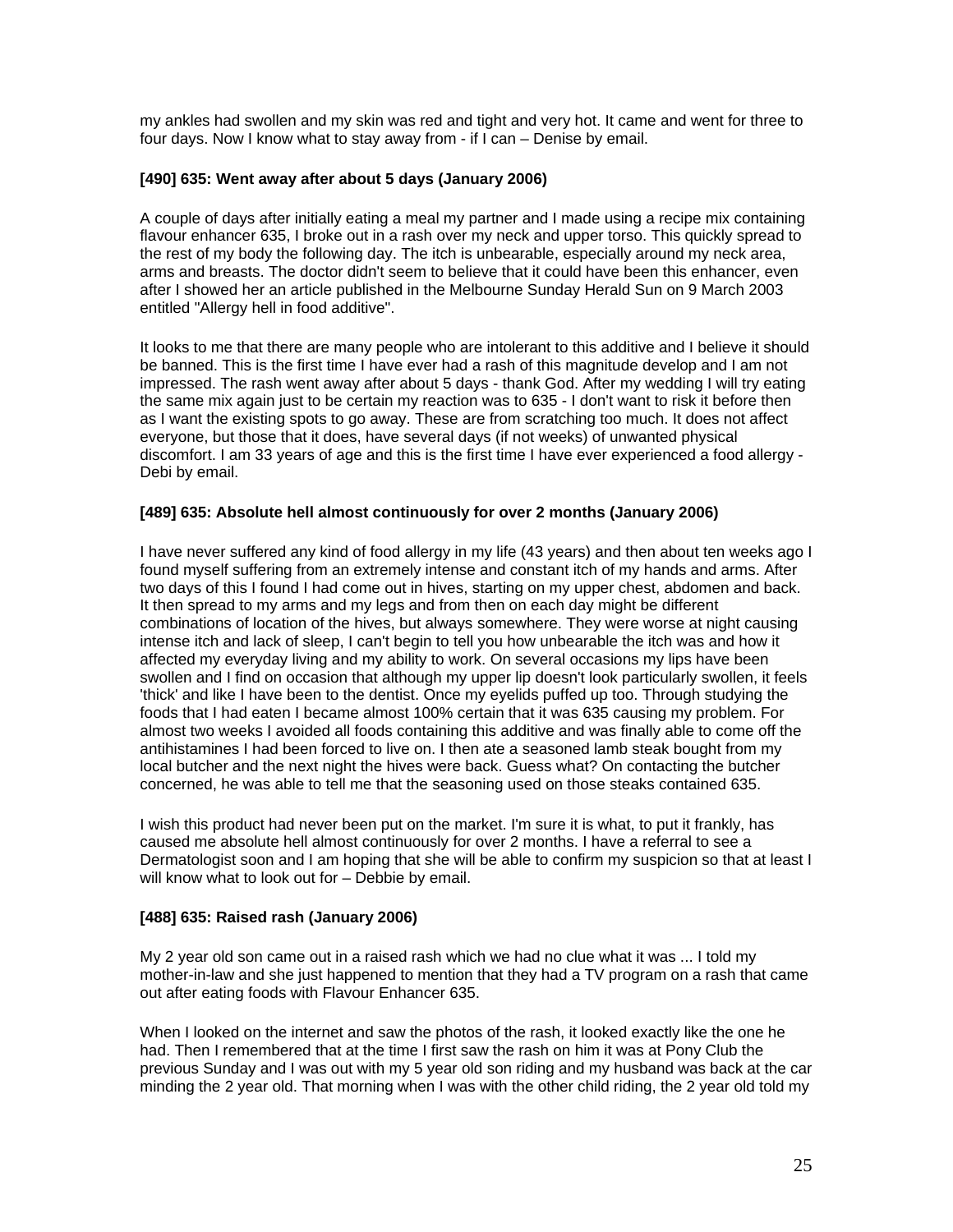husband he was hungry, so he got him some Arnott's Shapes (I think Chicken Crimpy) out of our picnic basket.

We usually have a barbecue lunch with all members when they finish riding, but this must have only been early. At lunch time when I went back to the car I noticed that half to three quarters of the box had been eaten and asked my husband if he had any and he said "No". Usually we don't like him to eat more than a couple of crackers, and try and give him more substantial stuff as his diet is poor as it is not being able to have fruit and most veges. As my husband was studying, and not watching him too carefully, the 2 yr old had devoured so many of these.

I realised when I saw your web-site that this is what has caused this raised rash. He has eaten so many, and it has affected him. Normally too, we don't usually give him that brand of crackers. I have since checked the couple of different brands of crackers we normally give him and they do not contain Flavour Enhancer 635. My 5 yr old had wanted these to get the Tongue card out of them.

In the future I will not ever be buying these, and my mother-in-law and our family will check everything for this flavour enhancer, BEFORE purchasing anything.

P.S. I saw the Arnott's Shapes biscuits were reduced in price this week (very cheap) at Woolworths, and when I was shopping there last night, plenty of people were putting them in their trolleys ... I felt like putting a sign up on the shelf in front of them warning people not to buy them! – Dale from Sydney.

#### **[487] 635: I nearly fainted and felt like vomiting at the same time (January 2006)**

I am a 33 year old mother of two who had a severe allergic reaction last Sunday and was sick for a week. I woke up Sunday morning with a red angry blotchy rash all over my body and my legs were burning. I said to my husband to call an ambulance as I nearly fainted and felt like vomiting at the same time. The next day a doctor put me on Prednisolone tablets which I was on for a week. I also took antihistamines and smothered myself in Calamine lotion but nothing seemed to ease the rash which turned to severe hives all over my body. I couldn't sleep and would be awake in the night clawing at my skin for some relief. I ended up bathing in Pinetarsol Solution which eased the itching. I was told that looking for the cause of the reaction was like "looking for a needle in a haystack" and I could not think of anything I had done differently. So to see your story last night about 635 was fantastic as I could immediately relate to the people in the story. I am sure it was from eating the Continental Oriental Fried Rice packet mix on Friday night and also Saturday night for tea. I had a slight rash on my stomach on Saturday afternoon but it wasn't until Sunday morning that the severe reaction occurred. I checked my cupboards and 635 was also in Continental Macaroni Cheese as well. Let's hope it can be removed from foods before someone has a fatal reaction.

[later] I wish I had taken photos. I have thought a lot about the feeling of passing out and feeling like throwing up at the same time. I am wondering if it was a shock reaction of looking at my body covered all over in an awful rash and not knowing what it was. Although my entire body was swollen at the time particularly my stomach, neck and face. So maybe it was a bit of both. I feel so much better now I am avoiding food with any of the 600 numbers in them. I have actually lost a lot of weight. I could never understand why I couldn't lose weight and would feel bloated a lot of the time. I was even asked one time at a visit to an osteopath whether I was feeling ok because she thought something was wrong with my intestines as I was extremely bloated. It was suggested that if the swelling didn't go down I should get it checked out by a doctor – Carolyn by email.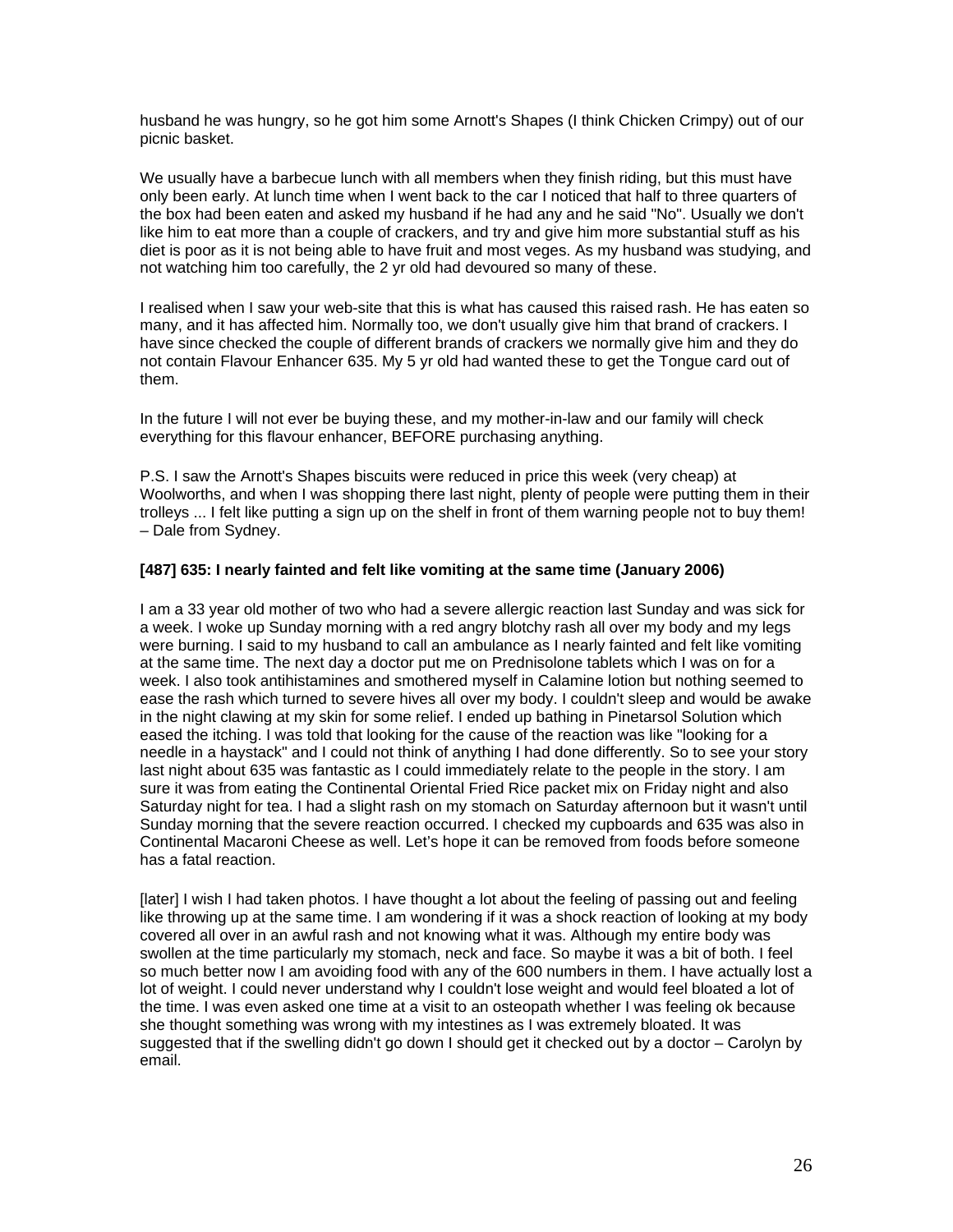#### **[486] 635: Rash travels down my legs (January 2006)**

I had no idea that other people were suffering in a similar manner to myself. I am more than happy to contribute my case to your case file.

Last July (2002) I consumed roast chicken that caused a dramatic rash to appear all over my body. I was sure the roast chicken was the cause as I had noticed on two previous occasions severe thirst and disorientation after consuming roast chicken bought from a Woolworth's supermarket. On the third occasion I had the same symptoms plus the rash. The rash was so severe that I was required to take oral cortisone to suppress it, as antihistamines had no effect. I enquired with Woolworths as to the ingredients used in seasoning the chicken and was informed that 635 was the sole flavour enhancer. I saw an allergist about a month later who dismissed my view, saying that it was more likely to be a non-specific reaction that would eventually die down and disappear. I didn't subscribe to that diagnosis and decided to stay away from roast chicken

for my health's sake. I began to notice that it would flare up occasionally (this is after taking the antihistamine zyrtec continuously for 3 months) after eating out or consuming commercially produced foods. I was particularly upset to discover that some of these products did not contain 635 but 631 which gave me the impression that I was becoming hypersensitive to additional food additives. I now realise from the fact sheet available from the ACA web site that 635 is a combination of 631 and 627! I have found 631 in a commercially available salad dressing to which I reacted badly. The rash usually starts on my upper thighs around my backside and travels down my legs. It also appears on my back and shoulders. At its worst when it first appeared it was also on my face and torso. The welts were large, covering a wide area, very hot and maddeningly itchy.

The most disturbing aspect of this situation is that 635 is being used in takeaway foods and I also suspect in restaurants. The consumer has no way of knowing that 635 is present in the food. I am beginning to avoid all commercially prepared food. Can you believe it? Imagine if I became anaphylactic to this substance. Just last Saturday night I attended a wedding reception and cautiously ate the three course meal provided, avoiding the gravy on the meat, only to find the rash reappearing by the time I got home. Another disturbing symptom that has only accompanied the rash twice (the second time was early last Sunday morning after the reception) is a very strong sensation of 'knotting' in my oesophagus. It's similar to the feeling of eating a lot of food too quickly and having to wait for it to travel down. It comes in waves, like contractions, and I wonder whether it is the peristalsis of my oesophagus firing unnecessarily. It has woken me from sleep on both occasions and I find that it responds to taking an antihistamine. I am more than willing to be a part of the 'clinical evidence' required to nail this damn additive – Anna by email.

### **[485] 635: Devondale Extra Soft (January 2006)**

Our 1 year old twin boys started reacting to something they were eating about 2 months ago. It seemed to happen after they had eaten a sandwich. At first we thought it was the food acid in the jam or cream cheese so we eliminated these from their diet. But a couple of days later they had a reaction after eating bread with Devondale Extra Soft butter on it. We looked at the ingredients and came across 635. We had only been using this butter for about 2 months. We have stopped using this butter and will continue to watch out for 635 in other products. The boys' reaction entailed an itchy red and blotchy welt-like rash on their face and a severe and painful nappy rash all over their bottoms and genital area. We hope that this flavour enhancer and the associated reactions become general public knowledge and 635 is banned from use – Katrina from Brisbane, Qld. (Note this product no longer contains 635 after pressure from the Food Intolerance Network).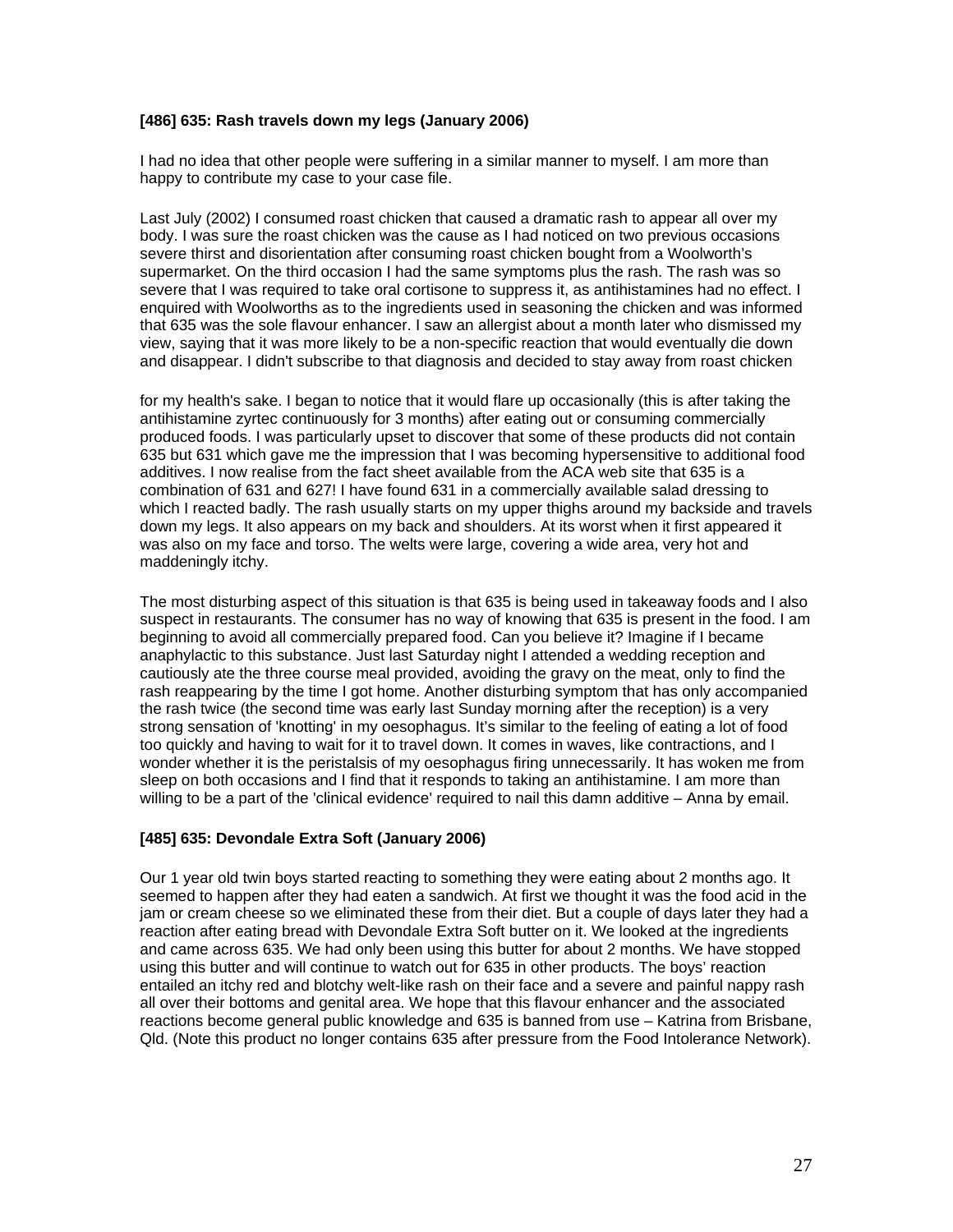#### **[484] 635: Map like raised hives all over his body (January 2006)**

After reading the Ribo Rash Factsheet it appears this would have been the culprit. My son's scenario was exactly the same as another child on the fact sheet with the map like raised hives all over his body and swollen eyelids and mouth. It did take 1 week of prednisone, 2 weeks of antihistamines for the hives to disappear and a full 4 weeks for the facial flushing to go. Although I've always been careful about checking for MSG and sulphur dioxide in food since he was a baby (because he is a mild asthmatic) I had no idea that they could list something like 635 under the labelling' No MSG added'. He did stay at my sisters the day before he reacted and ate chilli popcorn which had the No MSG labelling but now I'm fairly convinced that was it as he has been tolerating all the different natural food groups we have reintroduced him to since being on the elimination diet - he is now up to the very high list of the food groups and doing well although we still use sorbolene for bathing and moisturising as the skin on his face especially seems to be sensitive even though it's been 3 months since his severe reaction – Deborah by email

#### **[482] 635: Safeway marinated chicken "really thinking of offing myself**" **(January 2006)**

On Thursday night my husband bought some marinated chicken at Safeway supermarket! I thought it tasted wonderful and really enjoyed it. Then the next day I woke up I looked like I had been bitten by some insects. I am allergic to insect bites so I didn't think anything of it. As the day went on it got worse I was at work and my whole legs broke out in the most severe itchy rash ever. I knew that there was something wrong the day before I went to beach I thought I was allergic to the salt water, when how could this be I've been to the beach my whole life.

By the time I got home from work, I was itching like crazy I put calamine lotion on it and it seemed to give me some relief, but it just kept on. At this stage I was worried I was alone, I thought I had caught a fatal disease like hepatitis or some thing, I was thinking suicidal thoughts, I suffer from depression and I was really thinking of offing myself, I tried to call family and friends no one was home. In desperation I went on the Internet to self diagnose myself. I typed in 'rash' in google not knowing what to look for. Your website came up at one of the top 10 searches. When I read the stories, some of them I could relate to but others I wasn't sure and still had some doubt. Then I thought back to the chicken, rang my husband he rang Safeway supermarket and they told him yes that it contained the flavour enhancer 635.

By the time my husband came home I had a rash everywhere over my body except my face they were hives, some the size of 20 cent coins all over me big welts everywhere. I went the emergency department at Monash Medical Hospital in Melbourne, we talked the doctors and nurses about your website. I was at the emergency ward for three hours that night I was prescribed two medicines Promethazine hc1 (phenergan) Prednisolone (panafcortelone) an antihistamine and steroid. After two hours the welts and swelling began to calm down. I will be taking these medicines for the next three days.

Since suffering from this I am not buying any foods with additives in them. I am going to shop organic where ever possible. I have had to miss days of work before of this rash and I even contemplated suicide if it was for your website I don't know what I would have done, thank you so much – Rachel.

#### **[481] 635: Swollen lips and shocking hives (January 2006)**

Hello, I am 26 and since May have had shocking hives. I have seen an allergy specialist and he's put me on a low allergy diet, very similar to what I have seen of yours. I have just bought Fed Up and Failsafe Cookbook today, …I am going to continue with the diet and go through the whole process and see if I have any other reactions. I will let you know the outcome. …I know at my worst (which now I am pretty sure in hindsight relate to consumption of the 600s) I was seriously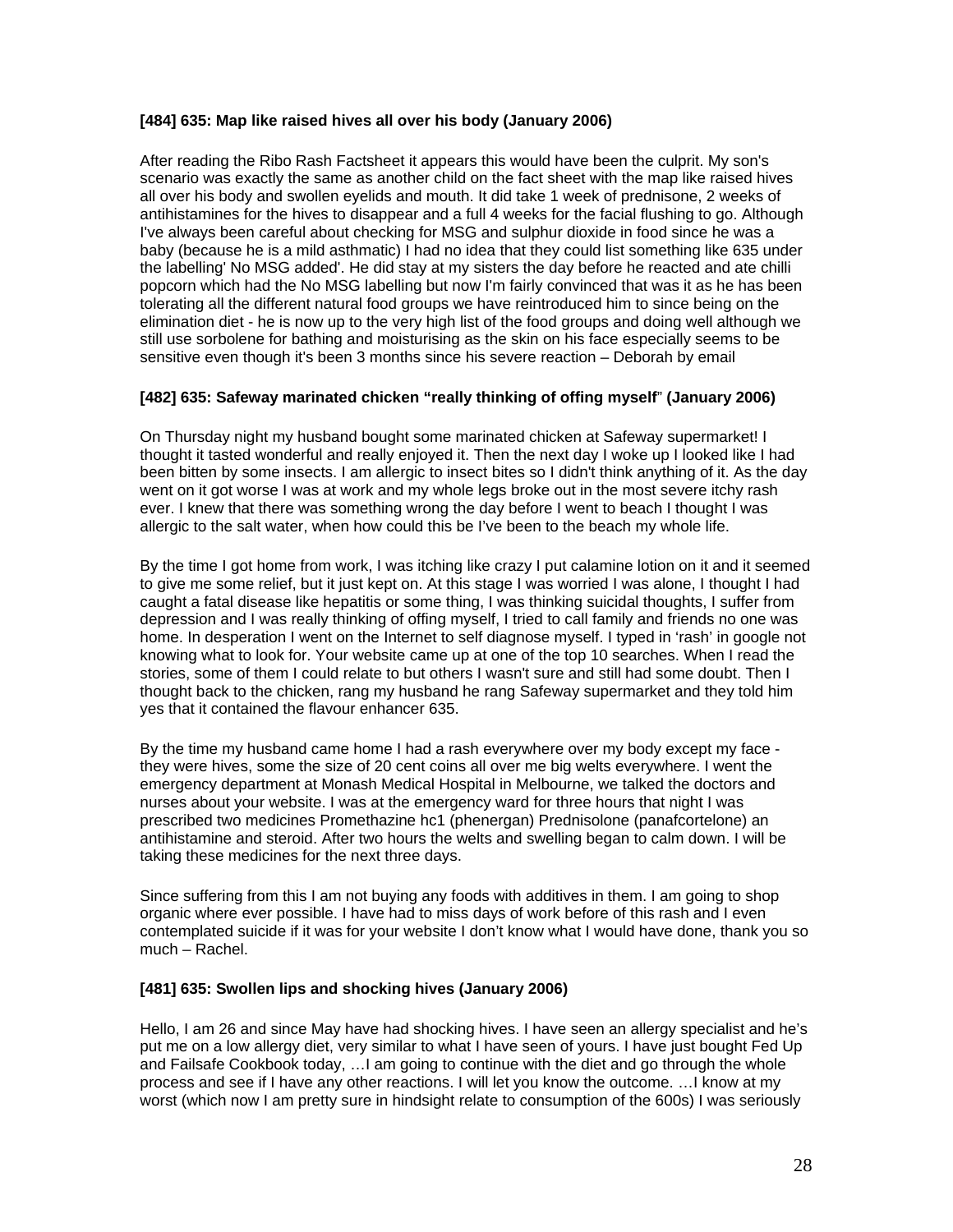ready to go to hospital and was having trouble breathing, missed 3 weeks of work in one block (then I had a month as holidays in July so I could get better which most of I was pretty sick), and have just had another 5 days of my life ruined. I think I have reached a turning point.

After sending you the email last night, I thought about what I had really done the week before I got sick. I had been really "healthy" and had consumed a cup a soup a day that contained 635 and because I was allowing myself to have a small special treat, I was having a dim sim or one chicken wing ding covered in chicken salt. And due to being sick, I wasn't cooking from scratch as much any more using things like powered cheese sauce more than I ever had. For the last few months I can safely say that I would have been consuming this substance at least once a week, more than likely more even if it was a small amount, usually in things like a few hot chips and gravy down the club or wonton soup for lunch or kfc on the weekend or huge amounts in cheesey pastas. No doubt, I have been unknowingly putting myself through utter hell.

I was having trouble breathing due to the swelling of my tongue and throat. My tongue felt like it was bitten really hard and I had difficulty swallowing, even water. I haven't talked about it much because my family and boyfriend would freak if they knew how bad it was. I got through it by using the breathing method I learnt when I had whooping cough. I have constantly suffered for a swollen throat (not huge, but a slight discomfort) for along time and have had trouble taking tablets etc without my throat been red because it was swollen.

[See] a picture of me at my most beautiful. The funny thing is, I had to show the people I worked with and friends the pictures because I don't think they quite believed me that I have such a problem. They have come up with some good nick names for me. Notice my left eye is slightly puffy too. They also have puffed up a few times, sometimes, like the lips, worse than other times. In this picture, it took about 2 days before they went back to a reasonable level. And this hurt. I could feel the fluid seeping into my lips. Usually, my lips swell the day before I have a major rash. The welts I had at times were as more than a couple of mills off my body. The most painful ones were probably on my breasts or on the inner thigh. As you already know, they itch like nothing else. I remember getting bitten by jelly fish and sea lice over the years, I always had a bad reaction needing a bit of Phenergan but this is ten times worse. My boyfriend kicked me out of bed a few times at first because he could not handle my moving around. Now, he understands I can't help it.

(later) I am feeling better every day in my actual body, but I am still getting the hives all over my body. They are smaller and less itchy, but it seems like they are in places they really haven't been much before. Last night my lip puffed up a little so it now looks like I have a cold sore, and I have about ten spots on my face. They aren't itchy, and like all the other ones on my body now, they aren't as red or welt like as before, just smaller and more of them. I am guessing that this is the last of this leaving my system, but it is just a worry that 12 days after I last consumed 635 I am still affected. Can this take this long to leave? Are there other cases of it taking this long? I am still following the failsafe diet to the t.

Even though the rash is worse, I definitely feel better in the head, much clearer and waking up not tired. My pmt this month is a bit better and I have less bloating and tenderness, not that it was that bad, but I can never figure out how when on the pill, the body knows to bloat up. Guess its just the extra hormones that have built up. Have checked pill packet, only got them in July, halfway through breakouts.- Alison, NSW.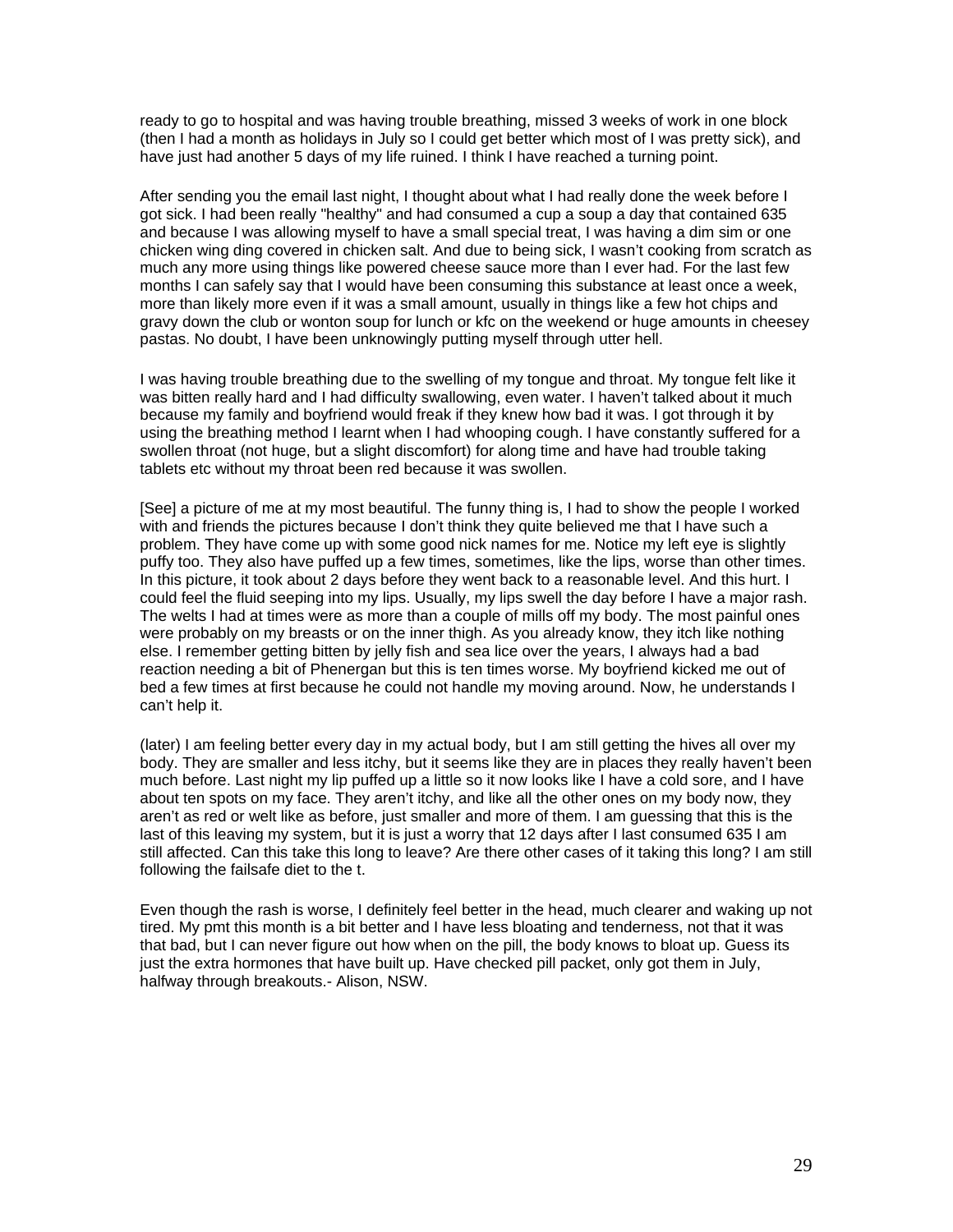### **[480] 635: "Breaking out in welts all over" (January 2006)**

I was reading your failsafe information on the internet and came across the article on food additive 635. I couldn't believe the high number of people who seem to be affected by this nasty additive and I am sure you have seen thousands of cases like this but if you are interested here is one more!

My 3 year old son has had a nasty reaction to what I believe to be the additives found in a box of chicken flavoured rice crackers (621, 631 and 627) I am not sure if it is the same as these reactions described in your factsheet but I do know that as his mother it is very worrying that such a small child can have such a severe reaction to what I thought was a "healthy" alternative to snack foods!!

Within minutes of consuming these crackers Lachlan had started breaking out in welts all over his arms and torso. He is also allergic to peanuts and my initial reaction was that this was peanut related however now I am not so sure. The rash was very severe and would fade in and out for weeks (it lasted 6 weeks in total) He was extremely irritable and uncomfortable for this whole time and his behaviour was erratic with major mood swings. I have attached a photograph of his reaction for you to view – Marnie, WA.



#### **[479] 635: Domino's pizza (January 2006)**

What can we do about this?? We had Dominos pizza last night - a rarity for us. My husband had quite a reaction (itchy, headache, swelling in the mouth, muscle aches, sore chest, chest pains) and when I phoned to enquire about the ingredients they were very defensive and apprehensive about giving me a full list. I was finally advised after much frustration on my part that the olive tapenade has 635 in it (this is after he said it 'pretty much' only has olives in it). I had a mild reaction as well (itchy face, swollen mouth, itchy eyes, pain in chest).

Why don't they have to advise people that it has this nasty additive in it? A FULL ingredient listing should be provided or someone (some food authority) should make people aware that this can happen. It should be law, as I understand the consequences can be quite serious and even life threatening. My husband didn't get to sleep until well after 2am – even though the pizza was consumed at around 7pm. The scary thing is that I have allowed my children to have some pizza but thankfully they both declined last night. I know the onus should be on the individual to be aware of what they are eating, and hey, we all know junk food isn't good for us, but every now and then it's nice to not have to cook dinner.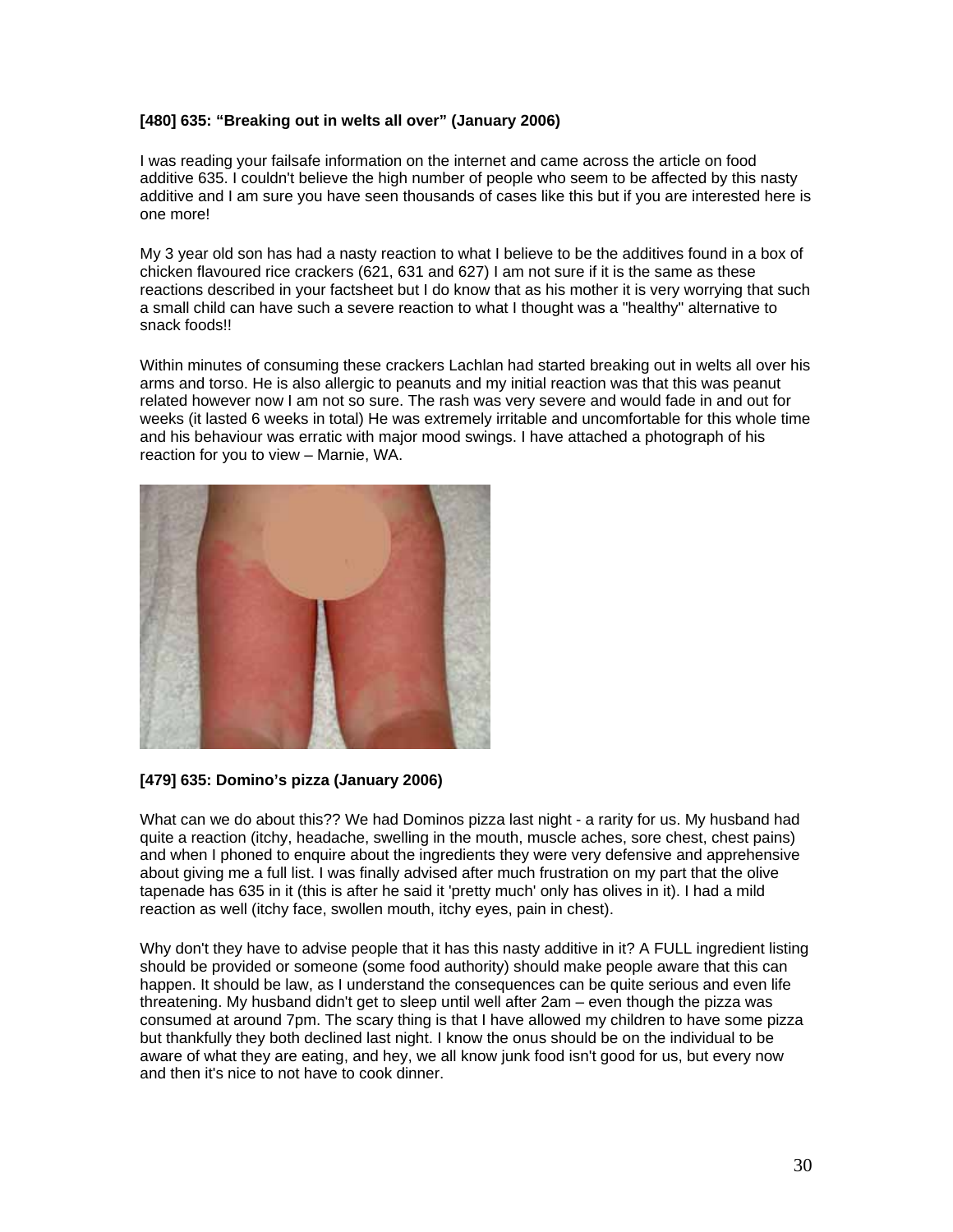We've had a radical think about fast food as well as processed food and will now just make the effort to make dinner ourselves no matter what – even if we don't feel like cooking! - sincerely annoyed Rachael by email.

(later) I did forward a copy to FSANZ (for what good it will do). And I will forward a copy to Dominos as well. I've got extremely itchy hands today and my face is getting itchier and more sensitive as the day goes on - it's also a bit puffy and I'm sneezing lots.

### **[478] 635: Roast chicken from Woolworths (January 2006)**

My mother bought a roast chicken from Woolworths…within minutes of finishing her meal, my 11 year old daughter said her lips were itchy. Then her top lip started to swell up. It became quite puffy, then her bottom lip and tongue started to swell. We rushed her off to emergency. The swelling then seemed to slow down and after a couple of hours it went down although her top lip remained a bit puffy for a day or so. The doctor at the hospital told us she had definitely had an allergic reaction to something. She was given oral phenergan even though things had settled down just as a precaution. When we got home I checked the packet that the chicken had come in and the only thing I hadn't come across before was 635. I managed to find some stuff on the web and figured that it was most probably the cause. Since then we have avoided 635 – Judy from Victoria.

#### **[477] 635: Itchiest and annoying response I have ever experienced (January 2006)**

I believe I have reacted to this food enhancer/additive. About 3 weeks ago I developed red lumps/welts all over my arms and torso. They appeared out of nowhere and caused the itchiest and annoying response I have ever experienced. I had absolutely no idea what they were or what had caused it. They were almost like insect bites and as I have a few pets I thought maybe fleas, but found no evidence of fleas anywhere. It wasn't until the weekend just gone that my husband read an article in the Melbourne Herald Sun about 635 and told me that it sounded exactly like what I had/have. Thank you for the more informative website and I will now be able to avoid certain foods that may trigger this response. I still have a few of the sites remaining quite 'itchy' but nothing like the first three to four days. I did attend my local GP who was concerned about the cause of the 'obvious allergy' but she was at a loss as to the cause. I had eaten corn chips prior to the outbreak – Diane from SA.

### **[476] 635: Even felt suicidal (January 2006)**

I have suffered from a red itchy rash for the last 7 weeks which has worked its way over most of my body. It started around the waist and moved down to my thighs and legs and then up the back of my legs and buttocks. It has also appeared on my arms and underarms, neck and eyelids. I first thought it was hives and went to the doctor who prescribed cortisone cream and antihistamine. However, the hives didn't go away just appeared less angry at times. It appears to be worse at night and my itching has driven my husband and myself mad. I have been very depressed and have had several crying bouts - I have even felt suicidal. Clothing around my waist area seems to irritate and makes me come up in welts. I have been to a naturopath and a Chinese herbalist, it sometimes looks as if is getting better but last night it was worse then ever. Then I came across your website and recognised my symptoms from the descriptions and photographs. I ate a take-away vegie burger yesterday for lunch and have also been using a stock powder (Massel brand) which contains 635 – Dianna from NSW.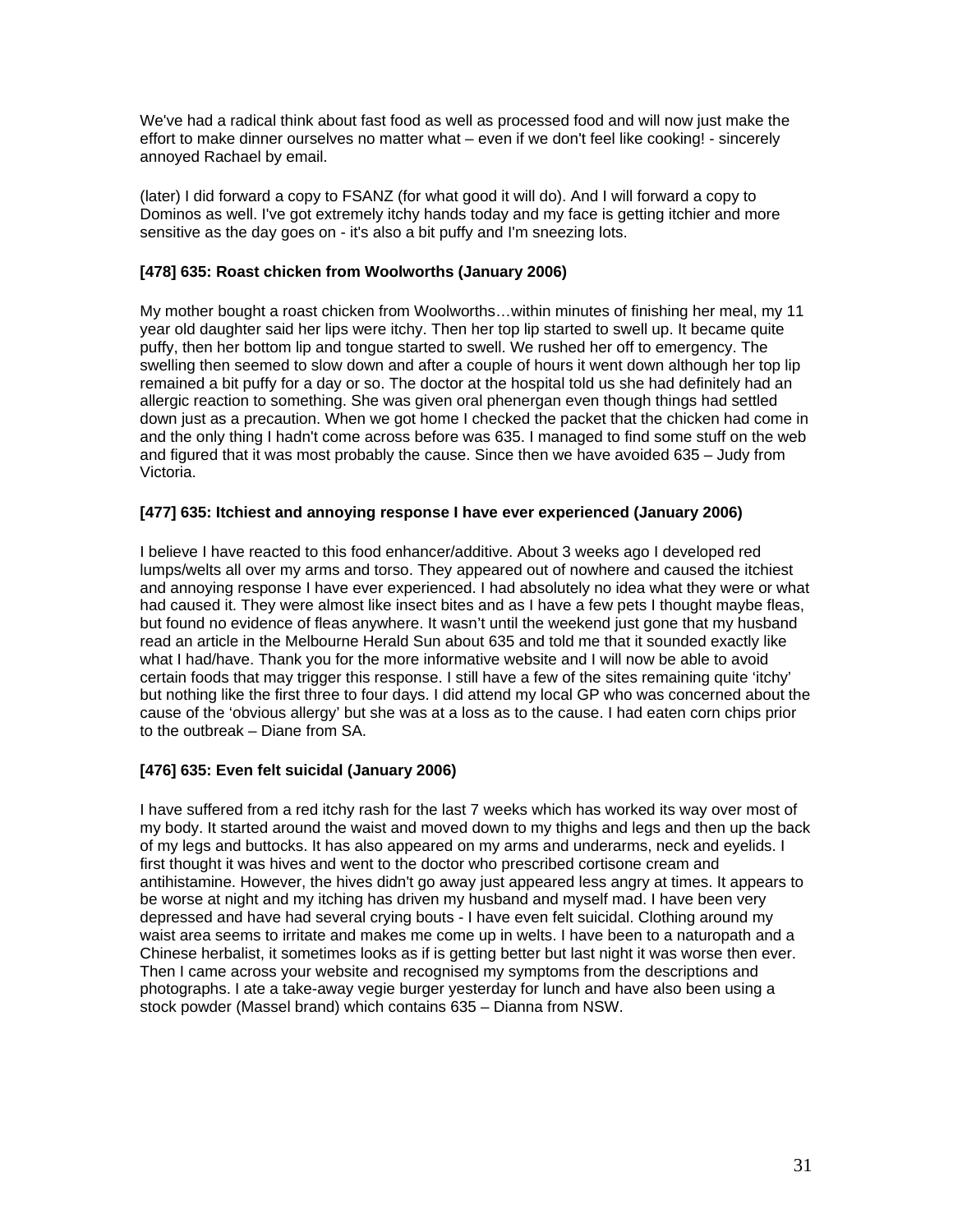### **[475] 635: Severe irritable bowel symptoms (June 2006)**

I knew I had food intolerances to the Nightshade family of foods so I had been avoiding them and my symptoms were much improved but even when I was sure I hadn't eaten any of them I would occasionally get severe sudden reactions: severe irritable bowel symptoms, a slight but very itchy rash and a severe feeling of nausea.

From looking at the responses on your website and finding a lady who said 635 in soups was the problem for her I went and checked the packaging of what I was eating and I realised flavour enhancer 635 was the common link for me. At the times I had sudden reactions I had been eating foods like Continental cuppa soups, packaged noodles, and beef stock, which all had 635 in them. Thanks for helping me find and kick this unhelpful additive out of my diet – Selina by email.

#### **[467] 635: Ribo rash and increased sensitivity (November 2006)**

I suspect my daughter has an intolerance to flavour enhancer 635 because we have noticed reactions to the noodle flavour sachet and since then she has had a few reactions (itchy rash) to other snack-food products containing 635. A recent bout seemed likely to have been set off by eating sour cream and onion flavoured Pringles. Although the tiny print on the box does not list 635 or ribonucleotide, it lists the two other flavour enhancers which 635 is made from (627 and 631). We had let our guard down as she had not had a reaction for some time and begged on the school holidays to have the Pringles. Her rash seems to also flare up when she goes in the swimming pool, so obviously it is more complicated than I thought ... once a few years ago she got an insect bite which swelled, and then for about a week she'd get a rash when going in the school pool or our pool at home. It eventually went away, and she's been fine swimming for years, until now. But the cross reactivity (is that what you call it?) in the past with the insect bite, and now with the 635 (if that is indeed what it is) and the pool water shows how allergy/intolerance ain't that simple. Has anyone else noticed subsequent problems with rash flaring up when going in a swimming pool? *– by email* 

### **[458] 635: Irregular heart beat - "thought I was dying" (September 2006)**

I had suffered from a slight temporary problem now and again which seemed like an extra beat of my heart but couldn't pin it down to anything so put it down to probable after-effects of a cold or flu but one morning after enjoying a very large multi-course Chinese meal while on a works outing dinner the night before, I felt terrible and quite ill! I could sense an irregular heartbeat that seemed to be every second or third beat, I was going dizzy and feeling faint now and again, had a funny tingling feeling going up my neck into my head and scalp and felt very weak. I honestly thought I was dying. It was so bad I even wrote a quick note to the wife and kids. Obviously I sought medical treatment, had various tests and an ECG which all showed up normal...the irregular beats were intermittent now and I got to feeling a little better, the doctor said everyone suffers from irregular beats now and again, it's a benign condition and no problem!

Anyway I decided it may have been to do with the amount of alcohol I had drunk at this works dinner and gradually the beats got back to normal and I put this down to my now 'sensible drinking' . ....a few weeks later my wife and I arranged to meet up with a couple of friends and have a Chinese takeaway at their house...you guessed it … in the night and next morning the same feelings came back and the irregular beats ... I now dismissed the alcohol connection and thought it could be something I had eaten, so being a bit computer literate I looked up on a search engine the phrase 'heart problems after eating chinese food'. I was amazed at the search results, that so many people suffered from this and that largely doctors were ignorant of this! One web site even referred to it as Chinese restaurant sydrome!......so knowing the problem and after extensive research on the net I know if I can avoid MSG as much as possible I do not get these heart flutters!...even a packet of hula hoops (potato snacks) can give me slight heart irregularities.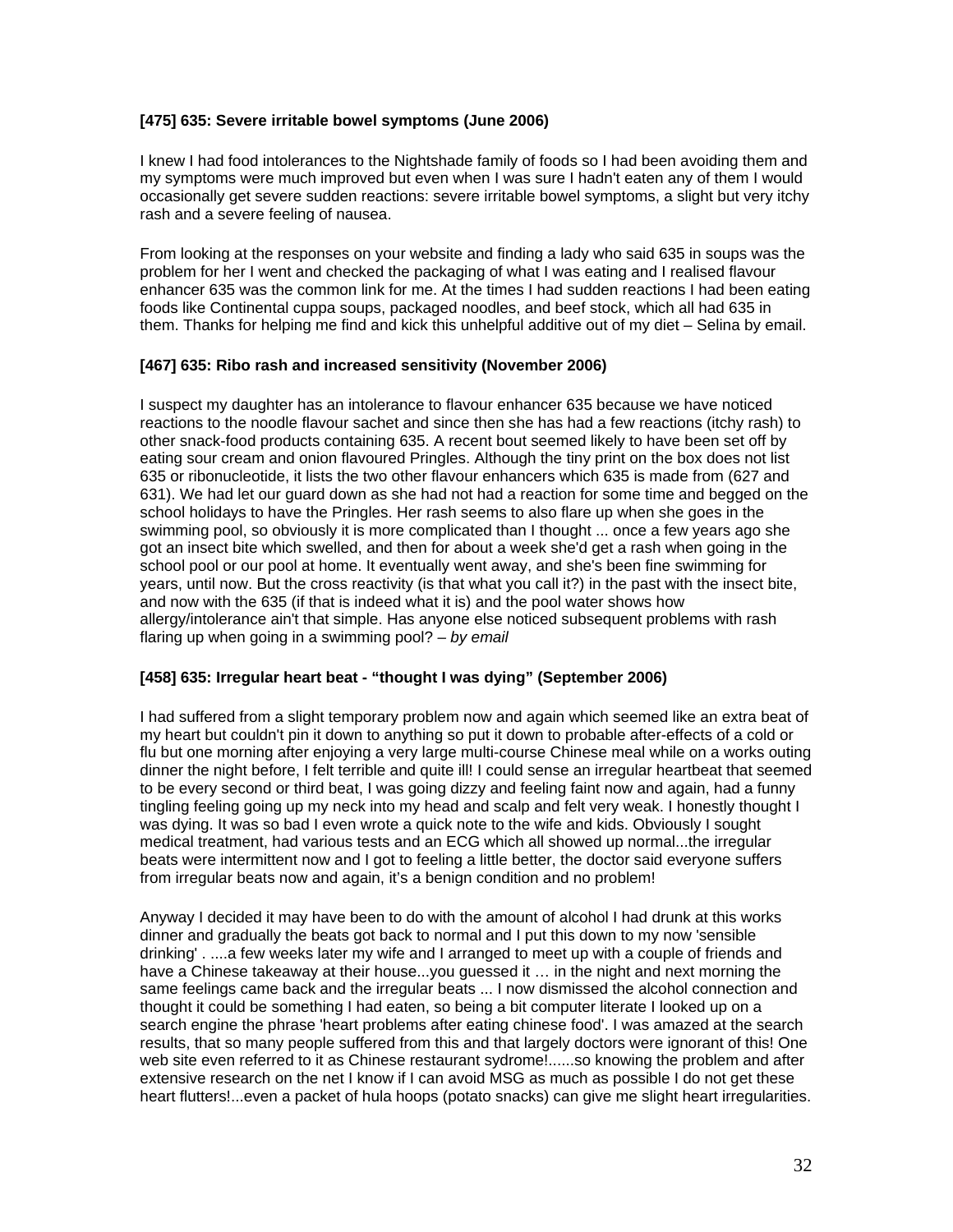Two years later: I still get irregular beats even after a packet of corn snack type crisps. I find that the irregularities with MSG kick in after about 12 hours and around 24 hours after eating 635, and that the 635 tends to hang on longer than MSG. With me the effects of MSG last usually a day sometimes two, and with 635 it's usually two days sometimes three. *– from the UK* 

### **[457] 635: Heart palpitations from 635 (September 2006)**

I have been getting heart palpitations for about 18 months. Saw a doctor who said it was anxiety attacks. Rubbish. So I started to take more notice of the foods I was eating. I noticed that it was instant after certain foods - corn chips, Sanitarium vegie sausages and some chinese foods (fried rice etc.).

I know its 635 because the palpitations come within half an hour of eating those foods, and are quite strong for about 2-3 hours. I'm still trying to figure out if it lasts to a lesser degree for a few more days, or if I've eaten something else in the meantime that I don't react well to. *– by email.* 

### **[449] 635: Severe rash due to 635, we didn't realize until we saw it on TV (August 2006)**

My seven year old son recently developed a severe rash that covered all parts of his body after he had tried salt and vinegar chips for the first time. However we did not realise this until we saw you on Today Tonight and realised he had never had these chips before. When the rash had almost gone (it was completely covering his back, stomach and groin) he went to his nannas and had Arnotts chicken crimpy and crispy bacon biscuits (which we now know contain 635). He came home covered in a severe rash this time on his legs. He was scratching it so badly that he made his legs bleed.

I was going crazy trying to figure out what was causing it until I saw your segment. I am very grateful to you for solving this problem for me as the medication was getting expensive and I was getting nowhere with the doctors. On the first visit for the initial rash I was told he had hives and given two types of medication that didn't work so we went back. Then we were told he had eczema and we were given a different medication. This one was working until he had the chicken crimpys and the rash came back in a different area.

### **[444] 635: 'Knotting' in the oesophagus due to 635 (August 2006)**

Another disturbing symptom due to 635 that has only accompanied the rash twice is a very strong sensation of 'knotting' in my oesophagus. It's similar to the feeling of eating a lot of food too quickly and having to wait for it to travel down. It comes in waves, like contractions, and I wonder whether it is the peristalsis of my oesophagus firing unnecessarily. It has woken me from sleep on both occasions and I find that it responds to taking an antihistamine. - by email.

### **[443] 635: Spasms of the oesophagus due to 635 (August 2006)**

On occasions my tongue would swell and my eyelids would swell up and I couldn't figure out what it was. I'd been to doctors and a naturopath and I was still getting it, and then I read an article in the Sunday Sun, and it was all my symptoms on 635 and that the reactions would take 48 hours or so to come out. I thought "that sounds like me", so I eliminated them from my diet, and then I ate them again, and within two or three days the reaction came out, so I stopped it again, and to be sure, I ate it again, just to see what would happen, and it came out again, but I also get what I was told was spasms of the oesophagus. I started off thinking I was getting indigestion, and it would just pull really tight across my chest. It would last for hours, and I thought I was dying. verbal report after presentation.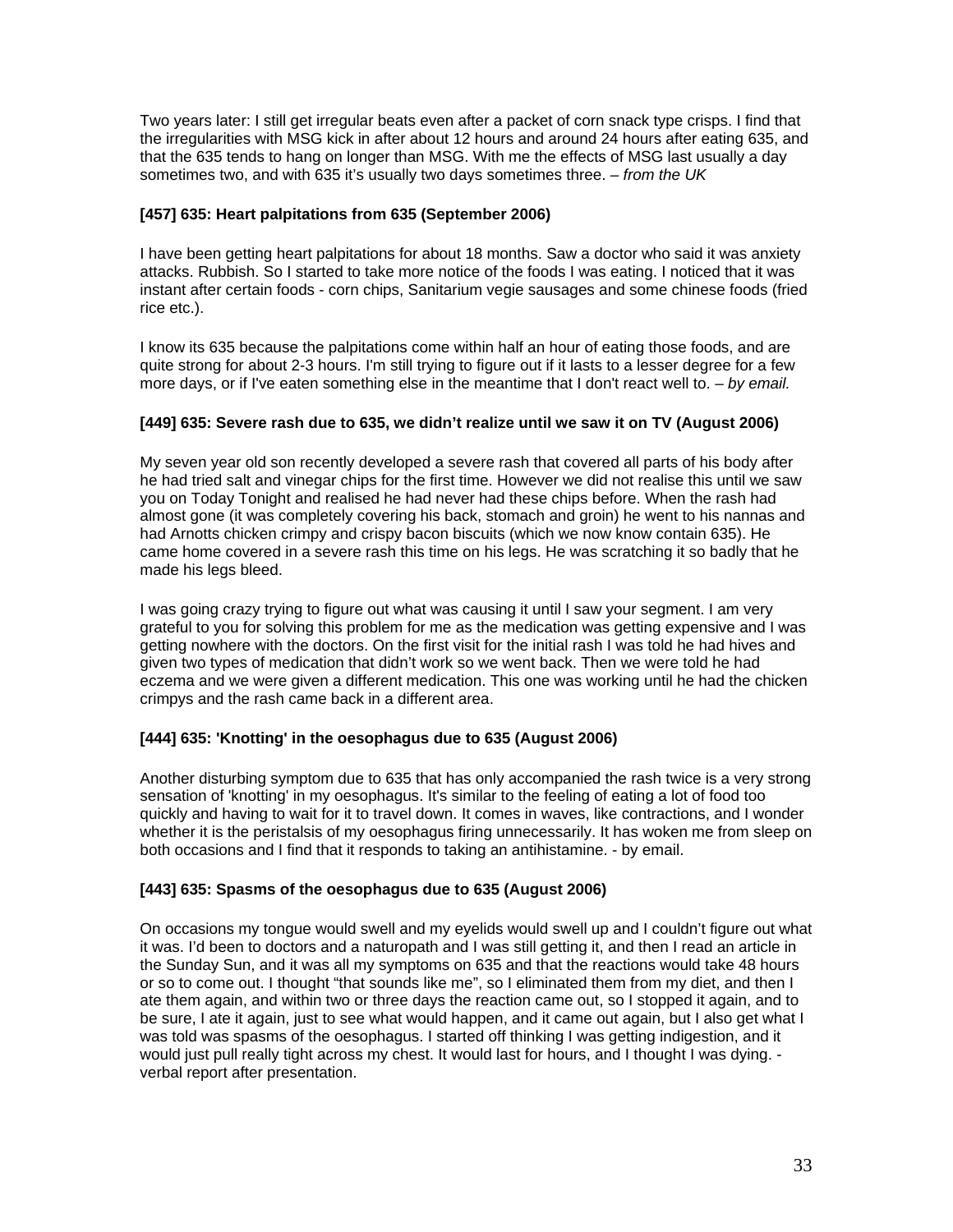#### **[430] 635: "hive/welt rash and …swelling in the throat and breathing difficulties" (September 2002)**

"I realise that Jake is very sensitive more than most, but he also had a very severe reaction to 635…He broke out in a hive/welt rash and also had swelling in the throat and breathing difficulties. The doctor gave him an injection which helped, but the redness was there for days along with headaches. And I also react…I also get welts the size of plates and severe headaches for days where I can't move." (Sydney)

### **[429] 635: "itchy rash … kept me up all night" (September 2002)**

"I had an itchy rash a few weeks back that kept me up all night. I thought it might have been a reaction to a new soap, but then I remembered the 635 in CCs…I had dug into a larger packet than usual. I hadn't had any other processed food. I haven't had CCs or the rash since then." (Sydney)

### **[428] 635: "corn chips" (September 2002)**

"One of my friends had a frightening experience on Christmas Eve, which we thought may have been caused by 635 in corn chips. She has never had a reaction like it before, but had eaten quite a few corn chips (and not much else) at a family outing...here is part of what she wrote: there was one bottle of mineral water, one bottle of wine, 2 packets of corn chips and a salad consisting of lettuce, tomato and cucumber!! Not only that but halfway thru the nite I started to get these itching lumps on my neck and legs. Felt ordinary for the rest of the nite and next morning I noticed more lumps and my ears were red hot and swollen. Managed to get thru the day okay but I didn't feel much like eating and was tired. Next morning…I woke absolutely burning and covered in lumps (or hives as you have probably figured out). I tried to get up and shower but I fainted…my lips swelled up and (my husband) was in a panic. The doctor came and gave me an anti-histamine and within an hour I was better but my blood pressure remained low and I had to stay in bed til my body battled whatever I ate that I was allergic to. Today I am better…the hives are beginning to go and no new ones are appearing. I can walk but I have to tell you I am scared. I don't know what I ate…I think maybe the corn chips...they were flavoured." (Melbourne)

### **[427] 635: "crabbiness, itchy eyes and black circles under her eyes" (September 2002)**

A mother from Melbourne who reacts with a quick, dramatic skin rash (excellent photos are available) to flavour enhancer 635…in Doritos, CCs and a particular flavour of rice crackers. Her 9-year-old daughter also reacts to this additive (after eating only two CCs), with "crabbiness, itchy eyes and black circles under her eyes, like someone has punched her in the face." (Food Intolerance Network letter in response to query from TV producer).

### **[426] 635: "chicken flavouring" (September 2002)**

"My 16yr old son had a bout of hives last year. Covered his arms, legs and body in large swollen itchy welts. Telfast 180mg stopped the itching and reduced the swelling, but we could still see the red welts. For almost a week he woke each morning with the welts raised and itching again. We couldn't identify anything different in his diet or environment. Two weeks later he had another outbreak, similar in intensity. But this time I realised that both times it happened after he had worked an 8hr shift at a charcoal chicken shop. He has worked at this shop for over a year, and eaten there with no problems. However, it was unusual for him to eat both lunch and dinner at work, and for him to choose chicken and chips, smothered in gravy, for both meals in one day. He read through the ingredients of everything used in the shop, and found that the 'chicken flavouring' added to the stuffing includes E635. This same chicken flavouring is mixed with salt and sprinkled on the chips. The gravy mix used also has E635, and the chicken flavouring is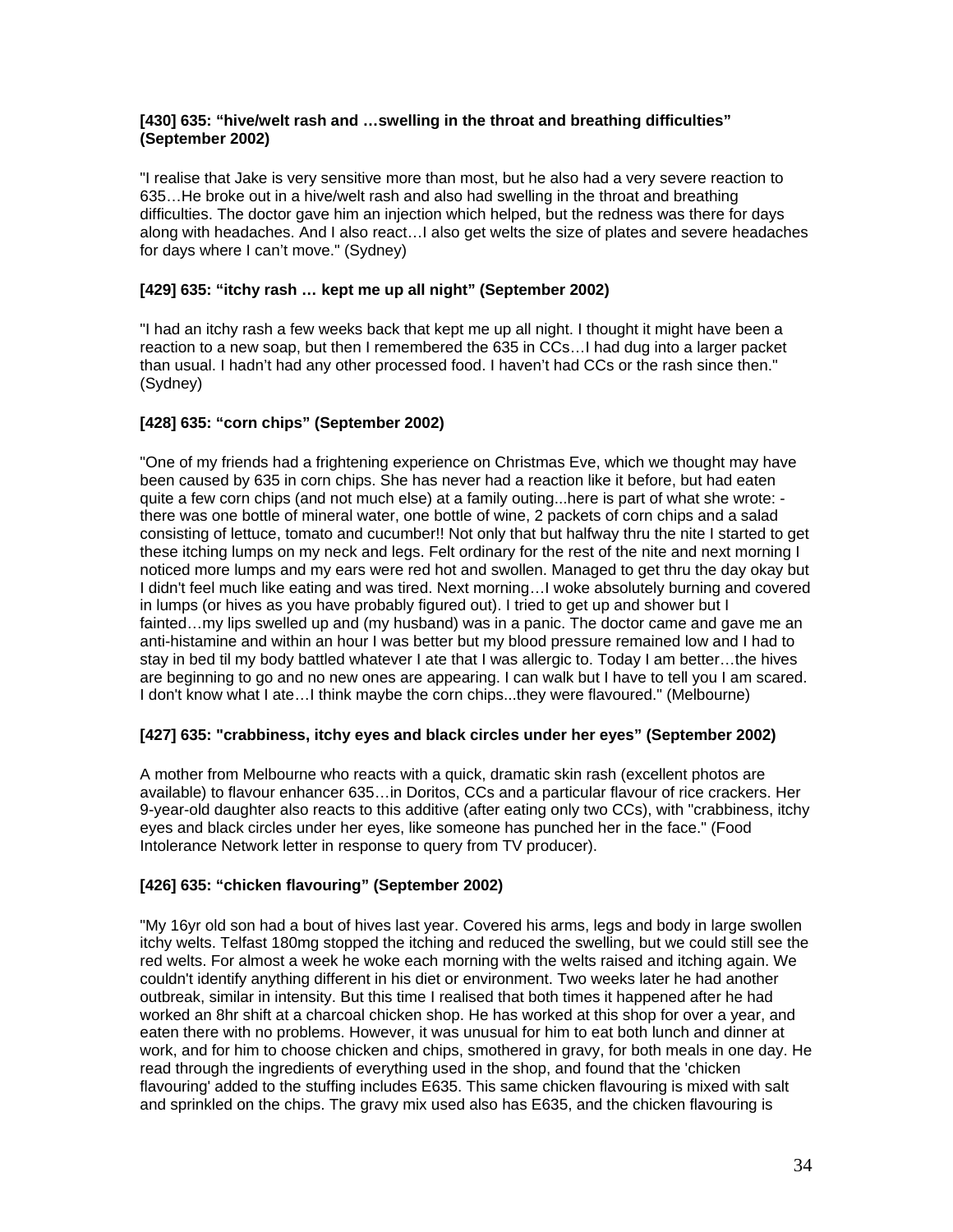added to the gravy, so there's a double dose there. He has since avoided eating large quantities of E635, ie. he doesn't eat the gravy, he leaves the 'chicken salt' off his own chips, and he's careful to monitor the quantity of 'chicken flavour' added to the stuffing mix. He's had no hives at all since those two episodes. I'm very concerned that the shop owner had no idea that E635 could cause reactions, and that there is no real control over the amount of E635 in any one meal. E635 is in the 'chicken flavour' added to gravy, stuffing and salt. The 'chicken salt' is liberally sprinkled on chicken and chips. How much my son ate that day depends on who made up the gravy and stuffing, and who salted the chips, because there are no exact measurements." (Kiera)

#### **[425] 635: "face very swollen and lumpy" (September 2002)**

"I woke up at 3.30am on a Sunday covered with a rash, particularly bad on arms and torso. My face was very swollen and lumpy. The rash was terrible, the facial swelling was quite frightening and I felt as though I was gasping for air at times. My doctor said because it was all over my body, it was likely something I had eaten. The only thing different I had was a vegie burger from Hungry Jacks that I ate shortly before going to sleep. I went back later and asked about the ingredients. The only thing that I was not sure that I had eaten before was additive 635 (it was the only additive). I've never experienced a reaction like this. In the past, when I have had allergic reactions, the result has been hives, not rash, and always cured quickly by an antihistamine tablet. This time I had to take a course of antihistamines and steroids. I assure you I won't be consuming this 635 again. It has been a most distressing experience for me and caused me to cancel my holiday. It is almost incomprehensible that this additive is allowed (without any sort of warning) if this sort of reaction can occur." (Brisbane)

### **[424] 635: One-liners (September 2002)**

Soon after its introduction an NT pediatrician asked us which ingredient in Maggi two minute noodles could cause 'a dramatic skin eruption' in a four year old boy

Nearly 6 year old girl from NT developed an intensely itchy skin rash 24 hours after a class party with party pies, pediatrician at hospital prescribed Phenergan, 3 others in class with milder rashes

55 year old woman from SA, developed a dramatic rash that lasted two weeks after eating Gibbs party pies, antihistamines were not very effective

13 yo boy from NT developed an intensely itchy skin rash from the soles of his feet to the top of his head after eating a pie at a friend's place, the contents of the pie could not be determined

11 yo boy from NT developed an intensely itchy skin rash from 30 hours after eating party pies at a class party, the rash spread from chest to feet, then from chest to top of head, reappearing for 10 days. Missed one week of school. One other in class with milder rash.

2 yo girl from Victoria, developed a dramatic all-over itchy skin rash after eating Maggi instant noodles for dinner. Rushed to emergency room at midnight, needed antihistamines for two weeks. The family's regular brand of noodles (all the same ingredients except for 635) do not affect her.

50ish woman from NT, developed a mild but persistent skin rash after changing brand of frozen pie eaten once a week. New brand contains 635.

40ish man from Qld, developed constant itchy rash over the last two years, eats CC's corn chips (containing 635) every day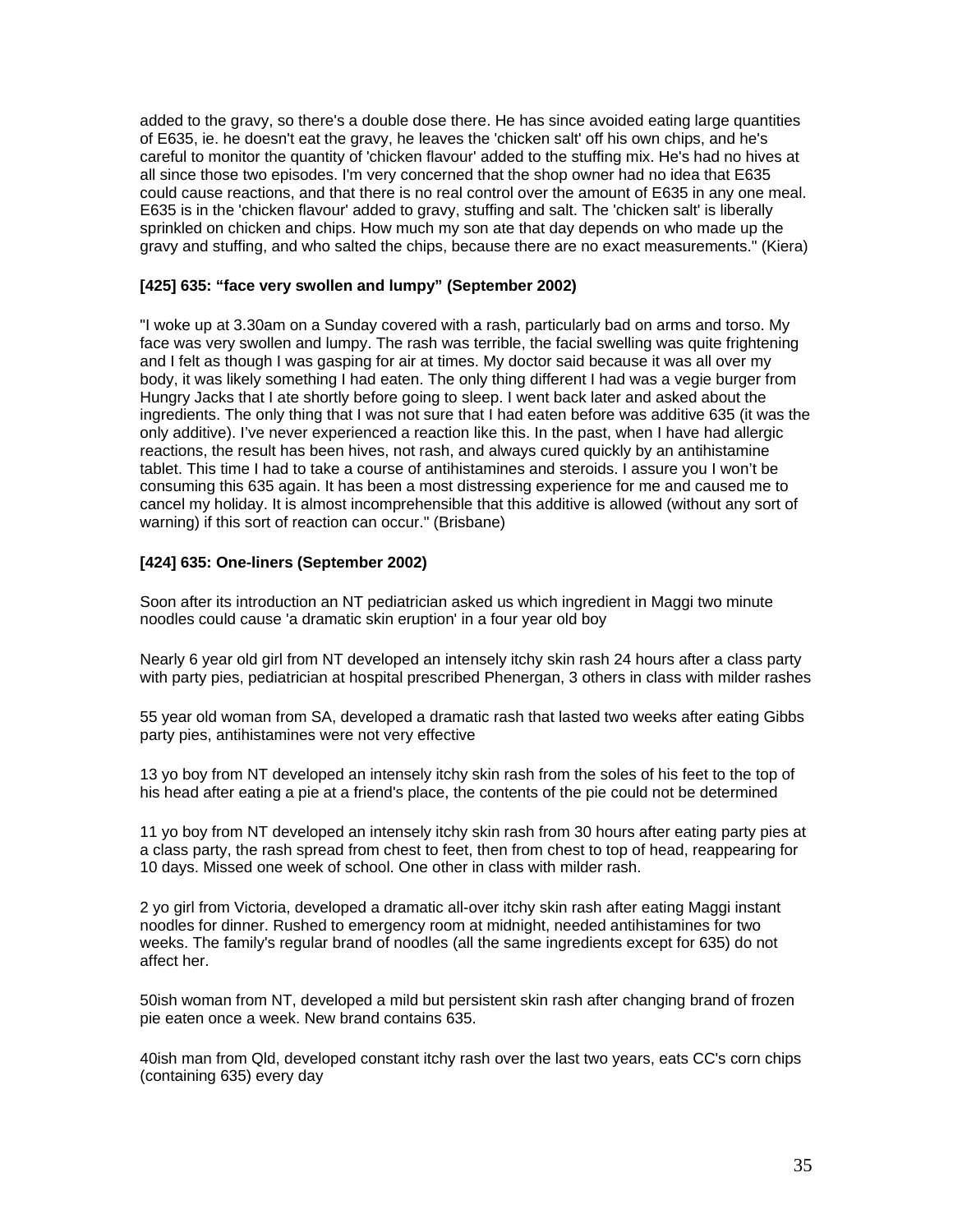50ish man from NT developed a dramatic itchy rash within hours of eating "a few" CCs corn chips.

A pregnant woman in the NT who developed all-over itching was told it was due to pregnancy. Sure enough, after the birth, the itching stopped. When the baby was four months old, the woman watched a grand final on TV with a plate of party pies to hand - the first time she'd eaten them since having the baby, although she had eaten them constantly during the pregnancy. The next day the itching started again.

8 yo boy from NT, ate one packet of Lays Country Style Sour cream and Onion chips on Easter Saturday (wanting the Pokemon card inside). The next day he ate another half a packet and developed a "head to toe itchy rash like a map of Australia, huge and bumpy" according to pharmacy assistant. Eyelids started to swell. He presented to a pharmacy with the chip packets and his parents saying, "we think it was these". Contents included 635.

### **[423] 635: "life-threatening anaphylactic-type reaction" (September 2002)**

"I have a story regarding flavour enhancer 635 from the eight-year old boy next door.

"Last year he ate a pie bought from a bakery shop near his mother's workplace. Not only did he get the skin reaction he also suffered a life-threatening anaphylactic-type reaction with swelling of mouth, tongue and throat. The doctor (fortunately a doctor's surgery was just around the corner) who treated him said that he was probably a matter of minutes away from death. He remained on antihistamines for weeks and missed a lot of school. For days his lips protruded four inches or so! The family was unable to find out what was in the pie and so the cause of the reaction remained a mystery.

"A little over a month ago this child was given two or three CC's by a friend at school. Within a short time his arms were itching and his chest was covered in red and white wheals. This reaction was not as severe as the pie incident (the dose was no doubt much lower). I think that reaction took a week to subside.

"His mother has commented that this boy has had no problems of this kind until last year, although he does have a history of mild asthma.

"It wasn't until I was looking through your web site that I found the more-than-likely culprit. The family is very grateful. Once again

"THANK YOU! Surely 635 cannot go on being legal - if it was a drug it would be taken off the market or used, if deemed necessary, with extreme caution under hospital conditions, I'm sure!

### **[422] 635: "just a few CC's" (September 2002)**

"I ate just a few CC's at a staff function. Within an hour I had a red rash and itch like that from a caterpillar inside my right elbow. By the time I went to bed I was scratching myself all over the armpit and upper body. Having a shower really made it go, across my chest and up my neck on the right. The next morning at an aerobics class I had a red rash over my entire right body from the waist up to my neck, where it formed an unsightly and extremely itchy vivid red high-water mark around my neck.*- by email.*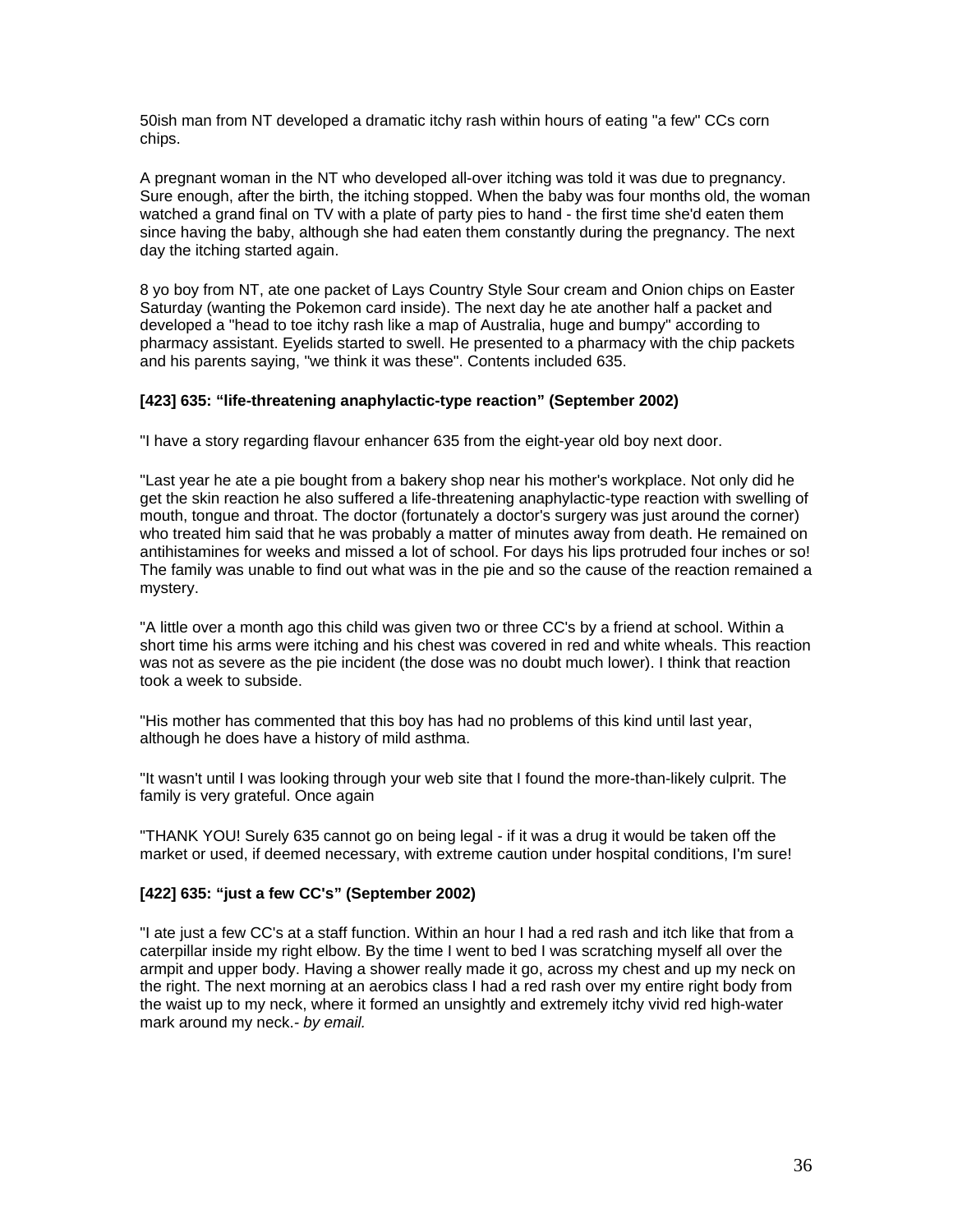"Three days later I still have lumps and itches in my right armpit and up to my face. I seem to have become hyper-sensitised to other allergens that rarely affect me, sneezing, scratching and itching. If I hadn't seen this all happen to my son I wouldn't believe that it was caused by such a small amount of an additive. And I know that it will last a week, based on his experience."

### **[421] 635: "I'm 56 and another victim of 635" (September 2002)**

"Congratulations on an excellent website, I wish I'd found it a few months ago when I was scratching myself until I was bleeding from the worst rash I have ever had. Just in case some people think that food additives only affect children, I'm 56 and another victim of 635.

"I believe that packet soup was what triggered the rash, then things like BBQ chicken from Woolies, pizza and even KFC, although I can't prove that it contains 635 (but I bet it does) … The most amazing thing is that neither my allergist nor my dermatologist had heard of 635. I could have saved the \$1000 that I spent at the specialists. My allergy specialist says I can now safely eat those foods again because the rash has gone but I won't be charging into a 635 diet to see if it comes back. Nine months of hell was long enough for me." *– by email*.

# **[420] 635: "A maddening itch" (September 2002)**

In response to the articles I have seen on your website, I am 99% sure that my 30-year-old husband has a nasty reaction to 635. He had been complaining of a maddening itch at night on occasion, like he was shedding skin, and it was almost impossible for him to sleep. The last time it happened he had eaten Maggi 2-minute noodles earlier in the day. It was serendipity that a few days earlier I had been researching food additives in relation to migraines and found mention of the dreaded 635 and then thought to check the labels on everything he had eaten. We now consciously avoid anything containing 635, and to date he has been itch free. *- Rhonda, by email* 

### **[401] 635: My two year hell from 635 (March 2006)**

I would like to share my personal story of hell from eating flavor enhancer 635. I have been suffering from a maddening itch and rash for over two years now, and I am quite sure that I would still be suffering from it had I not found your website. I am a 33-year old American female, and I moved to Australia just over two years ago. At that time I was riding my push-bike up the east coast of Australia, from Byron Bay to Cairns. Somewhere around Gladstone, I started to break out in the itchiest hive-rash I have ever had in my entire life. Naturally at first I thought it was heat rash which I have had before while cycling in other countries, so I bought some prickly heat remedy. In the past that has always worked, but this time it didn't. The rash just itched and itched to the point where I scratched the skin off, and I just wanted to rip off my flesh. Everyone told me it was stress from the cycling and heat, and I believed them. When I stopped cycling, I went to Sydney mainly because it was winter there and I so desperately wanted the rash to calm down but it got worse. I would wake up at night scratching, and my eyes often swelled up, I had heart palpitations, fever-like symptoms, and occasionally I would wake up with huge bruises as well. Hot showers would always make it worse. I tried every cream on the market, but the only thing that worked was calamine lotion. I thought I was dying. The itching was absolutely maddening.

Everyone told me it was stress, but I knew that it wasn't. I have read other people's stories on your site, and I am so envious of people who figured out what it was right away from one chicken or dried soup. But for me, I had no idea that a food additive was causing my misery. I am a vegetarian and eat pretty healthy. From what I can gather, I got this 'ribo rash' from our Friday night pizzas in Sydney, as well as the occasional Dorito and sakata cracker. I also have eaten the veggie burger from Hungry Jacks occasionally, and I think all of these things combined with the physical stress of the cycling cause me to have the initial outbreak of ribo rash. The problem for me though was that I could not see any pattern in what was causing it. Although deep down I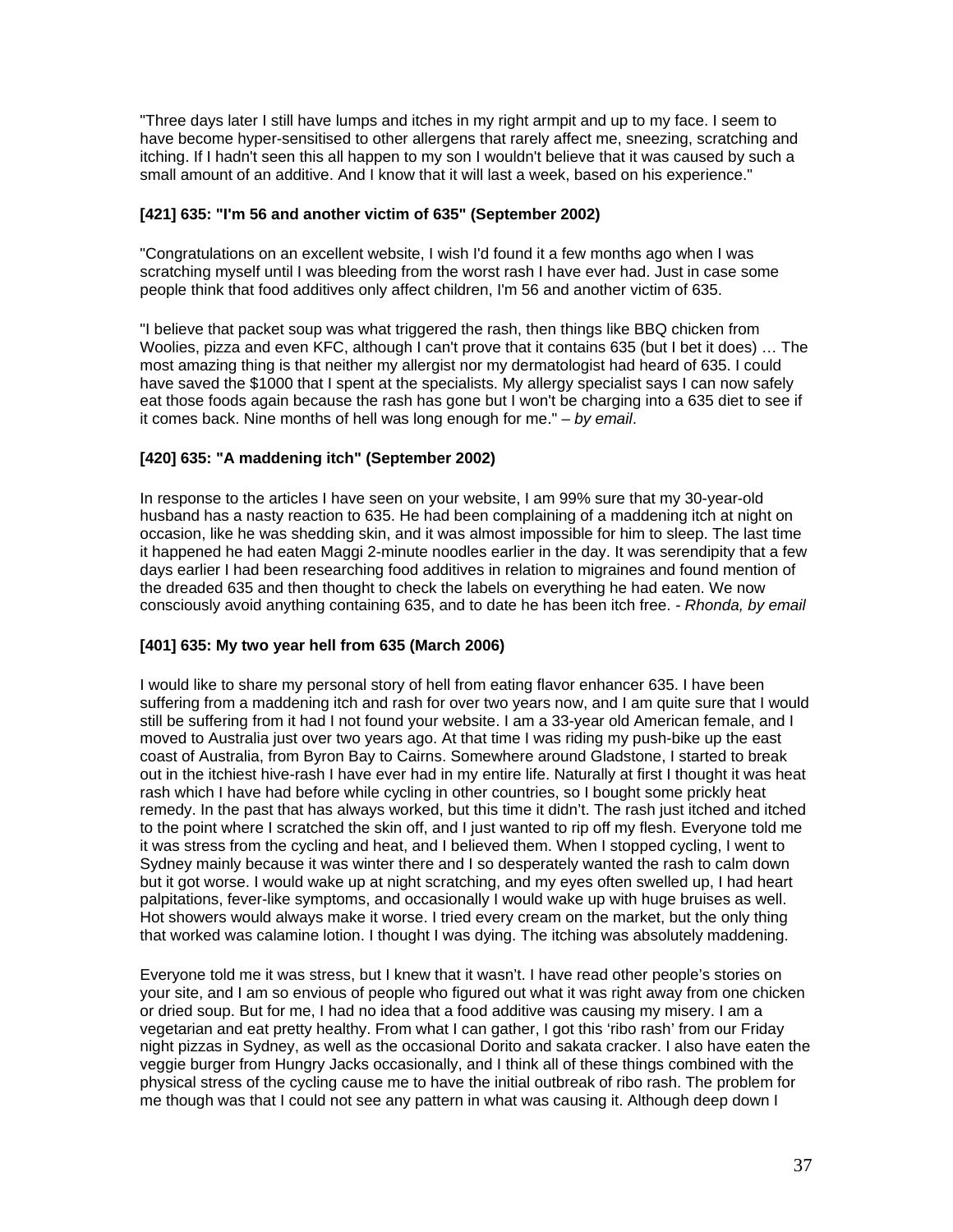really felt like it was something I was ingesting. For a while, I actually started to think that I was allergic to the water in Australia. Also I wanted to mention that the rash started on my breasts, arms, and lower back, and eventually spread and moved its way around to my torso, legs, back, face, and neck. In addition, I would get these 'waves' of heat and unwellness that I could feel traveling up and down my body. It is really hard to explain, but I am sure that anyone who has felt it will understand immediately.



This rash made me completely weak and debilitated, to the point where I turned down job offers and could barely even function. For a while I really did think I was going to die. My relationship suffered so much too because I felt so physically unattractive, and to be honest even during sex all I could think about was the rash or the itch or both. Looking back, I don't know how I made it through. I decided to leave Australia and go to Thailand for medical treatment because at that time I had no medicare card. Spending those six months in Thailand probably saved my life. Really I am shocked that no one has died from this yet. Anyway I was allergy tested for the basics such as wheat, gluten, etc, and everything came up fine. I realize now I had occasional outbreaks while in Thailand after eating veggie burgers from Hungry Jacks (Burger King). I stayed in Thailand to do meditation in case it was stress and I did a lot of fasting and eventually the rash cleared up.

When I came back to Australia, I was so happy that I battled my 'mystery illness' and I was so happy to have my life back. Sadly though, I was only in Australia for 5 days when the rash came back. I cannot explain the frustration to be back at the very beginning. I got to that stage where I just accepted the fact that I was going to have this rash for the rest of my life. My family and friends all believed that it was stress, and that made me feel worse because I started to feel like everyone thought I was crazy. Every now and again I would have a big blow-up, where my face and lips would swell up with fluid and my eyes would get so puffy that I could hardly see. Every time it happened the swelling seemed to get worse and worse to the point where I was definitely at risk of anaphylactic shock.

I went to more doctors. I was tested for everything, including Ross River fever, heavy metal poisoning, strep infection, staph infection, and HIV. Everything came up negative. The doctors would tell me it was eczema, give me cortisone, and send me on my way. It was so frustrating; even when I told them the rash did not respond to cortisone, they still couldn't figure it out.

Eventually I decided to adopt a gluten-free, wheat-free diet in a desperate attempt to stop the rash and I took a job at one of the island resorts on the Great Barrier Reef. There were no shops or restaurants, so food choices were very limited. After nine months of gluten free eating I was still suffering from this insane rash. One day I had a salad for lunch. About an hour after lunch,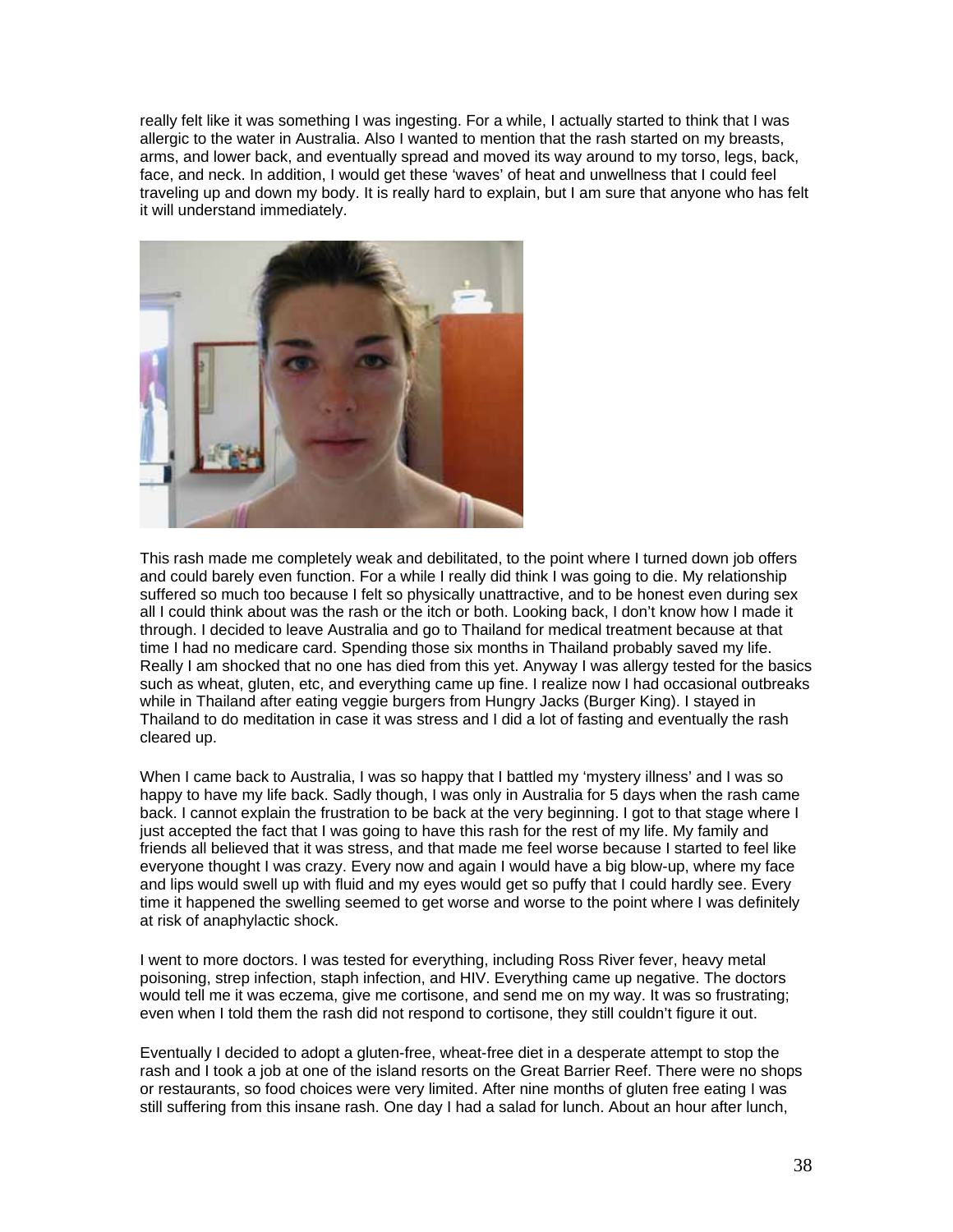my face felt like it was on fire and started swelling up like a balloon until it was so swollen I looked as if I had been beaten up (see photo). The only thing I had eaten all day was a raw veggie salad with Master Foods salad dressing. Well, the salad dressing just had to be it, and what is often found in salad dressing but 635 … Some internet research the next day led me to find your amazing site after two years of hell, and I wept as I read so many stories exactly like mine. I have actively eliminated 635 from my diet and my rash has finally gone away completely. After two years of trying everything else and having no results, the rash is gone. One thing I know for sure is that this additive is a killer and it must be removed from food in Australia and elsewhere in the world. If my body rejects it so violently, imagine how a small child may react*.- Jennifer, Qld* 

### **[382] 635: Irritable bowel symptoms (December 2005)**

A few weeks ago I started having a Continental Low Carb instant soup every day. I knew the 635 was in there, but thought I didn't react to it. BIG mistake. No doubt you're expecting a description of the rash and swelling. Yes, I did get those, but not until week 2.

In week 1 my stomach progressively got sicker and sicker. By the end of the week I could only lie on the lounge and visit the loo. The doctor diagnosed mild food poisoning that turned into a very nasty stomach bug. Antibiotics and no food for three days cleared the bug. So what did I do? I had a miso soup from a local Japanese restaurant. A few hours later my stomach started going odd again and I began to itch. By that night the typical 635 rash and unbearable itch had set in. For some bizarre reason I didn't think of 635 with the miso. The next day I had one of those damn instant soups again and of course the same thing happened but worse.

Needless to say I have ditched the soup and banned 635. My son is actually quite pleased because one of the things that make him itch makes Mummy itch, so he feels a little less alone about it. The itch and rash have gone, but my lips are still very dry and cracked. But I have LEARNT MY LESSON! – Megan NSW.

#### **[380] 635: Lasted two weeks and was agony (November 2005)**

Recently I suffered an extremely itchy rash that kept me up at night and became very inflamed and sore from scratching. I consulted the doctor and all he could tell me was that it was a rash, and it could be a virus. That was all he could tell me. That and he asked if I'd ever had chicken pox ... this rash was nothing like a chicken pox rash. The rash itself lasted two weeks and was agony, to say the least. I still bear marks on my arms from scratching. I went through the usual what did you eat routine and nothing out of the ordinary - although I did have Hungry Jack's in the 30 hour time frame.

(Later) As I tend to avoid most overprocessed foods, I can honestly say that my rash after 3 weeks is much better. The rash I developed was small, intensely itchy bumps over my stomach and back, and my arms. These bumps were constantly itchy, antihistamines helped but did not alleviate much. I couldn't sleep and felt irritable although that had a lot to do with no sleep. However I still have some marks on my arms where I scratched too hard - reader by email.

#### **[365] 635: Swollen, blistered and bleeding lips from ribonucleotides (635) (March 2005)**

The symptom first appeared when I had taken my eight year old son to KFC. There was chicken salt on the chips. 48 hours later, he had woken with extremely swollen lips, they had peeled, split and were bleeding. He had obviously been bleeding in his sleep as well. I freaked at the thought of what could have happened that night.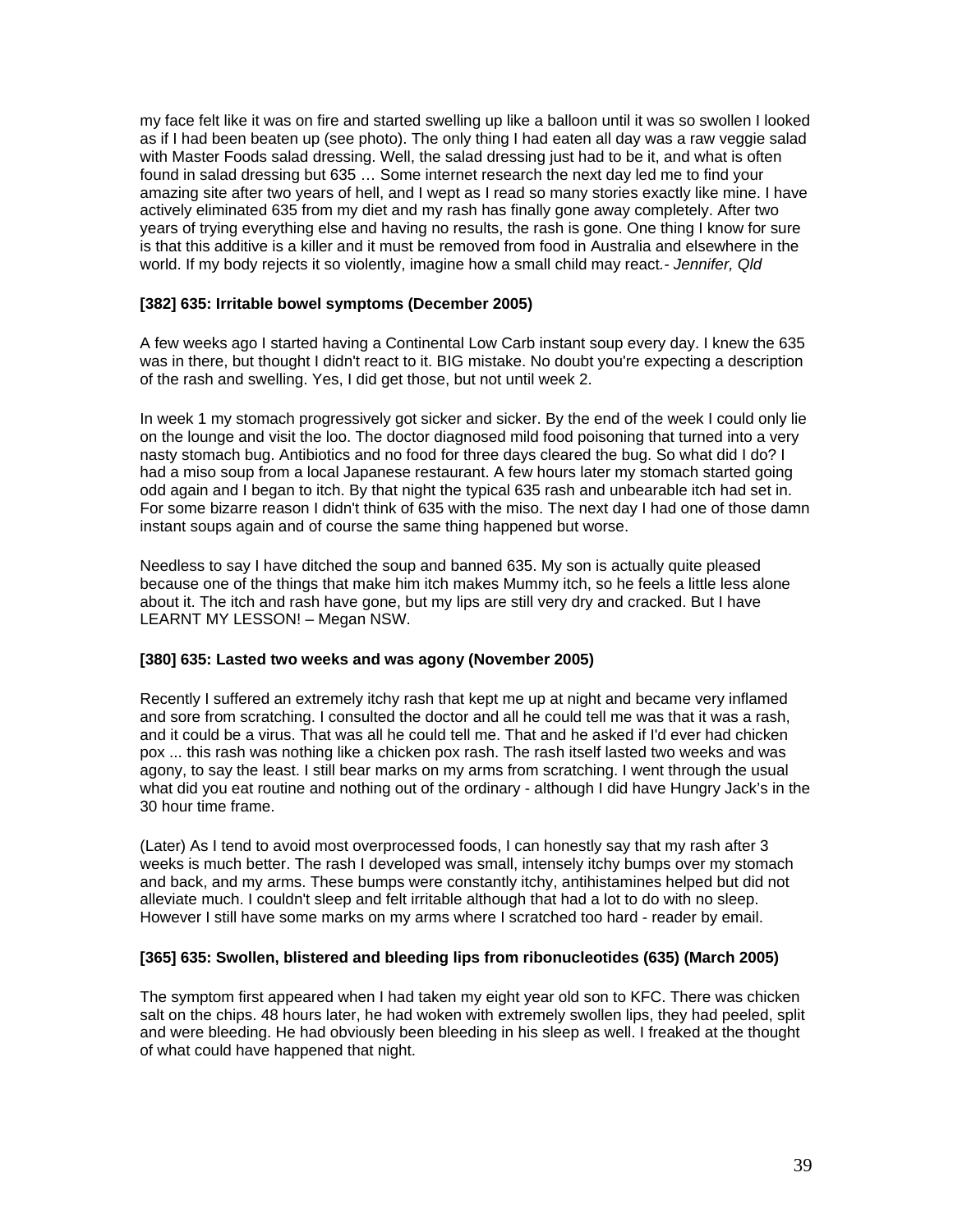After the process of "what did we have in the past couple of day", I narrowed it down to the chicken salt. I warned my family, close friends and even my neighbours of what I believed to be an allergic reaction and purchased the Food Additives booklet from a health food store.

I came across this problem again with Kraft BBQ shapes, we used to eat these all time as a snack instead of lollies etc. I don't know whether or not they have changed their contents but we now can't eat them. His reaction time was again 48 hours.

However, the next time it happened, his reaction time had reduced to 1 - 2 hours. He was at a neighbour's son's birthday party, and I warned the mother of my son's possible allergic reaction. The party lasted for roughly 2 hours. When my son came home, I could see his lips growing as he walked towards me. They were blistering on the inside and bleeding. I immediately asked the mother what she had at the party and found that the cheese sticks she had given them had 635 in it. I immediately gave him some Polaramine Syrup and his Seretide Puffer and drove him straight to the doctors, amazingly the polaramine had seemed to somewhat control the reaction.

The doctor could see his reaction. His fingers also started to pimple and blister. It was then that I was given a referral to a paediatrician. The doctor was also concerned that my son might be suffering from Stevens Johnson Syndrome [a severe adverse skin reaction to drugs].

By this time my head is spinning. I believe that I could lose my son at the drop of a hat due to the powers that be allowing these chemicals into our foods. *– by email* 

#### **[339] 635: Meals on wheels disease (Sept 2004)**

#### TO WHOM IT MAY CONCERN

Six months ago, I was rushed off to hospital after waking in the middle of the night feeling edgy and hot with swelling of my face, heart palpitations and welts of hives all over my body. Afterwards, I questioned was it something I ate - the wine, the peanuts?

These awful experiences went on for a period of about four months until my brother saw a segment on A Current Affair about reactions to flavour enhancer 635 (also 627 and 631, ribonucleotides). I had missed the show but immediately got onto the website and as soon as I started reading I knew that was exactly what I had. This information is provided by Sue Dengate at http://www.fedupwithfoodadditives.info/ on the factsheet called "Ribo Rash".

I read everything I purchase, I do not eat anything if I do not know exactly what is in it, and before I go to a function I speak with the chef or caterers. When dining I choose a meal and then request that the chef can assure me that there is no 635 added. I went through my pantry and discarded any foods with 635 in the ingredients and have not had a reaction of any kind for about two months which is a wonderful breakthrough for me, after experiencing reactions 3-4 times a week.

I request that you please take the time to read the attached information, as my parents are both experiencing similar reactions. My stepfather has a chronic rash and my mother gets hives at least one night a week. They receive "Meals on Wheels" and my stepfather says it is usually after rissoles, stew or soup. Therefore I request that you read the ingredients that you are adding for flavour to these meals. Purchased chickens from Woolworths have the additive in the stuffing, Coles marinated fresh chickens contain 635, Red Rooster have in on the outside, some chicken salt has it as well as some stocks, tinned and packet sauces and soups and it is even in some butter blends. Potato chips, CC's and other flavour enhanced foods are all to be avoided but there are plenty of substitutes, it just means being more vigilant as to what is served.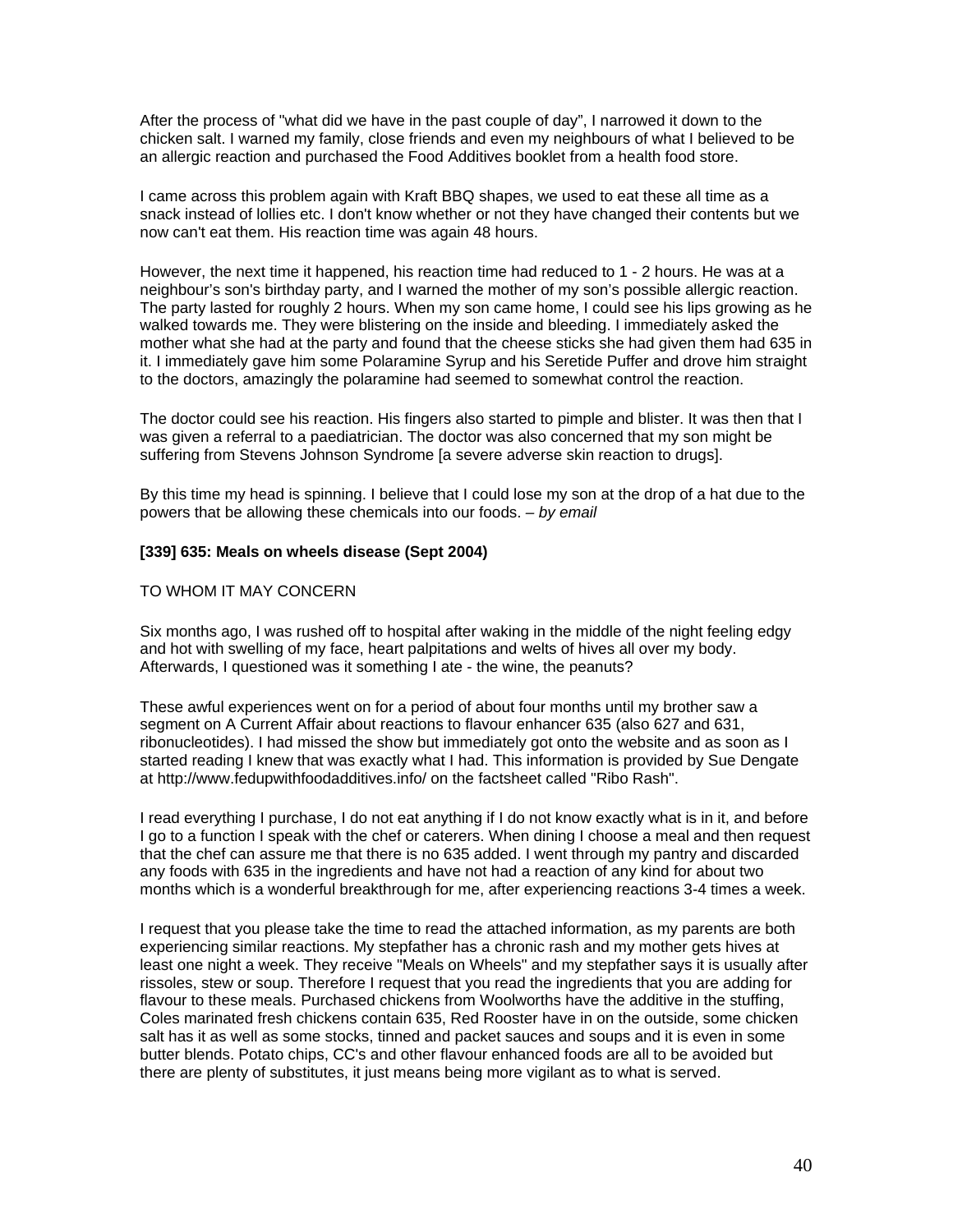The elderly in aged care facilities and even patients in hospitals are experiencing these reactions due to flavour enhancer 635. There are plenty of natural herbs and spices that can be added to food for flavour instead of an additive which is causing a lot of suffering and possibly even death.

#### *- letter from Queensland*

## **[336] 635: from school tuckshop (July 2004)**

Last year one of my children had a cottage pie from the school tuckshop and when she arrived home she complained of a headache, stomach cramps and had a skin rash. The next day I read the ingredients of the cottage pies in the tuckshop. They contained preservative, MSG and flavour enhancer 635. When I read about 635 on your web site I was stunned that a tuckshop would give this stuff to children, and I realized what had caused a rash on my other daughter. After eating some cooked chicken from a supermarket, she had developed an itchy red rash which covered her whole body and I had to give her an antihistamine tablet. At the time I couldn't work out what had caused the rash. Another time she got a rash after eating some cooked chicken from the local small food store. I went to the shop to read the ingredients and sure enough the seasoning contained 635. I printed out the information from your website and gave it to the owner of the shop. They have not changed the seasoning and we have never again bought a cooked chicken from any store. *- reader, Qld* 

### **[322] 635: Rash was caused by 2 minute noodles (April 2004)**

Well it hasn't even been a week yet and I'm feeling better, my rash has cured 80% best ever, the main problem was Maggi 2 minute noodles as I have been eating them at least once a week since I left home (I guess mother's cooking says a lot there) just because they were quick and easy.*- from the failsafe groups.* 

### **[321] 635: Life-threatening reaction to flavoured chips (April 2004)**

I believe I had a very real dangerous reaction last year to chips whilst I was in early stages of pregnancy. I was admitted to emergency and due to difficulty breathing a nurse had to stay in with me. They asked me had I taken any unusual drugs etc and were baffled when the only different thing I had eaten was flavoured chips. I even took the packet with me, the reaction started almost immediately. Previously I had only ever eaten plain, but due to a craving I got a flavoured variety. I thought I was going to die. By the time I got to hospital (luckily it wasn't far from home) my mouth and throat was so swollen I couldn't talk or breath properly, of course because of this I was treated as high priority and treated straight away. Thank God I had realised straight away when I got a tingling burning sensation and felt like I had been to the dentist and had a local anaesthetic. My mother had said something about these chemicals recently in our diets (I had actually dismissed this at the time) but thank goodness she did. I think I am lucky to still be here. *- reader, SA.* 

### **[283] 635: Ribo rash from unlisted ingredients in old packaging (September 2003)**

My recent attack of ribo rash lead me to your web site. A casserole in which Dad nearly poisoned me with two beef Massel stock cubes and turned me psycho and swollen led me to Safeway. I was furious that the old package from which Dad's cubes came did not list 631 and 627 as they do on the new packaging. *- reader, Melbourne*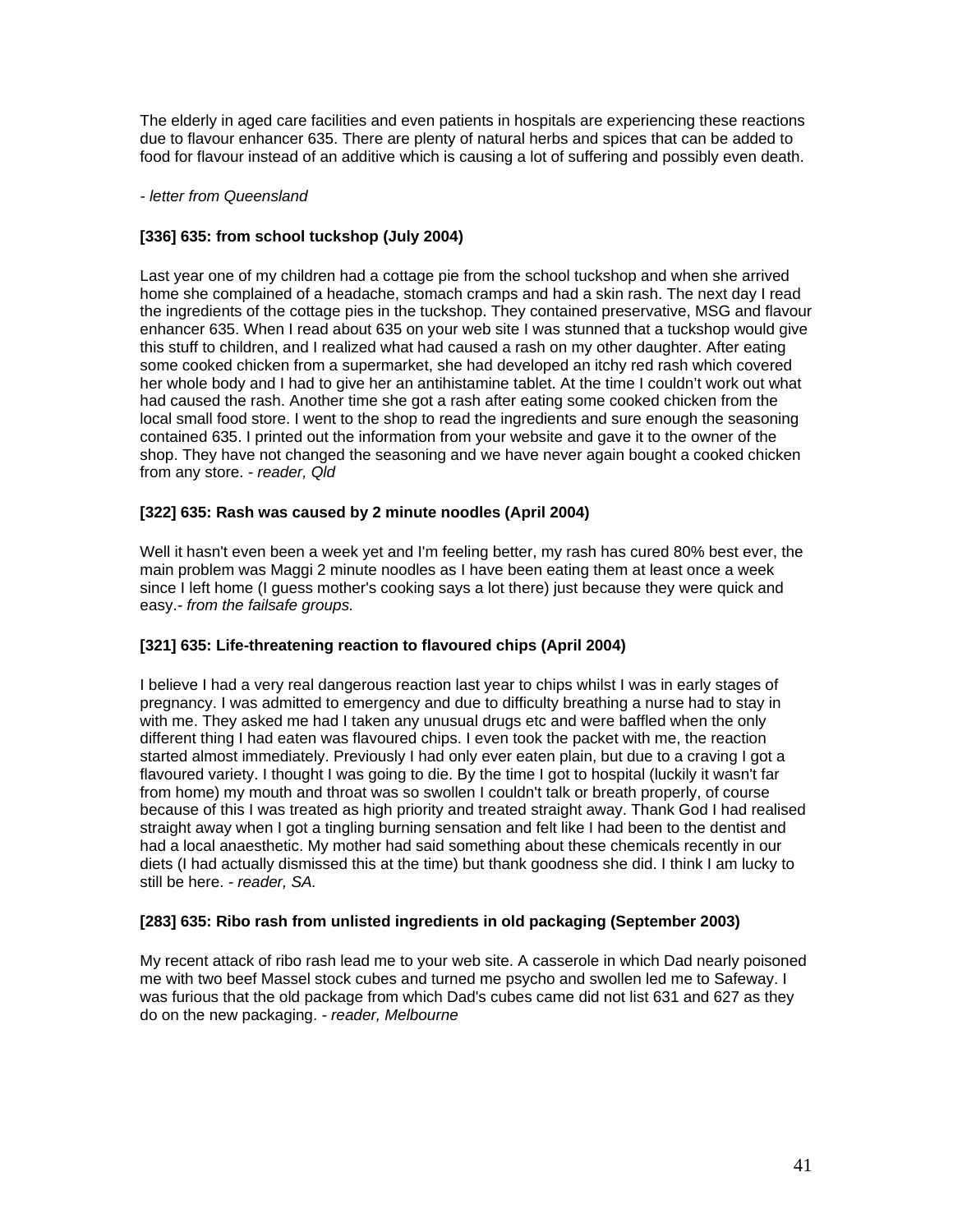# **[274] 635: 'This damn additive' (June 2003)**

Thank you for bringing this horrible food additive 635 to the attention of the media. Until the program on ACA, I had no idea that other people were suffering like me.

My problems started in July 2002, when I ate roast chicken that caused a dramatic rash to appear all over my body. I was sure the roast chicken was the cause as I had noticed on two previous occasions severe thirst and disorientation after consuming roast chicken bought from a Woolworths supermarket. On the third occasion I had the same symptoms plus the rash. The rash was so severe that I needed oral cortisone. Woolworths informed me that 635 was the sole flavour enhancer in the chicken. I saw an allergist about a month later who dismissed my view, saying that it was more likely to be a non-specific reaction that would eventually die down and disappear.

I didn't subscribe to that diagnosis and decided to stay away from roast chicken for my health's sake. I began to notice that it was affected by other commercially produced foods, including a salad dressing that contained 631. The rash usually starts on my upper thighs around my backside and travels down my legs. It also appears on my back and shoulders. At its worst when it first appeared it was also on my face and torso. The welts were large, covering a wide area, very hot and maddeningly itchy.

The most disturbing aspect of this situation is that 635 is being used in takeaway foods and restaurants. The consumer has no way of knowing that 635 is present in the food. I am beginning to avoid all commercially prepared food. Can you believe it? Imagine if I became anaphylactic to this substance. I recently attended a wedding reception and cautiously ate the three-course meal provided, avoiding the gravy on the meat, only to find the rash reappearing by the time I got home. Another disturbing symptom that has only accompanied the rash twice (the second time was early last Sunday morning after the reception) is a very strong feeling of 'knotting' in my oesophagus. It is similar to the feeling of eating a lot of food too quickly and having to wait for it to travel down. It comes in waves, like contractions, and I wonder whether it is the peristalsis of my oesophagus firing unnecessarily. It has woken me from sleep on both occasions and I find that it responds to taking an antihistamine.

I now religiously read the ingredients provided on packaged foods and have stopped eating Asian and Indian takeaway and takeaway pizza *- Anna, NSW, 35 years of age*.

#### **[273] 635: 'At death's door' (June 2003)**

I am 58 years old and came across your website by accident. I was dumbfounded when I saw the pictures of the effects of food additives 635. This was what I had for nearly 3 years!

I could not believe it. My symptoms too started in the early hours of the morning with dreadful itching. By the time I got up my thighs were black and bruised from scratching. Over time this went and welts came all over my body. I looked like I had been beaten. I also had rashes that were itchy and painful. The only part that was not affected was my face and head.

So many doctors and tests, so many creams and tablets - and nothing would stop it. I had tests that showed I was allergic to things I had never had, like horsehair and oysters. To top it off I started to get fungal infections in my fingernails. I had bouts of crying and wanted to die.

Eventually I was told it could be emotional or change of life. Then in June 2002 I started have rigors (uncontrollable shaking). I ended up in hospital, where I had every test under the sun including biopsies. My body was swelling up and I had blood tests every couple of hours. My temperature would not come down. I was seen by the elite of dermatologists and a professor of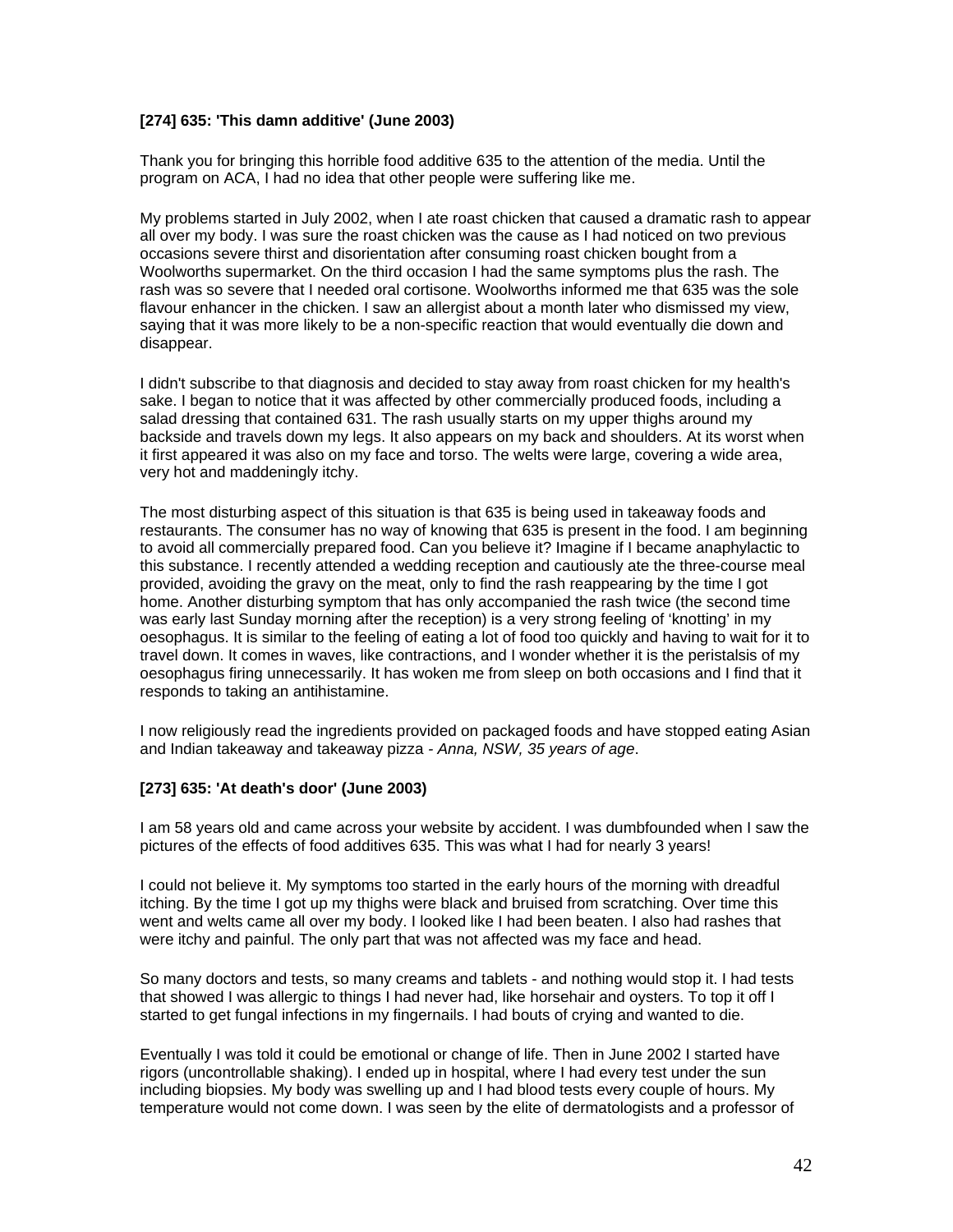infectious diseases who told me that 'sometimes the body will not reveal its secrets'. They called what I had 'hypersensitive vasculitis' or a toxic shock from an unknown source. They said that I was at death`s door. Then my temperature went down and I was discharged.

It never occurred to me that it could be the food I was eating, as I hadn't changed anything. I would have meat pies or sausage rolls at least once a week and sometimes pizza. Eventually I cut out processed foods and now make my own sausages rolls. I still do not know which one started off this torment but I have thrown out everything in my pantry with 635/621 and my symptoms have gone away.

At the very least, these food additives should be listed in bold lettering or a different colour. *- Maree, by email* 

### **[259] 635: Call an ambulance (April 2003)**

I am a 33 year old mother of two. I woke up one Sunday morning with an angry red blotchy rash all over my body and my legs were burning. I asked my husband to call an ambulance as I nearly fainted and felt like vomiting at the same time. A doctor put me on Prednisolone tablets for a week. I also took antihistamines and smothered myself in Calamine lotion but nothing seemed to ease the rash which turned to severe hives all over my body. I couldn't sleep and would be awake in the night clawing at my skin for some relief. I ended up bathing in Pinetarsol Solution which eased the itching. I was told that looking for the cause of the reaction was like "looking for a needle in a haystack" and I could not think of anything I had done differently. So to see your story on A Current Affair was fantastic. I am sure my reaction was from eating Continental Oriental Fried Rice packet mix on Friday night and also Saturday night for tea. I had a slight rash on my stomach on Saturday afternoon but it wasn't until Sunday morning that the severe reaction occurred. I checked my cupboards and 635 was also in Continental Macaroni Cheese as well. Thank you, and let's hope it can be removed from foods before someone has a fatal reaction.

### **[258] 635: Afraid for my safety (April 2003)**

I began to suffer strange, itchy swellings about seven years ago and spent a lot of time and money going back and forth to my doctor to try to ascertain the cause and a treatment. As you guessed, he couldn't find a cause. I gave up asking and had to suffer in silence. I have consulted doctors only when the swelling occurred in my tongue and throat to such a degree that I was very afraid for my safety. These swellings have probably occurred on a two-monthly basis for several years, with some incidences being more extreme than others.

Since the article appeared in the Melbourne Sunday Herald Sun about 635, I have tried to be very careful about what I eat, and check, where I am able, that any foods I consume do not contain 635. I have noticed a reduction in occurrences, although one morning I woke up looking like Eddie Murphy in the Nutty Professor.

It was interesting to read that rotisseried chicken can be a culprit, as this is one thing I have eaten recently, before suffering an occurrence which I could not explain otherwise.

Thanks for getting the information out there. You may just save some precious lives. *- Cathy, Vic* 

### **[257] 635: One day someone will die (April 2003)**

My 21 year old daughter came down with an allergic reaction on Christmas Day. She went to the doctor the next morning with this awful raised red rash all over her. He said 'it's only a reaction' and sent us home with over-the-counter antihistamine. As we were leaving she passed out but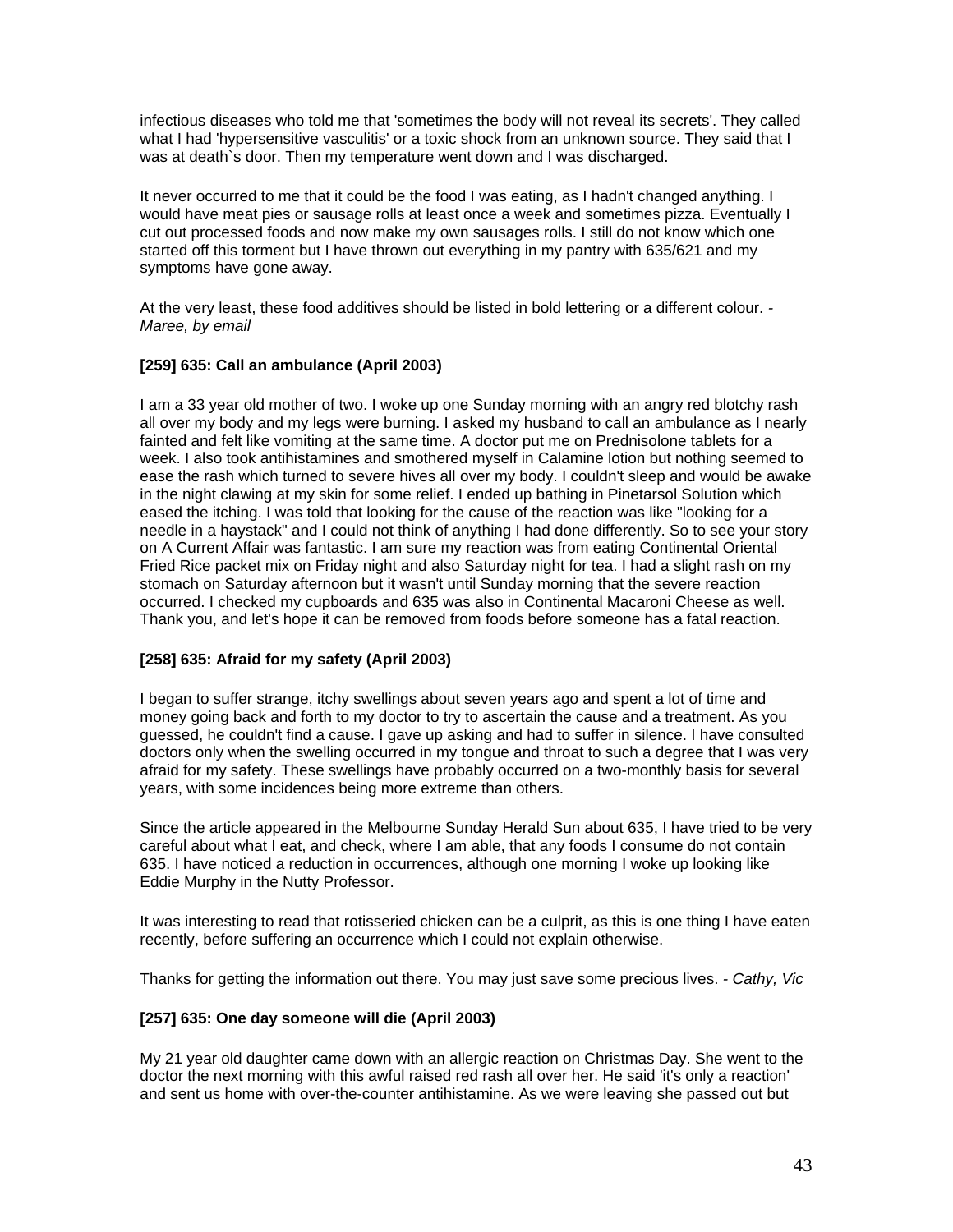the doctor said it was only a faint. That night we had to take her to emergency at the hospital where they didn't know what it was either. She ended up staying in for 3 days and was on cortisone injections. She went to an allergy specialist who said it was a virus and did nothing. The hospital ruled out virus as they did all the tests. Thank you for your work. My daughter did eat turkey for Christmas dinner but I would never have dreamed it would be something in the turkey. It was so stressful not knowing what the cause was.

I would like to see something done as one day someone will die. I certainly wouldn't want my daughter to go through that again. *- Charmaine, Qld* 

#### **[256] 635: 'He said food additives do not cause a long-lasting reaction like this …' (April 2003)**

My daughter is nearly two. Ten days ago, she woke with a rash all over her torso. By that evening it had spread all over her body, including face, hands and feet, and she had developed a fever. At the local hospital, the doctor advised us she had a virus and it was not contagious. He suggested we give her Panadol four hourly to reduce her temperature and give Claratyne for the itch. During the next five days we gave her Claratyne but it did nothing to stop the itch. Her temperature remained up and we eventually gave up on the Panadol. We noticed that the rash seemed to improve during the day but flare up again in the evenings in certain trouble spots such as her back and around her nappy.

On day 5, after her evening bath, she went berserk when we tried to dress her. She was scratching madly and screaming non-stop – it took two of us to hold her down and get a nappy on her. After an hour of distress, she fell asleep but had a terrible night. She moaned in her sleep, and woke at 2.30am and screamed for half an hour, trying to pull her clothes and nappy off.

The next morning I took her to our GP. He was perplexed. He was trying to find some sign of infection to explain why her temperature was still up. He advised we switch to using Phenergan to try to control the itch. I gave her three doses of Phenergan that day, and yet the itching continued. That evening we had a repeat of the screaming and scratching frenzy. We ended up calling an ambulance. By the time the paramedics arrived, Freya had stopped screaming and was quiet. One paramedic raised the issue of this possibly being an allergic reaction but was wondering if it was something to do with clothes detergent. The hospital staff had nothing more to offer.

The following morning we took Freya to see an allergy specialist. He advised us the rash was urticaria, and his belief was that she did initially have a virus and her body had an allergic reaction in response. He advised it could take up to two weeks for the rash to clear up completely. He said the only other explanation would be a food allergy, and that if there was no improvement over the weekend we should make changes to her diet.

On the weekend I saw the Herald-Sun article. When I mentioned it to the allergy specialist, but he discounted flavour enhancer 635 as a possible cause for Freya's reaction!!! He said food additives do not produce a long lasting reaction like this … Well, I am not taking any chances. Now aware that 635 can cause the exact symptoms I have seen my daughter suffer during the past few days, I have reflected on her diet. The day before Freya's rash first appeared, she ate something she had never eaten before: flavoured chips.*- Tara, Melbourne* 

#### **[255] 635: 635 ruined my last days in Australia (April 2003)**

I am a Canadian resident visiting Melbourne and writing to you because I believe I must have this reaction to flavour 635. A week ago I got a nasty itch on the side of my breast and by the next morning I awoke with it having spread and by the next day it had covered my chest, back and now my neck, ears, face and it is slowly making its way to my arms and legs. At first I thought it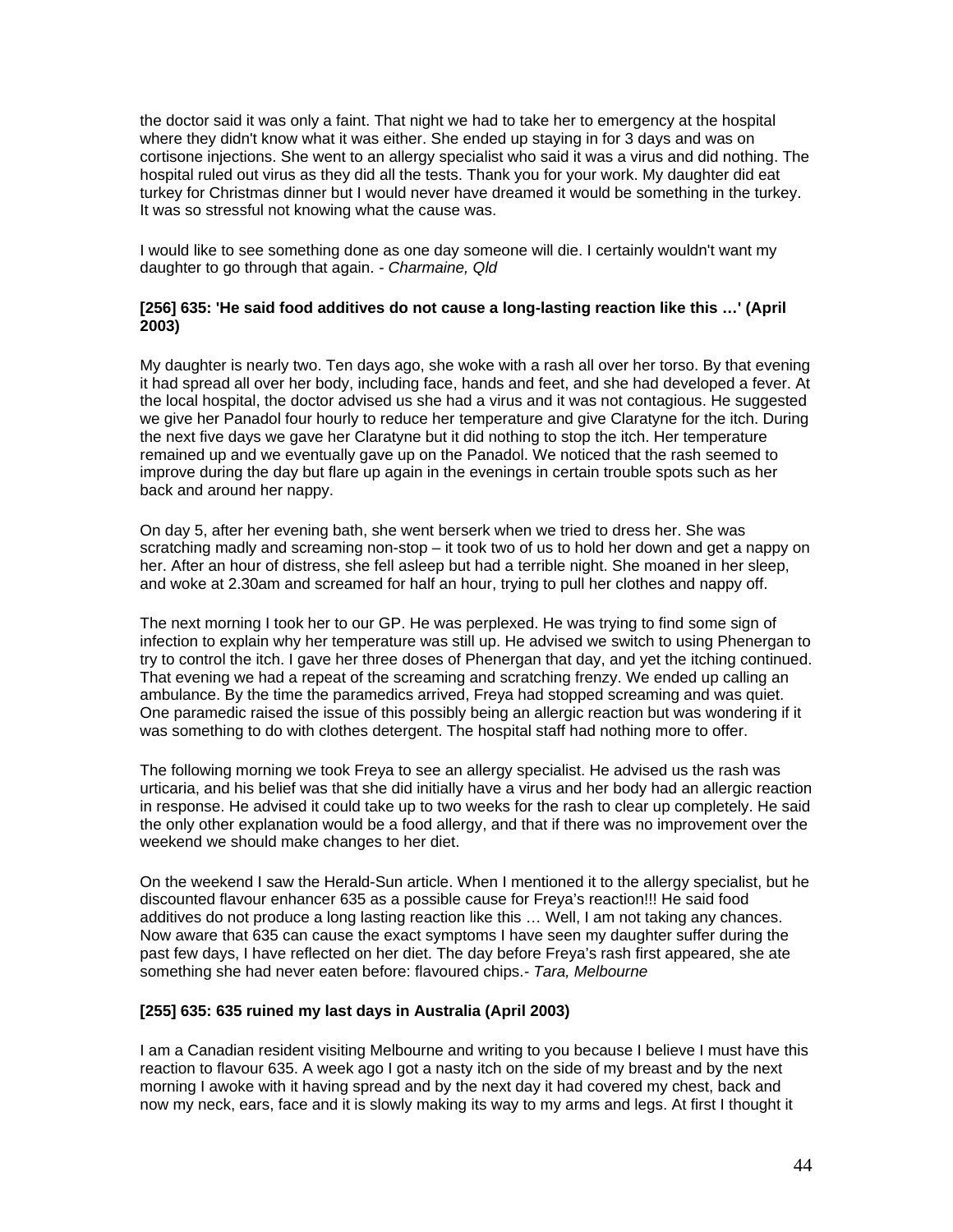was the new laundry detergent, so I change it and rewashed everything I brought to Australia with me. It seemed to be slowing down until this morning when I awoke with far more on my face as the older ones got bigger and drier.

My boyfriend saw the bit on TV about 635 and realised it was in the instant noodles we ate just last night. This means I've got it all over again for another two weeks. I cannot believe this. I have never had anything like it except chicken pox! Now I'm sad because I am leaving in two weeks and not going to see my boyfriend for many months and I have to end my stay looking like a leper and feeling like I fell in a bag of fleas.

It makes me just as angry as the other people I've heard on this site because something like this should be immediately taken off the market. It hurts people, how can that allowed???? Good luck to all others out there with the itchy and scratchy syndrome ... *- Claire, Canada* 

#### **[254] 635: No one could give me an answer (April 2003)**

I'm 50 years old. Although an eczema sufferer most of my early life, in the past 12 months I have on different occasions developed a rash worse than anything I have ever experienced with eczema.

I have been to dermatologists and allergists and found that I was severely allergic to the dust mite. In the past couple of months I changed all my bedding etc and have been free of rash.

On Saturday night I cooked apricot chicken. The welts on my body started to appear again on Sunday night. I finished the chicken for dinner on Monday evening not associating it with the rash. Last night I woke tearing my body to pieces. There were huge welts all over my torso, arms and upper legs. I was in a terrible state. It was two in the morning and I was sitting in my lounge room sobbing and distressed. I thought I had found the problem with the dust mite. This was however was something far worse.

I went into the kitchen and checked what I had eaten. I had read the article previously on food enhancer 635. I checked the Continental French onion soup packet that I had used in the casserole. There was no mention of 635. I was totally distressed and at my wit's end. I went back to the soup packet and checked again and saw 'flavour enhancer (ribonucleotides)'. I had kept the article on 635. I rushed to my purse and took out the article. There was the chemical name for 635 - the same as on the soup packet.

At least I now feel a little relieved to know what has been causing these periodic chronic outbursts of welts. I can try and avoid these foods.

The allergist I went to only a couple of months ago knew nothing of 635 until I told him of the article in The Herald Sun. He had tested me for everything else but not for 635. I am astounded that they are unaware of this problem. I have been going to doctors for the past 18 months, whenever I flared up. No-one could give me an answer.

This is nothing short of criminal that the Food and Health departments will not ban this additive. To tear yourself to pieces, with huge welts on your body is the most demoralising thing I have ever experienced. Obviously this had caused problems for me previously and had gone undetected. Not only do I now have to wait for the welts to die down, I have scratched up my skin so badly it will take weeks for that to heal. Surely big business should not come first over the health and well being of Australians. *- Sue, Vic*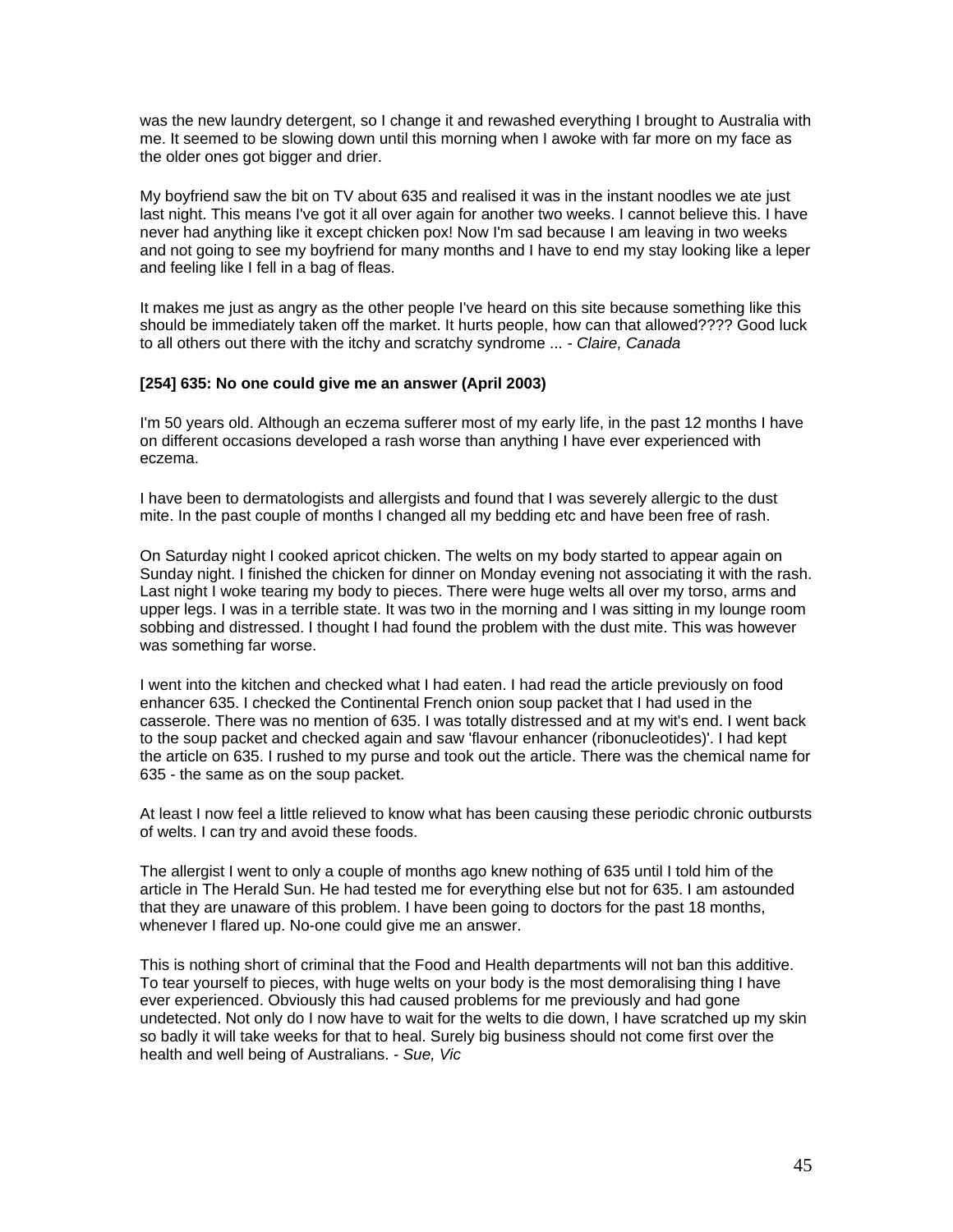#### **[253] 635: No one has been able to help me (April 2003)**

For the past 2 years and 4 months I have suffered unbelievably with the most horrific itchy rash and skin problems. I rated my rash as being chronic. It has been the most excruciating thing that I have ever experienced in my 65 years of life. I have been to so many doctors that I have lost count of them. Sadly no one has been able to help me, not even one of Adelaide's leading dermatologists.

Through the Current Affair program I have been able to work out that it is the additive 635 that has been my problem all this time.

The pictures you have on your web site are exactly what I was like, plus on the days that I had really bad reactions - which was nearly every day - my whole face was puffy with fluid, burning hot and extremely itchy, with prickling sensations and constant flaking skin, just like dandruff. I also suffered very swollen lips and badly swollen eyes with sacks of fluid under my eyes for a couple of days each time this occurred. My whole body was so inflamed that my skin was a constant clammy state 24 hours a day.

My hands have been extremely sore with splits all over them and like a fungus growth under all my finger nails, all of my fingers have had big gaping splits on them, some days it has been almost impossible to work because they have been so painful, my skin just seemed to split apart at any time.

At times it has been unbearable. It has cost me thousands of dollars in medical bills, lotions, tablets and bandages over the past two years plus.

I had no idea at all that it could be something that I have eaten all my life. As I do not eat a lot of red meat, chicken is my main meat source. Sometimes I would have it for two meals a day. Not for one moment did I ever think that it could be the chicken that I was eating that was causing such a serious rash.

I always purchased my cooked chickens from the same shop, so I asked them what they put on their chickens before they are cooked. They handed me a can of the product and there it was: 635. For the past nine days I have not eaten any chicken at all and the rash has disappeared completely. Although I am still having some itchy sensations during the day, I am happy to say that I have had two full nights sleep for the first time in over two years.

How can customers know that this dreadful product is being used on rotisseried chickens when there are no signs displayed in the shops stating that it has been used or no warning on the foil bags that they are put in when purchased?

I just hope that this can be brought out in the open for everyone to be aware of. I am certainly spreading the word to all that I meet, especially everyone who has seen me go through the past 28 months of agony. They are stunned. Everyone asks, 'how can the government possibly allow things like this to be used???'*- Yvette, Adelaide.* 

#### **[252] 635: So many numbers and long words (April 2003)**

I bought a basted turkey roll which we'd never never had before, and cooked it in the foil according to the manufacturers instructions. Near the end of the cooking time, I checked it and got some of the baste on my fingers. I gave my finger a lick after I put the turkey back in the oven. Within 10 - 15 minutes I had two hives on my right foot. I thought something must have bitten me. It wasn't until I started to eat the meal (I didn't even get all the way through it) that I realised they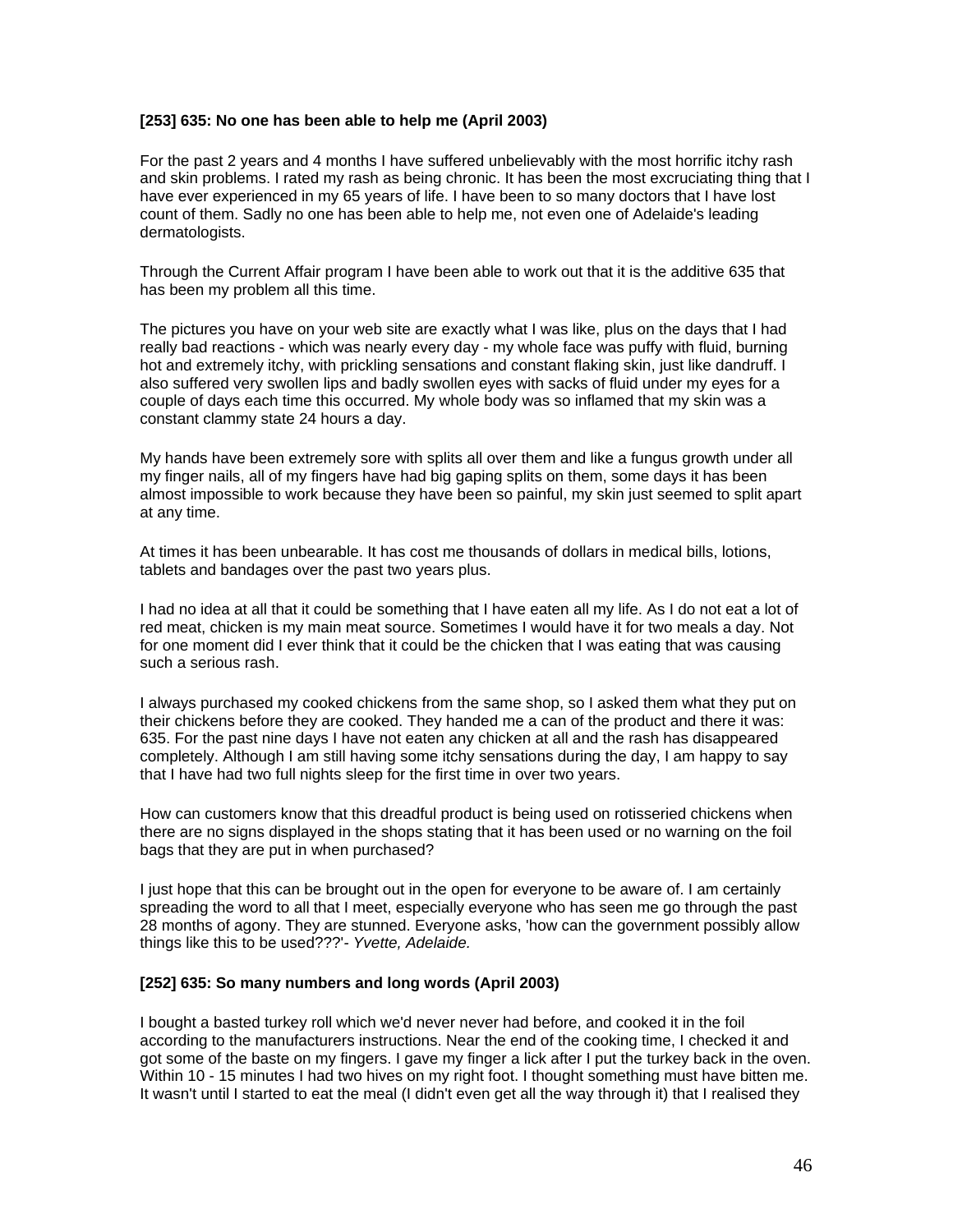weren't bites. Within 15 minutes I had hives all over my body, my temperature was raised and I was very itchy.

I took Claratyne. The hives didn't get worse but they didn't go away. I saw the doctor the next day. He prescribed cortisone cream. I slathered my body with it every day but it took over a week for the hives to go away. At the time, I looked at the ingredients list on the turkey packaging but there were so many numbers and long words that I thought the culprit could have been anything. *- by email* 

### **[247] 635: Ten week rash from 635 (April 2003)**

I have never suffered any kind of food allergy in my life (43 years) and then about ten weeks ago I found myself suffering from an extremely intense and constant itch of my hands and arms. After two days of this I found I had come out in hives, starting on my upper chest, abdomen and back. It then spread to my arms and my legs and from then on each day might be different combinations of location of the hives, but always somewhere. They were worse at night causing intense itch and lack of sleep, I can't begin to tell you how unbearable the itch was and how it affected my everyday living and my ability to work. On several occasions my lips have been swollen and I find on occasion that although my upper lip doesn't look particularly swollen, it feels 'thick' and like I have been to the dentist. Once my eyelids puffed up too. Through studying the foods that I had eaten I became almost 100% certain that it was 635 causing my problem. For almost two weeks I avoided all foods containing this additive and was finally able to come off the antihistamines I had been forced to live on. I then ate a seasoned lamb steak bought from my local butcher and the next night the hives were back. Guess what? On contacting the butcher concerned, he was able to tell me that the seasoning used on those steaks contained 635.

I wish this product had never been put on the market. I'm sure it is what, to put it frankly, has caused me absolute hell almost continuously for over two months. *- Debbie, by email* 

# **[246] 635: itch was unbearable (April 2003)**

A couple of days after initially eating a meal my partner and I made using a recipe mix containing flavour enhancer 635, I broke out in a rash over my neck and upper torso. This quickly spread to the rest of my body the following day. The itch is unbearable, especially around my neck area, arms and breasts. The doctor didn't seem to believe that it could have been this enhancer, even after I showed her an article published in the Melbourne Sunday Herald Sun on 9 March 2003 entitled "Allergy hell in food additive".

It looks to me that there are many people who are intolerant to this additive and I believe it should be banned. This is the first time I have ever had a rash of this magnitude develop and I am not impressed. *- reader, by email* 

### **[162] 635: "I'm 56 and another victim of 635" (June 2002)**

Congratulations on an excellent site, I wish I'd found it a few months ago when I was scratching myself until I was bleeding from the worst rash I have ever had. Just in case some people think that food additives only affect children, I'm 56 and another victim of 635. I believe that packet soup was what triggered the rash, then things like BBQ chicken from Woolies, pizza and even KFC, although I can't prove that it contains 635 (but I bet it does).

I must admit the one food I miss has been my cup of hearty soup. I'd have it by itself or use it in casseroles. I can't find a stock cube or stock powder that doesn't have 635 in it.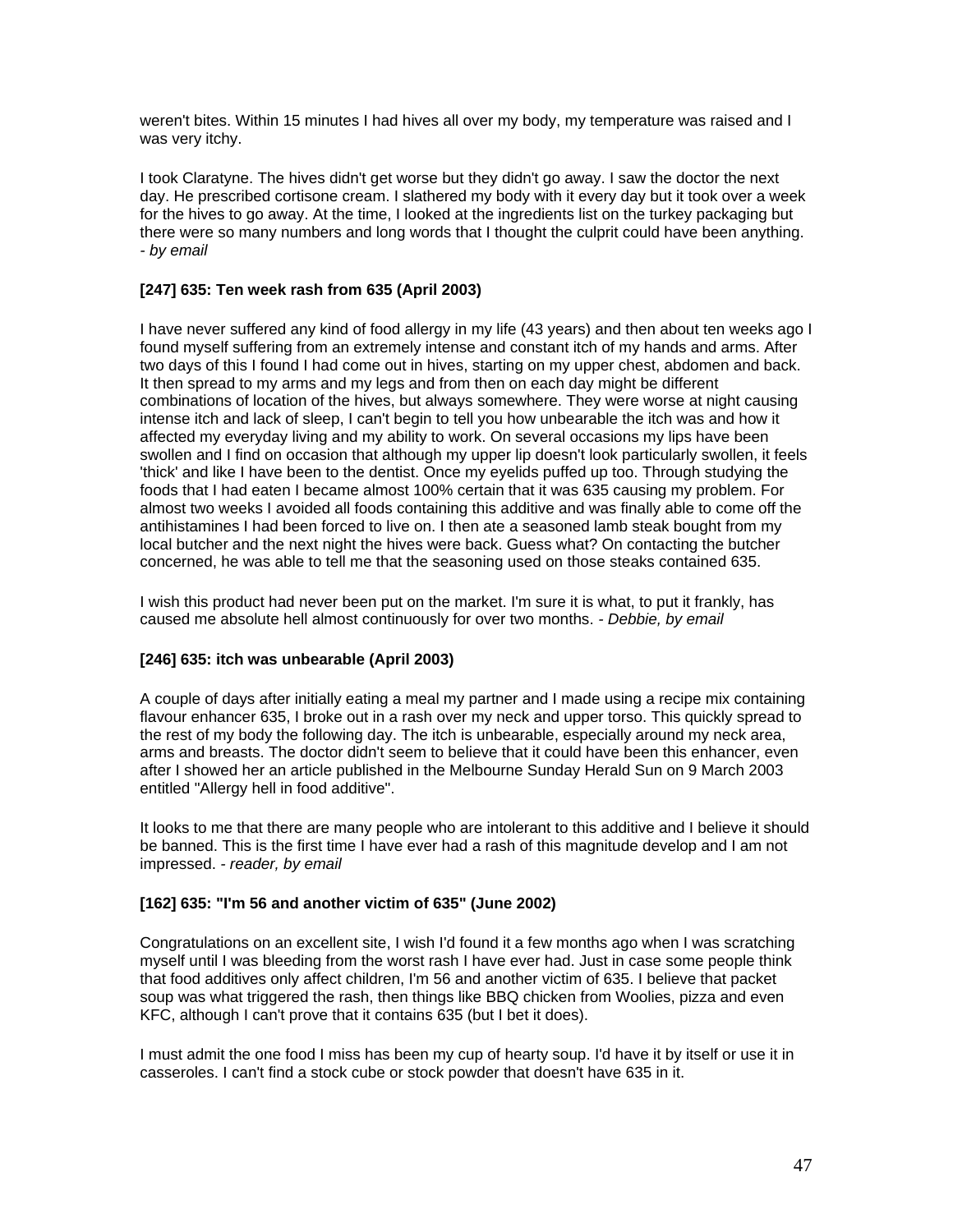The most amazing thing is that neither my allergist nor my dermatologist had heard of 635. The rash just faded away when I stopped eating 635. I could have saved the \$1000 that I spent at the specialists. My allergy specialist says I can now safely eat those foods again because the rash has gone but I won't be charging into a 635 diet to see if it comes back. Nine months of hell was long enough for me. *- by email* 

#### **[117] 635: Irregular pulse and atrial fibrillation (August 2001)**

I react to MSG, flavour enhancer 635, metabisulphite preservatives, and yellow colour in cordial. I also have food intolerance to salicylates. From MSG, 635 flavour enhancer and metabisulphite preservatives I get very irregular pulse and atrial fibrillation. The atrial fibrillation settles down after 12-20 hrs depending on how much offending additive I have eaten (in a restaurant it is difficult to tell) - and my pulse settles down faster if I drink lots of water every hour to flush the toxins out of my system. I've learned to read the labels and carry a reminder in my purse of the numbers to which I react when shopping. I have learned which brands or types of foods are a problem and steer clear of those. *- Mary, retired nurse, Brisbane* 

#### **[037] 635: Minutes away from death: life-threatening swelling of lips and tongue from 635 (April 2000)**

I have a story regarding flavour enhancer 635 from the eight-year old boy next door.

Last year he ate a pie bought from a bakery shop near his mother's workplace. Not only did he get the skin reaction he also suffered a life-threatening anaphylactic-type reaction with swelling of mouth, tongue and throat. The doctor (fortunately a doctor's surgery was just around the corner) who treated him said that he was probably a matter of minutes away from death. He remained on antihistamines for weeks and missed a lot of school. For days his lips protruded four inches or so! The family was unable to find out what was in the pie and so the cause of the reaction remained a mystery.

A little over a month ago this child was given two or three CC's by a friend at school. Within a short time his arms were itching and his chest was covered in red and white wheals. This reaction was not as severe as the pie incident (the dose was no doubt much lower). I think that reaction took a week to subside.

His mother has commented that this boy has had no problems of this kind until last year, although he does have a history of mild asthma.

It wasn't until I was looking through your web site that I found the more-than-likely culprit. The family is very grateful. Once again THANK YOU! Surely 635 cannot go on being legal - if it was a drug it would be taken off the market or used, if deemed necessary, with extreme caution under hospital conditions, I'm sure! **-** *Alison, Qld* 

[See our report of 635-associated skin rashes in Failsafe #10. Anaphylactic shock has previously been considered an IgE mediated allergic response. RPAH researchers now suggest that anaphylactoid reactions may be associated with various food chemicals including additives, see Clarke and others, The dietary management of food allergy and food intolerance in children and adults. Aust J Nutr Diet 1996; 53(3):89-94. Note also that, unlike the National Registration Authority's Adverse Experience Reporting Program for agricultural and veterinary chemicals, there is no mechanism for reporting adverse reactions to food additives. There should be! Our attempts to do this have all been met with reassurances that additives are safe, yet they are not tested for their effects on children.]